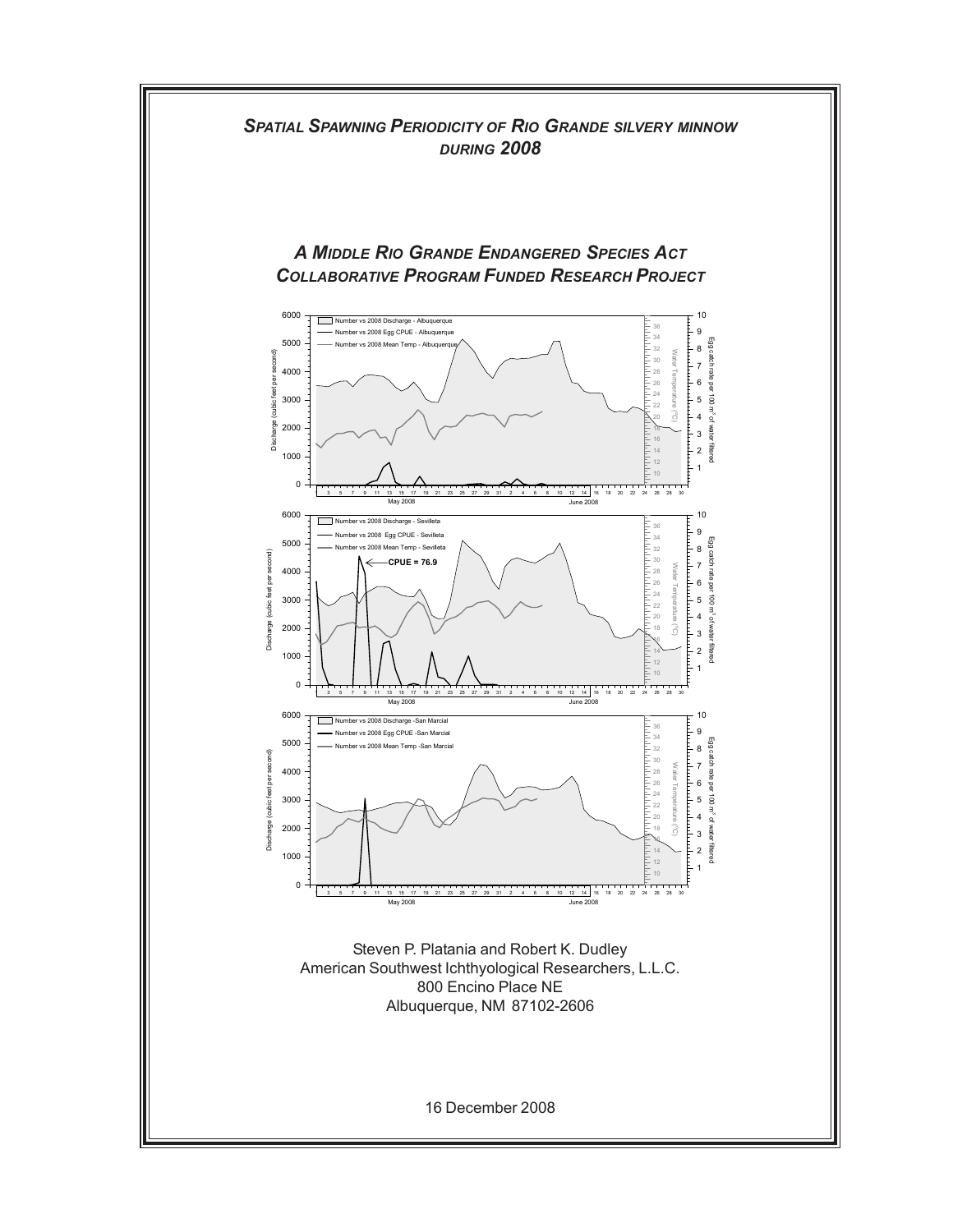# *SPATIAL SPAWNING PERIODICITY OF RIO GRANDE SILVERY MINNOW DURING 2008*

prepared for:

*MIDDLE RIO GRANDE ENDANGERED SPECIES ACT COLLABORATIVE PROGRAM*

under USBR contract:

Number 03CR408031 U. S. Bureau of Reclamation Upper Colorado Regional Office 125 South State Street, Room 6107 Salt Lake City, UT 84138-1102

prepared by:

Steven P. Platania and Robert K. Dudley American Southwest Ichthyological Researchers, L.L.C. 800 Encino Place NE Albuquerque, NM 87102-2606

submitted to:

U. S. Bureau of Reclamation 555 Broadway NE, Suite 100 Albuquerque, NM 87102-2352

December 2008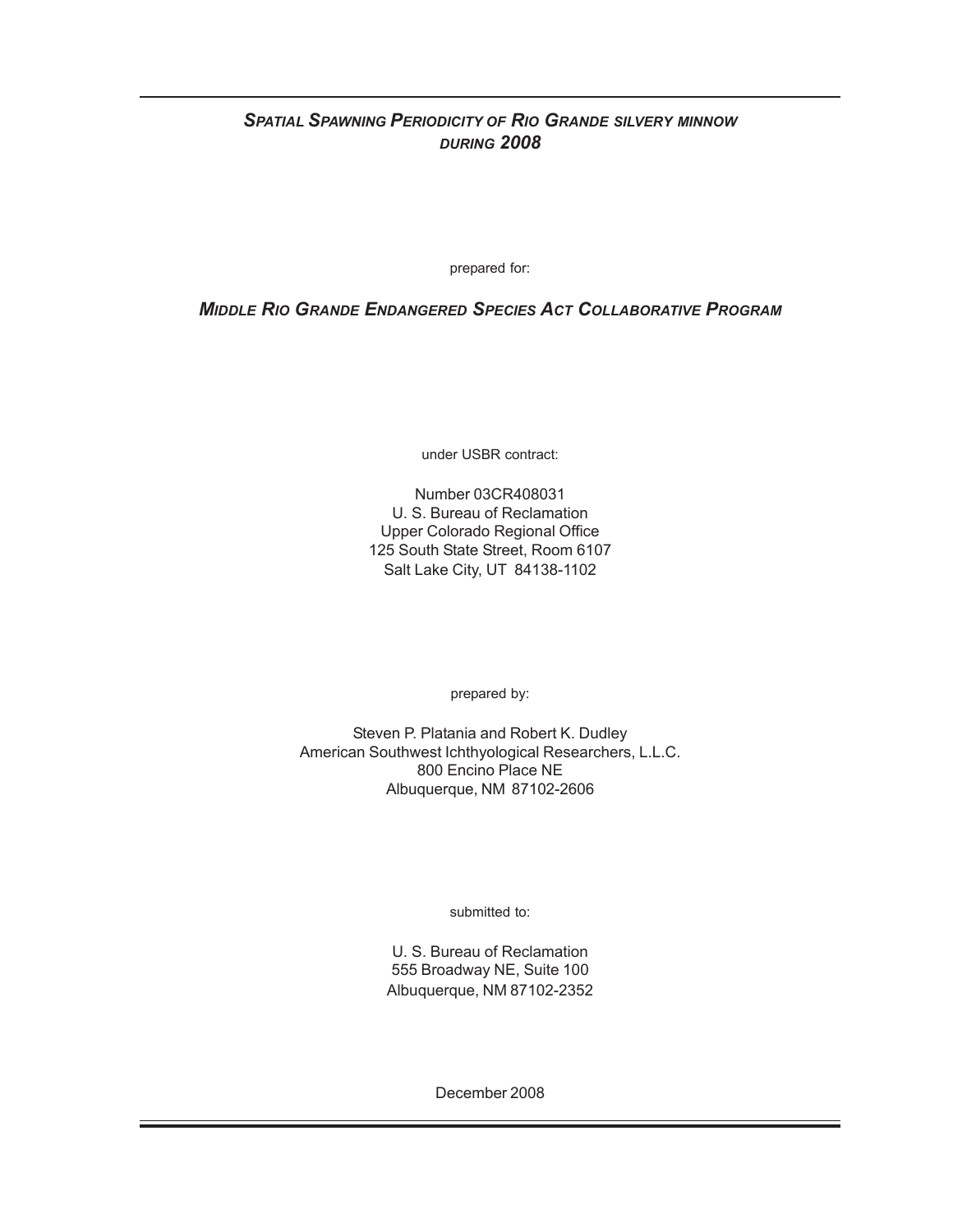# **TABLE OF CONTENTS**

| 2008 Rio Grande silvery minnow spatial spawning periodicity studies 15 |  |
|------------------------------------------------------------------------|--|
|                                                                        |  |
|                                                                        |  |
|                                                                        |  |
|                                                                        |  |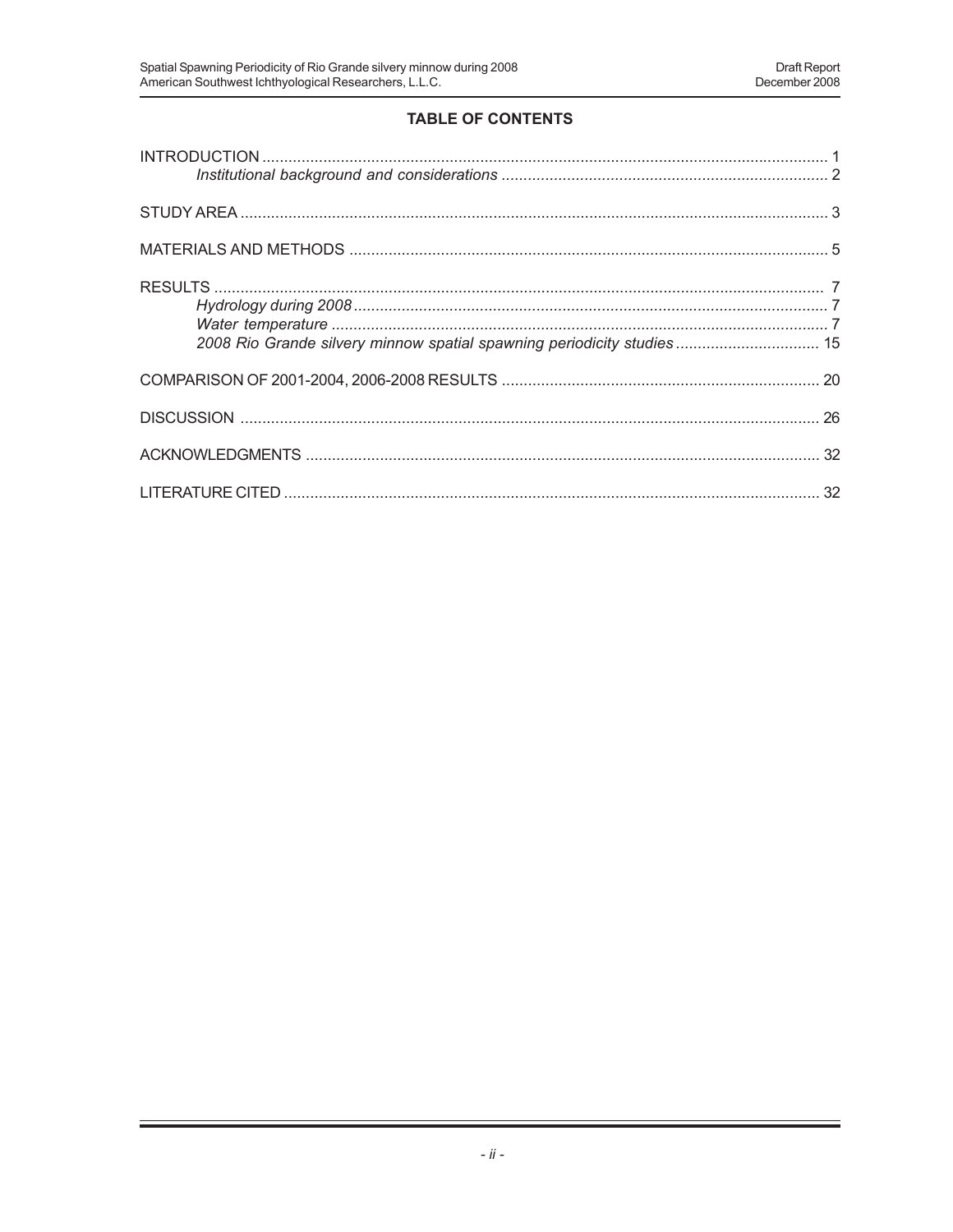# **LIST OF TABLES**

| Table 1. | Summary of 2008 mainstem Rio Grande sampling effort for Rio Grande silvery minnow                                                                                 |
|----------|-------------------------------------------------------------------------------------------------------------------------------------------------------------------|
| Table 2. | Number of Rio Grande silvery minnow eggs collected per day by site  19                                                                                            |
| Table 3. | Catch rates of Rio Grande silvery minnow eggs by year, site, and category (mean                                                                                   |
| Table 4. | Summary of the monthly 2007-2008 Rio Grande silvery minnow population                                                                                             |
| Table 5. | Summary of the monthly catch of Rio Grande silvery minnow, by site and reach,<br>during the 2007-2008 Rio Grande silvery minnow population monitoring program  31 |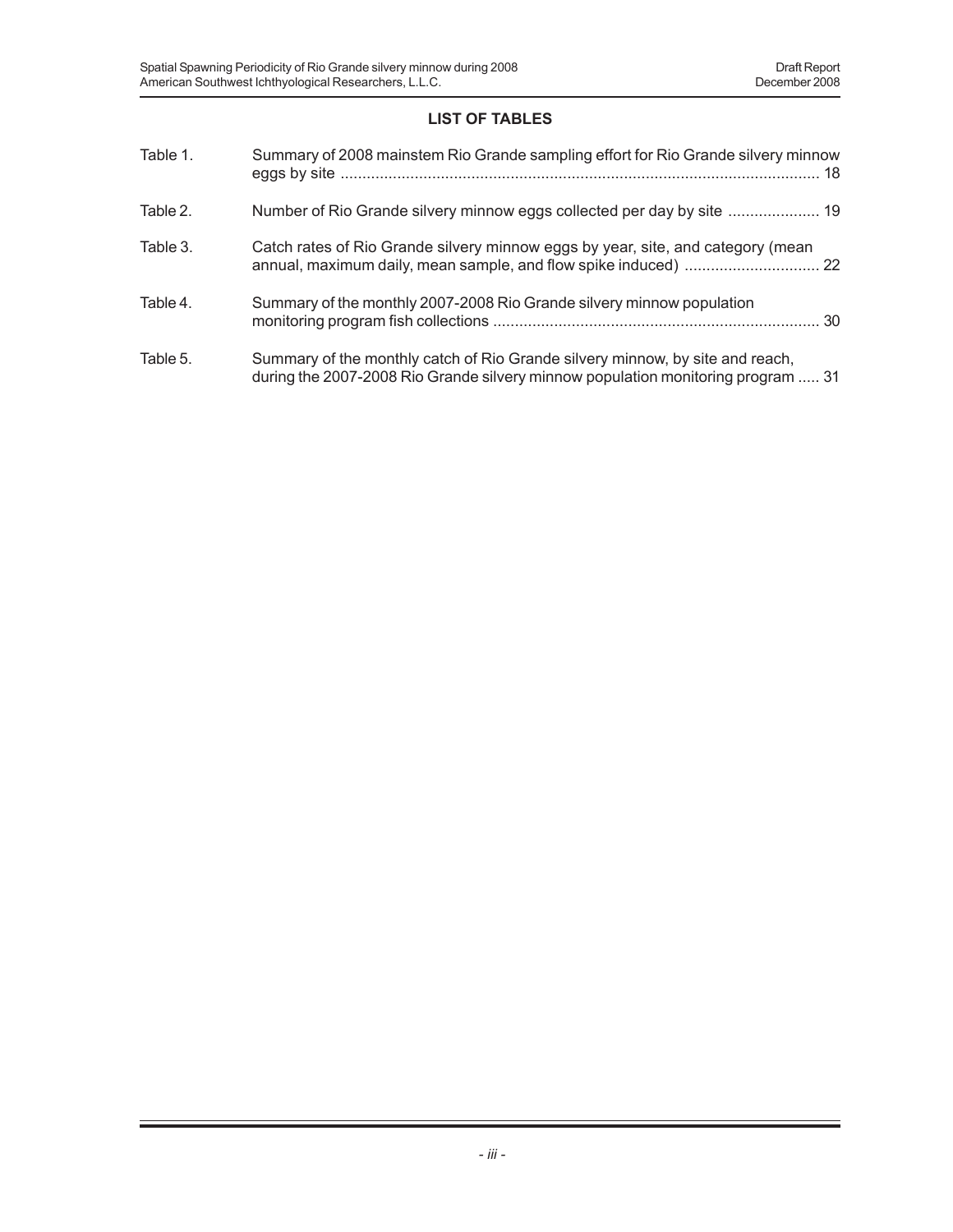## **LIST OF FIGURES**

| Figure 1.  | Map of the Middle Rio Grande, New Mexico, and the 2008 study site locations  4                                                                     |
|------------|----------------------------------------------------------------------------------------------------------------------------------------------------|
| Figure 2.  | Hydrograph of the Rio Grande, New Mexico, at the San Marcial                                                                                       |
| Figure 3.  | Annual hydrographs of the Rio Grande, New Mexico, at San Marcial before,<br>during, and after the 2001-03 Rio Grande silvery minnow spawning       |
| Figure 4.  | Annual hydrographs of the Rio Grande, New Mexico, at San Marcial before,<br>during, and after the 2004 and 2006 Rio Grande silvery minnow spawning |
| Figure 5.  | Annual hydrographs of the Rio Grande, New Mexico, at San Marcial before,<br>during, and after the 2007 and 2008 Rio Grande silvery minnow spawning |
| Figure 6.  | Rio Grande discharge from March through August 2003 and 2004                                                                                       |
| Figure 7.  | Rio Grande discharge from March through August 2005 and 2006                                                                                       |
| Figure 8.  | Rio Grande discharge from March through August 2007 and 2008                                                                                       |
| Figure 9.  | April-June 2008 hydrographs of the Rio Grande, New Mexico, from Albuquerque                                                                        |
| Figure 10. | Daily water temperatures (mean, minimum, and maximum) at the 2008 Rio<br>Grande silvery minnow spatial spawning periodicity sampling sites  16     |
| Figure 11. | Comparison of the 2006-2008 daily water temperatures<br>(mean, minimum, and maximum) at the San Marcial-Rio Grande                                 |
| Figure 12. | Mean daily discharge, mean daily egg catch rate, and mean daily<br>water temperature during the 2008 Rio Grande silvery minnow                     |
|            |                                                                                                                                                    |
| Figure 13. | Mean daily discharge, mean daily egg catch rate, and mean daily<br>water temperature during the 2001-03 Rio Grande silvery minnow                  |
| Figure 14. | Mean daily discharge, mean daily egg catch rate, and mean daily<br>water temperature during the 2004-06 Rio Grande silvery minnow                  |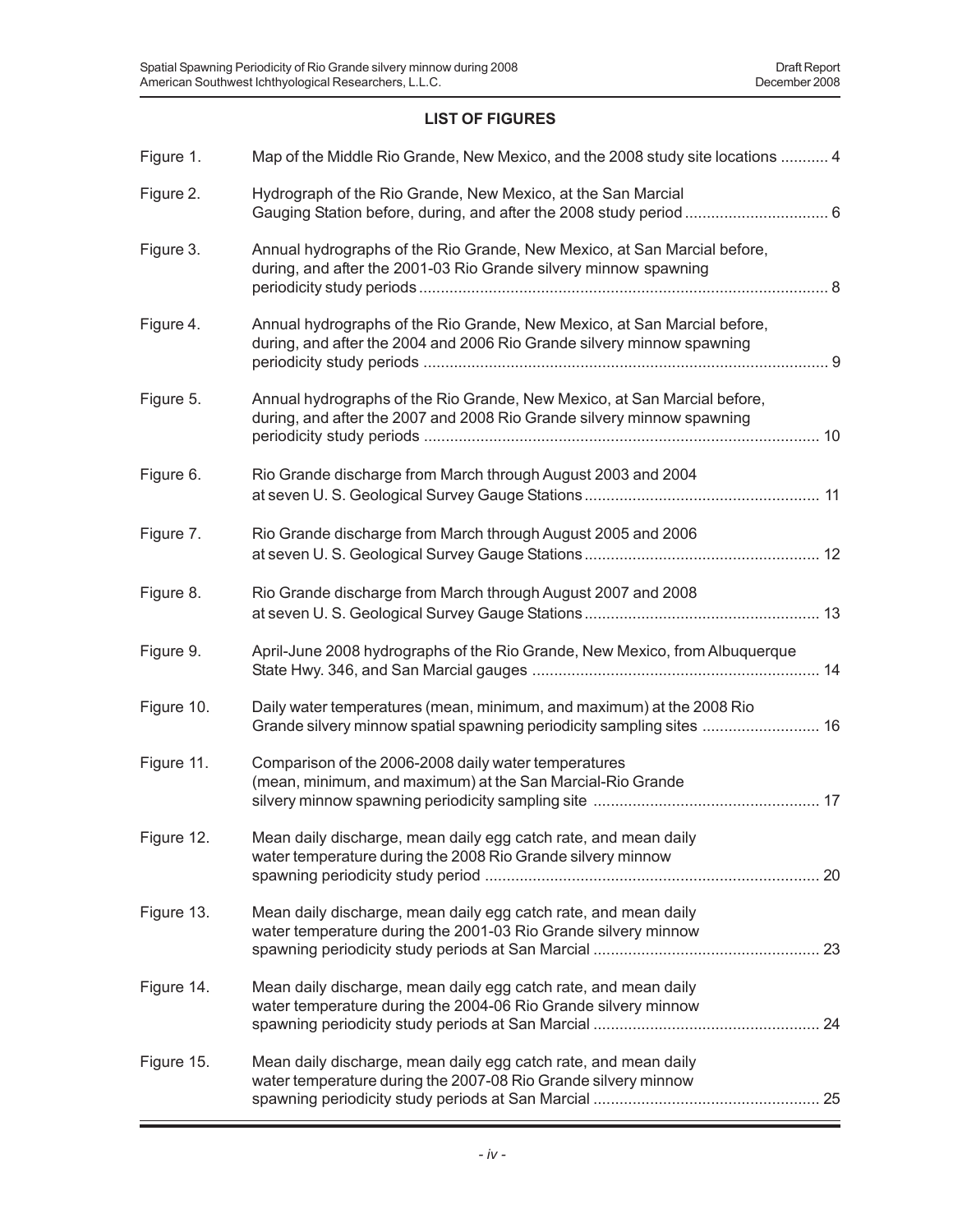| Figure 16. | Comparisons of annual minimum, maximum, and mean daily<br>water temperatures during the 2001-04 Rio Grande silvery |  |
|------------|--------------------------------------------------------------------------------------------------------------------|--|
| Figure 17. | Comparisons of annual minimum, maximum, and mean daily<br>water temperatures during the 2006-08 Rio Grande silvery |  |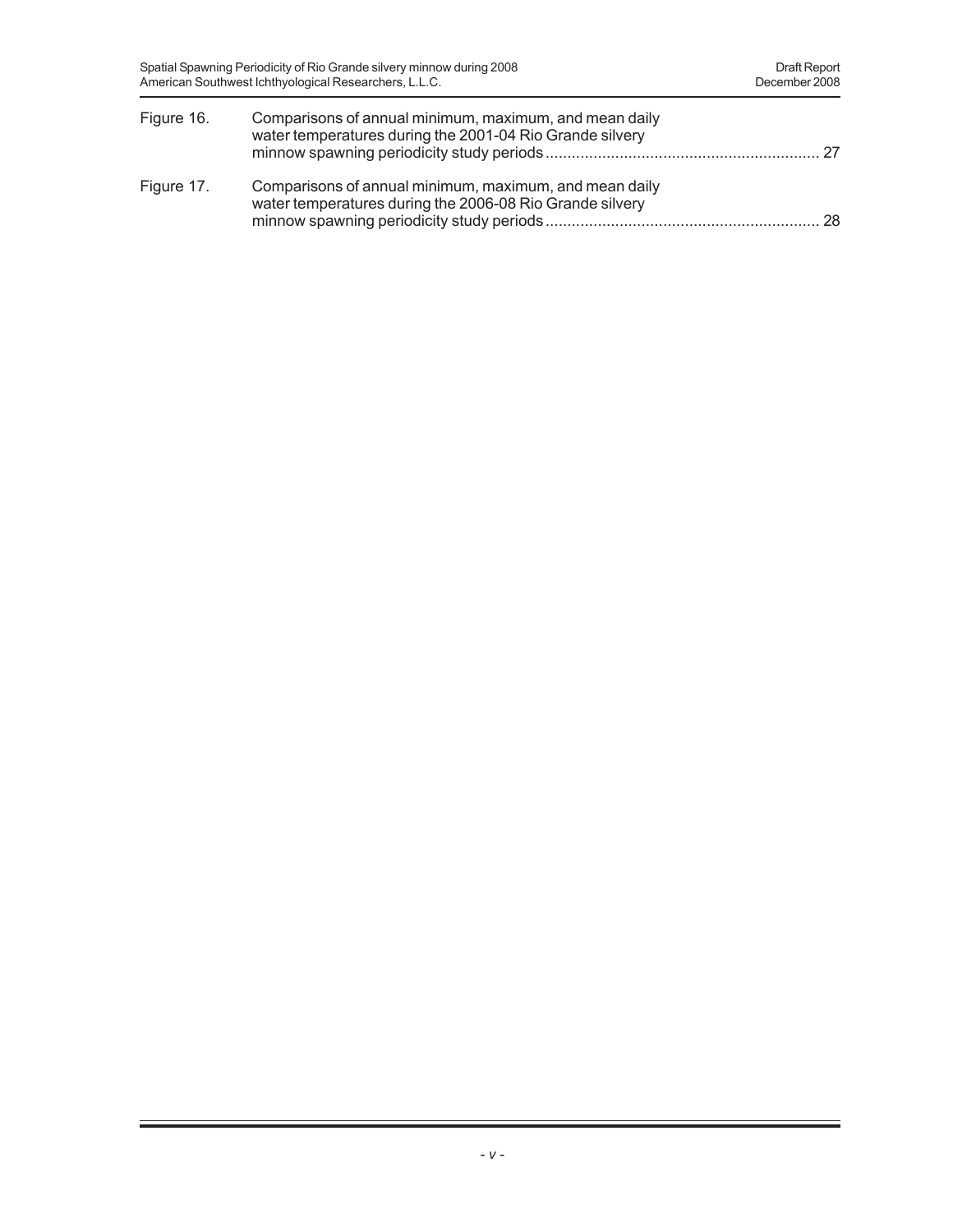### **EXECUTIVE SUMMARY**

Systematic monitoring of the reproductive output of Rio Grande silvery minnow at several sites in the Middle Rio Grande was first conducted in 1999 (Platania and Dudley, 2002a) and has continued annually (except 2005) since 2001. Previous studies (Platania and Dudley 2002a, 2002b, 2002c, 2004) demonstrated May and June as the primary period of silvery minnow reproductive activity. The 2006-2008 studies were structured to monitor the spatial and temporal (May-June) reproductive output of Rio Grande silvery minnow in the Middle Rio Grande and therefore, given the downstream drift of the eggs, was conducted near the downstream-most portion of each of the three accessible river reaches (Angostura, Isleta, and San Acacia).

There was a large difference in flow in the Middle Rio Grande in 2008 as compared to 2001- 2004 and 2006. The severe drought that enveloped the study region since 2000 was somewhat interrupted in 2004 and 2007 due to a moderate snowpack and wetter than normal April. These precipitation events helped but did not replenish the already diminished water reserves in upstream reservoirs. Spring flow conditions improved markedly during 2007, as compared with 2006, and there was an extended period of time during May and June when flows exceeded 2,000 cfs at the Albuquerque Gauge (USGS Gauge 08330000). Extended high spring flows were even more substantial in 2008 when flows at the Albuquerque Gauge exceeded 3,000 cfs for most of May and June. Mean daily discharge in the Rio Grande at the Albuquerque Gauge (USGS Gauge 08330000) from 1 April through 30 June 2008 ranged between 1,880 and 5,150 cfs (mean value= 3551.6 cfs, SD=719.8).

Sampling at each of the three 2008 Rio Grande silvery minnow spawning periodicity study sites was conducted from 1 May through 15 June 2008 (n= 46 days). The cumulative volume of water sampled at these three Rio Grande sites was 220,037  $\textsf{m}^{3}$  (178.4 acre-feet). A cumulative total of 2,132 Rio Grande silvery minnow eggs were collected at the three sites during 2008. The vast majority (n= 1,917; 89.9%) of the catch was taken at the Sevilleta Site while the number and cumulative percent of Rio Grande silvery minnow eggs collected at the Albuquerque (n= 60; 2.8%) and San Marcial sites (n= 155; 7.3%) were low. Dates of egg collection ranged from 7-9 May (three days) at the San Marcial Site, 1 May through 29 May (29 days) at the Sevilleta Site, and 10 May through 7 June (29 days) at the Albuquerque Site. Mean daily water temperatures during spawning in 2008 ranged between 14.3 and 19.3°C at the Albuquerque Site, between 14.1 and 21.6°C at the Sevilleta Site, and between 18.0 and 18.3°C at the San Marcial Site.

Statistical analyses among all years were made using data from the San Marcial sampling locality since that site was the only common one for all years. Analysis of reproductive output revealed a significant difference (*F*=6.11; *p*<0.0001) among mean values of catch rate (#/100m3 ) for the six years of the study (2002-2004, 2006-2008). The following pair-wise comparisons were significant (*p*<0.05) over the period of record (2002 vs. 2004, 2002 vs. 2006, 2006 vs. 2007). The natural log-transformed mean egg catch rate (standarized for discharge) was highest in 2002 (5.86 ±0.93), followed by 2007 (4.77±0.37), 2008 (3.22±1.32), 2003 (2.89±0.54), 2006 (1.44±0.72), and 2004 (0.96±1.32). Additional statistical analyses for the Angostura and Isleta reaches were made over the period of time that data were available (2006-2008). Analysis of reproductive output revealed no significant difference (*F*=0.51; *p*>0.60) among mean values of catch rate (#/100m<sup>3</sup>) for the three years of the study (2006-2008) in the Angostura Reach. However, analysis of reproductive output revealed a significant difference (*F*=9.83; *p*<0.0002) among mean values of catch rate (#/100m3) for the three years of the study (2006-2008) in the Isleta Reach. The following pair-wise comparisons were significant (*p*<0.05) over the period of record (2006 vs. 2007, 2006 vs. 2008) in the Isleta Reach. The natural log-transformed mean egg catch rate (standarized for discharge) was highest in 2008 (4.28 ±0.45), followed by 2007 (4.19±0.41), and 2006 (1.97±-0.41) in the Isleta Reach.

Rio Grande silvery minnow appear to have had another good year for spawning and recruitment, which should translate into increased numbers of reproductively capable females available to spawn in the spring of 2009. While the population of Rio Grande silvery minnow appears to have stabilized since 2007, the lack of an adequately high spring runoff (high magnitude over an extended duration) could result in a rapid decline to pre-2005 population levels. The future conservation status of Rio Grande silvery minnow appears dependent on ensuring adequate flow conditions during the spawning and early recruitment phases of this species.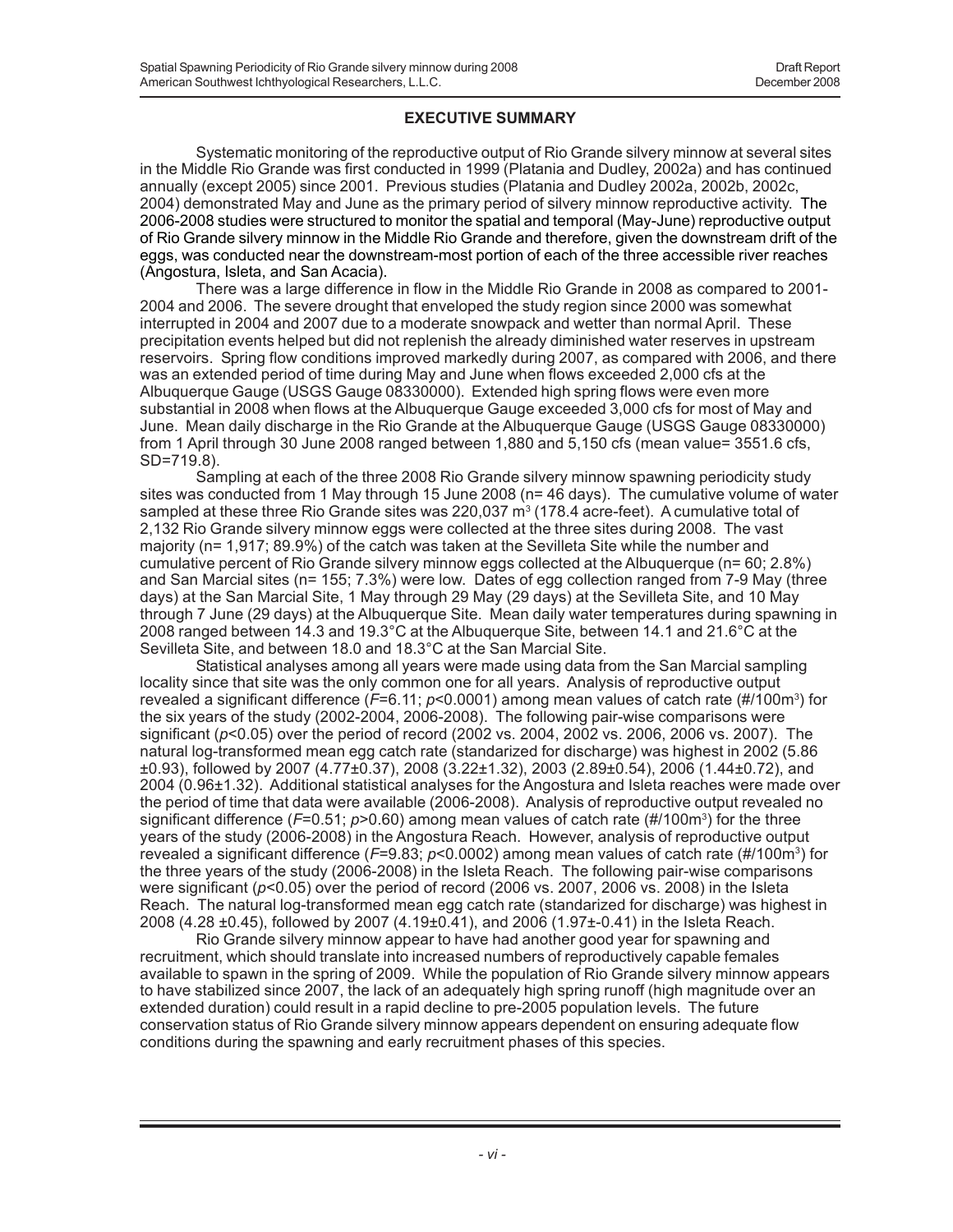#### **INTRODUCTION**

The reach of the Rio Grande between Cochiti Dam and Elephant Butte Reservoir (Middle Rio Grande) has been greatly modified over the last 50 years; this has alternatively led to aggradation, degradation, amoring, and narrowing of the river channel in different portions of the reach (Lagasse, 1985). This section of the river flows through the massive Rio Grande rift and historically resulted in a wide floodplain within the sparsely vegetated Rio Grande valley. Extensive braiding of the river through the relatively linear Rio Grande rift valley was common as it flowed over shifting sand and alluvium substrata; flow in the Middle Rio Grande was generally perennial except during times of severe or extended drought (Scurlock, 1998).

The Middle Rio Grande was relatively shallow throughout most of the year because of regionally low precipitation levels (Gold and Dennis, 1985) but was subjected to periods of high discharge. Flow was generally greatest during the annual spring snow melt runoff (April-June), however intense localized rainstorms (monsoonal events that generally occur in July and August) often caused severe flooding and were important in maintaining perennial flow through the summer. The cyclic pattern of drought and flooding over mobile substrata likely helped to promote the active interaction between the river and its floodplain. Historically, the Middle Rio Grande in many ways possessed all of the characteristics distinctive of a semi-arid river ecosystem.

The reduced species diversity typical of semi-arid ecosystems was also reflected in the depauperate ichthyofaunal composition of the Middle Rio Grande. Despite the reduced species richness of the Rio Grande, the river supported many native cyprinids that were endemic to this drainage (Platania and Altenbach, 1998). However, of the few native cyprinids that historically occupied the Rio Grande basin (i.e., speckled chub, *Macrhybopsis aestivalis*, Rio Grande shiner, *Notropis jemezanus*, and Rio Grande bluntnose shiner, *Notropis simus simus*) many have been extirpated from the Middle Rio Grande over the past century. A fourth species, phantom shiner, *Notropis orca*, is extinct (Bestgen and Platania, 1990). Rio Grande silvery minnow, *Hybognathus amarus*, is the only extant member of the native cyprinid fish fauna (Bestgen and Platania, 1991; Platania, 1991) and is found only in the Middle Rio Grande.

This group of native cyprinids shared several life-history characteristics. All were small (generally <100 mm TL), short-lived (2-5 years), fishes that occupied mainstem habitats. Four of the species are characterized as omnivorous while Rio Grande silvery minnow is herbivorous and feeds on epipsammonic algae. In addition to these shared traits, all five species were members of a reproductive guild of fishes that are pelagic spawners laying semibuoyant eggs.

Reproduction in fish in this guild is characterized by the production of non-adhesive eggs that, upon expulsion, swell rapidly with water and become nearly neutrally buoyant. Upon release the eggs are about 1.6 mm in diameter but quickly expand (ca. 3.0 mm) and remain suspended in the water column during development. Egg hatching time is temperature dependent, but rapid, occurring in 24- 48 hours. Recently hatched larval fish remain a component of the drift until development of the gas bladder. This physiological development corresponds with a shift in swimming behavior as larvae actively seek low-velocity habitats.

The 3-5 days necessary for propagules to attain the developmental stage necessary to control horizontal movements and freely disperse allows for considerable downstream displacement of eggs and larvae in the Middle Rio Grande. As has been well documented for other aquatic organisms, it is necessary for at least some portion of the drifting propagules to settle in appropriate low-velocity habitats or move upstream to maintain viable populations (Speirs and Gurney, 2001). Downstream transport distance of the progeny of Rio Grande silvery minnow is dependent on a variety of factors including flow magnitude and duration, water temperature, and channel morphology. Historically, there were no permanent barriers to upstream dispersal of fishes in the Middle Rio Grande. There are currently three instream diversion structures between Cochiti Dam and Elephant Butte Reservoir that are barriers to upstream movement of fishes and fragment the once continuous range of the only remaining member of this reproductive guild.

The early life history of Rio Grande silvery minnow has been extensively studied (Platania and Altenbach, 1998). These investigations revealed that silvery minnow is also member of a unique reproductive guild of Rio Grande basin Plains Stream cyprinids. The studies also demonstrated that spawning by Rio Grande silvery minnow is associated with high-flow events such as spring run-off or summer rainstorms.

Systematic monitoring of the reproductive output of Rio Grande silvery minnow at several sites in the Middle Rio Grande was first conducted in 1999 (Platania and Dudley, 2002). That monitoring involved collecting and quantifying catch rate of Rio Grande silvery minnow eggs at several Middle Rio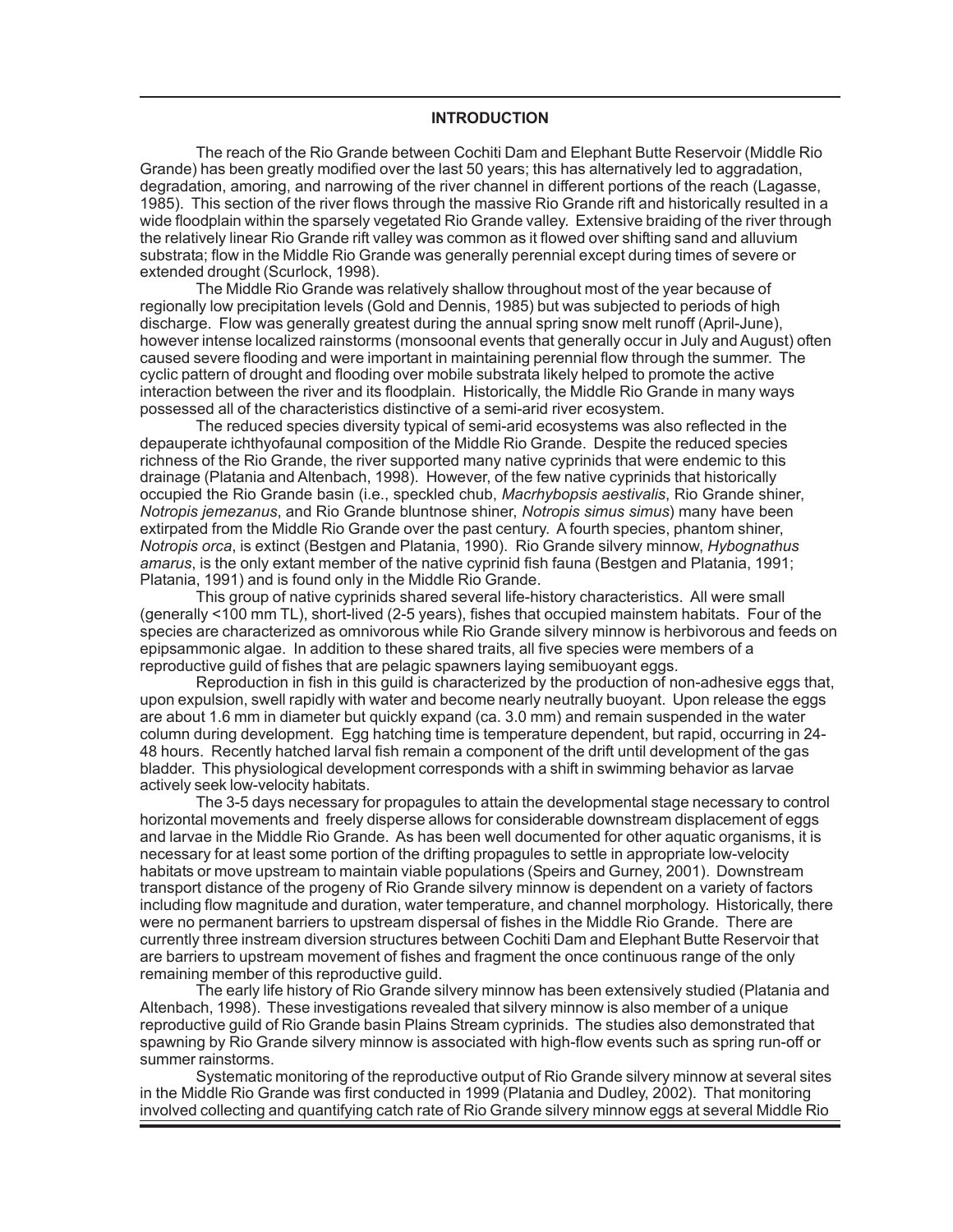Grande sites during the relatively short spawning period of this species. Limited Rio Grande silvery minnow egg collecting efforts were also conducted at selected sites in the Middle Rio Grande (Platania and Hoagstrom, 1996) and in the Low Flow Conveyance Channel (Smith, 1998, 1999) between 1996- 1999. These latter samples provide information on the magnitude of reproduction during certain times and for specific sites. However, consistent monitoring throughout the spawning season produces the most reliable measure of the duration and magnitude of Rio Grande silvery minnow reproductive output. The first site specific sampling effort to document the magnitude of the reproductive effort of Rio Grande silvery minnow occurred daily throughout May and June 2001 (Platania and Dudley, 2002) at a location near the southern end of the San Acacia Reach of the Middle Rio Grande (River Mile 58.8). Monitoring of the reproductive effort of Rio Grande silvery minnow also occurred daily at this site in May and June 2002 (Platania and Dudley, 2003), 2003 (Platania and Dudley, 2004), and 2004 (Platania and Dudley, 2005). More intensive monitoring efforts were initiated in 2006 (Platania and Dudley, 2006) and resulted in the sampling of the Angostura, Isleta, and San Acacia reaches of the Middle Rio Grande.

Population monitoring efforts of the Middle Rio Grande fish community over the past decade have documented vast changes (i.e., order of magnitude increases and decreases) in the abundance of Rio Grande silvery minnow (Dudley and Platania, 1999, 2000, 2001, 2002; Dudley et. al., 2003, 2004, 2005; Dudley and Platania, 2007, 2008). Recent monitoring efforts (Dudley and Platania, 2008) show that the October density of Rio Grande silvery minnow was significantly lower (*p*<0.05) in 2007 compared to 2005. However, the October density of this species was higher (*p*<0.05) in 2007 than in 1996 or 2000-2004. The Angostura Reach yielded most of the Rio Grande silvery minnow in October of 2007, followed by the Isleta Reach, and the San Acacia Reach. This was in contrast to population monitoring in October of 2006, when the largest catch rates were recorded in the San Acacia Reach.

The marked 2002-2003 decline in wild Rio Grande silvery minnow and increased stocking efforts in the upper reaches of its range (Angostura and Isleta reaches) apparently resulted in a temporary reapportioning of this species' relative abundance. Between June 2002 and November 2004, over 301,000 silvery minnow were released in the Angostura and Isleta reaches of the river. While over 90% of the total Rio Grande silvery minnow catch had been recorded in the San Acacia Reach during 2000-2002, by the end of calendar year 2003, the largest percentage (58%) of individuals collected (albeit extremely reduced numbers; n=224) were taken in the Angostura Reach. This trend continued into 2004 and by October of that year, approximately 78% of the cumulative 2004 Rio Grande silvery minnow catch had been taken in the Angostura Reach, 13% in the Isleta Reach, and only 9% in the San Acacia Reach. However, the relative abundance of Rio Grande silvery minnow among reaches has fluctuated from 2005-2007 (e.g., highest densities in the Isleta Reach during 2005 and in the Angostura Reach during 2006 and 2007). This reapportionment of the Rio Grande silvery minnow population, in combination with the meager 2004 catch of reproductive propagules in the San Acacia Reach necessitated a modification of subsequent reproductive monitoring protocols beginning in 2006. Sampling sites are now established in each of the three downstream reaches of the Middle Rio Grande (Angostura, Isleta, and San Acacia) to provide a more complete data set.

The study conducted herein is at its core a continuation of the systematic 2006-2007 Rio Grande silvery minnow reproductive monitoring research activity, fulfills multiple recovery goals and will provide detailed catch-per-unit-effort (CPUE) values for Rio Grande silvery minnow eggs in each of the three Middle Rio Grande reaches that this species is known to still occur. Differences in inter-annual spawning magnitude based on mean catch rates, and standardized for flow magnitude, was assessed using ANOVA. As in previous years, selected samples of wild eggs collected during this study were provided to appropriate research personnel for an ongoing population viability study and genetic studies of captive and wild populations of this endangered fish. Starting in 2004, collection of wild Rio Grande silvery minnow eggs for use in propagation activities was made a separate project (from the reproductive monitoring effort) although personnel from each project remain in close contact during to help facilitate the separate efforts. Systematic studies of the reproductive periodicity of Rio Grande silvery minnow are also designed to provide insight to success of recent stocking efforts. Long-term monitoring of the reproductive effort of Rio Grande silvery minnow remains extremely necessary for recovery efforts and to facilitate effective management decisions.

#### *Institutional background and considerations*

Monitoring the reproductive effort of Rio Grande silvery minnow was identified as a requirement of the 29 June 2001 Programmatic Biological Opinion of the Effects of Actions Associated with the U. S. Bureau of Reclamation's, U. S. Army Corps of Engineers', and Non-Federal Entities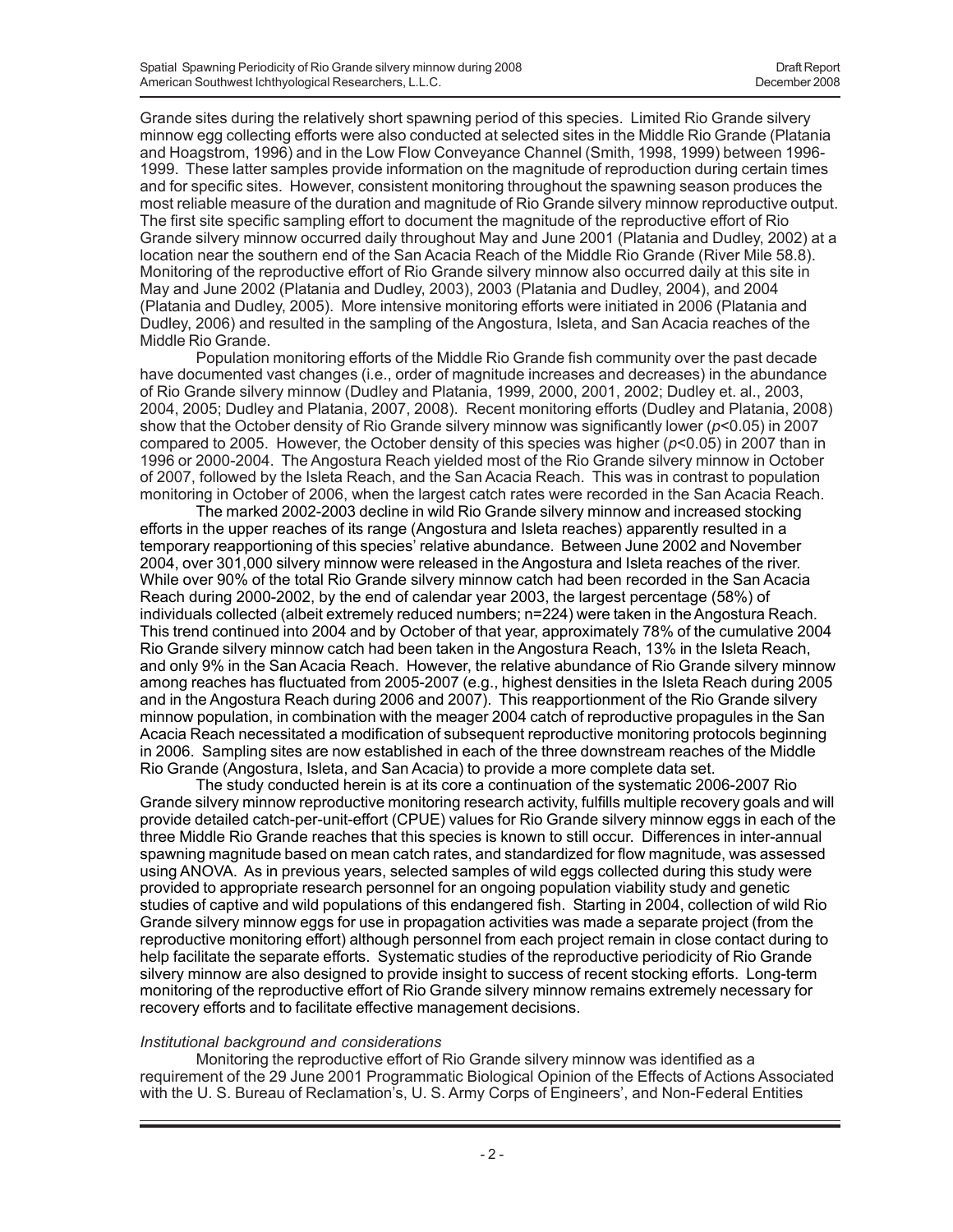Discretionary Actions related to Water Management on the Middle Rio Grande, New Mexico as authored by the U. S. Fish and Wildlife Service. This work was part of an ongoing effort to document changes in the distribution and abundance of the federally endangered Rio Grande silvery minnow. This research effort provided an assessment of the reproductive output (eggs) for Rio Grande silvery minnow within the Middle Rio Grande and specifically addressed the task: "Evaluate the status and trend of the Rio Grande silvery minnow" as identified by the Middle Rio Grande Endangered Species Collaborative Program (ESA Workgroup).

The Rio Grande silvery minnow Recovery Plan (U. S. Fish and Wildlife Service, 1999) also outlined research objectives (2.2. Determine spawning periodicity of silvery minnow under multiple flow regimes; 2.2.1. Determine environmental factors that cue spawning in silvery minnow) that were addressed through this research. This investigation provided an assessment of the relative magnitude of the Rio Grande silvery minnow spawning effort and yielded information useful for resource management decisions in the Middle Rio Grande. This project was also a central component of the Rio Grande silvery minnow propagation and genetics research efforts, both requirements of the 29 June 2001 Programmatic Biological Opinion (see "Project Objectives" 2 and 3).

In 2002-2003, ESA Workgroup members met and discussed Rio Grande flow issues and impacts of the hydrological conditions on Rio Grande silvery minnow. The dismal 2002-2003 snow pack in the Rio Grande headwaters meant there would not be a natural spring flow spike in 2003 in the Middle Rio Grande and, therefore, it was unlikely that there would be a spring spawn by silvery minnow. Personnel from ESA Workgroup agencies decided to create an artificial flow spike during mid-May 2002, using reservoir storage, to initiate a spawn by silvery minnow. As 2003 climatic conditions were similar to those experienced in 2002, an artificial flow spike was also created in the Rio Grande in 2003, using reservoir storage, to initiate spawning of Rio Grande silvery minnow. Snowpack and ambient flow conditions in 2004 were sufficient enough that, for the first time in two years, this was not necessary. This document presents the results of the 2008 spawn of Rio Grande silvery minnow and compares data collected under the auspices of this study during 2001-2004 and 2006-2008.

### **STUDY AREA**

The principal area of interest in the Middle Rio Grande is the reach between the outflow of Cochiti Reservoir and inflow to Elephant Butte Reservoir as it encompasses the known range of Rio Grande silvery minnow (Figure 1). Five upstream reservoirs and numerous irrigation diversion dams regulate flow in the Middle Rio Grande. Cochiti Reservoir has been operational since 1973, is located 76 km upstream of Albuquerque, and is the primary flood control reservoir that regulates flow in the Middle Rio Grande. Reach names are taken from the diversion structure at the upstream boundary of that reach of river. In the Cochiti Reach (between Cochiti Dam and Angostura Diversion Dam), the Rio Grande flows through Cochiti, Santo Domingo, and San Felipe pueblos, respectively.

The reproductive effort of Rio Grande silvery minnow has, in the past, been sporadically determined at selected collecting localities in the Angostura and Isleta reaches. In 2003 and 2004, our sampling efforts were restricted to the single San Acacia Reach collection location. The San Acacia Reach of the Middle Rio Grande is about 56 miles (91 km) long extending from the apron of San Acacia Diversion Dam to the head of Elephant Butte Reservoir. Sections of this reach are characterized by a wide river channel, braided flow, sand substrate, high suspended sediment load, and broad variety of aquatic mesohabitats. Conversely, some segments in this reach are relatively narrow and result in increased water velocity and decreased habitat heterogeneity. The 12 mile (19 km) reach of the Rio Grande downstream of San Marcial Railroad bridge crossing is confined to a channel that is about 50 m wide. Substrate in this segment of the river is predominately sand but braiding of the channel is uncommon except under conditions of relatively low flow.

In 2004, this study was restructured to monitor the spawning periodicity of Rio Grande silvery minnow in the Middle Rio Grande while securing eggs for the propagation facilities was assigned to others. Given the downstream drift of the eggs the location of the collecting activities was selected so as to maximize the potential number of eggs collected and potentially rescue eggs destined to drift into Elephant Butte Reservoir where, if hatched, larvae would be subjected to a wide array of nonnative predators. The Rio Grande silvery minnow egg collecting site was located about 10 miles (16 km) downstream of the San Marcial Railroad bridge crossing at River Mile 58.8 (UTM Zone 13: 3716150 Northing; 307846 Easting). This site was located near the downstream-most point in the San Acacia Reach. In addition to easy accessibility and favorable river conditions, (i.e., wide river channel,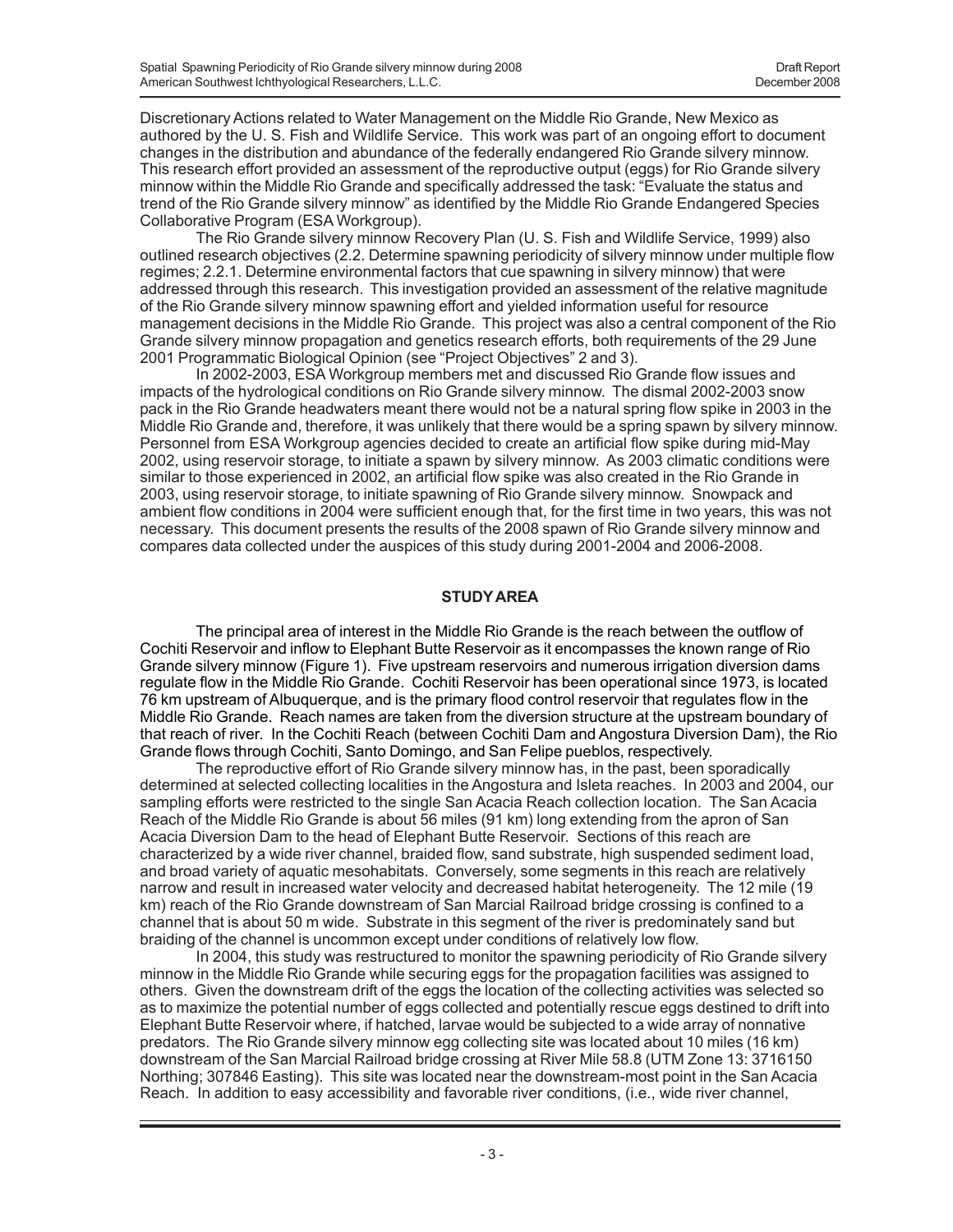

Figure 1. Map of the Middle Rio Grande, New Mexico, and the 2008 study site locations.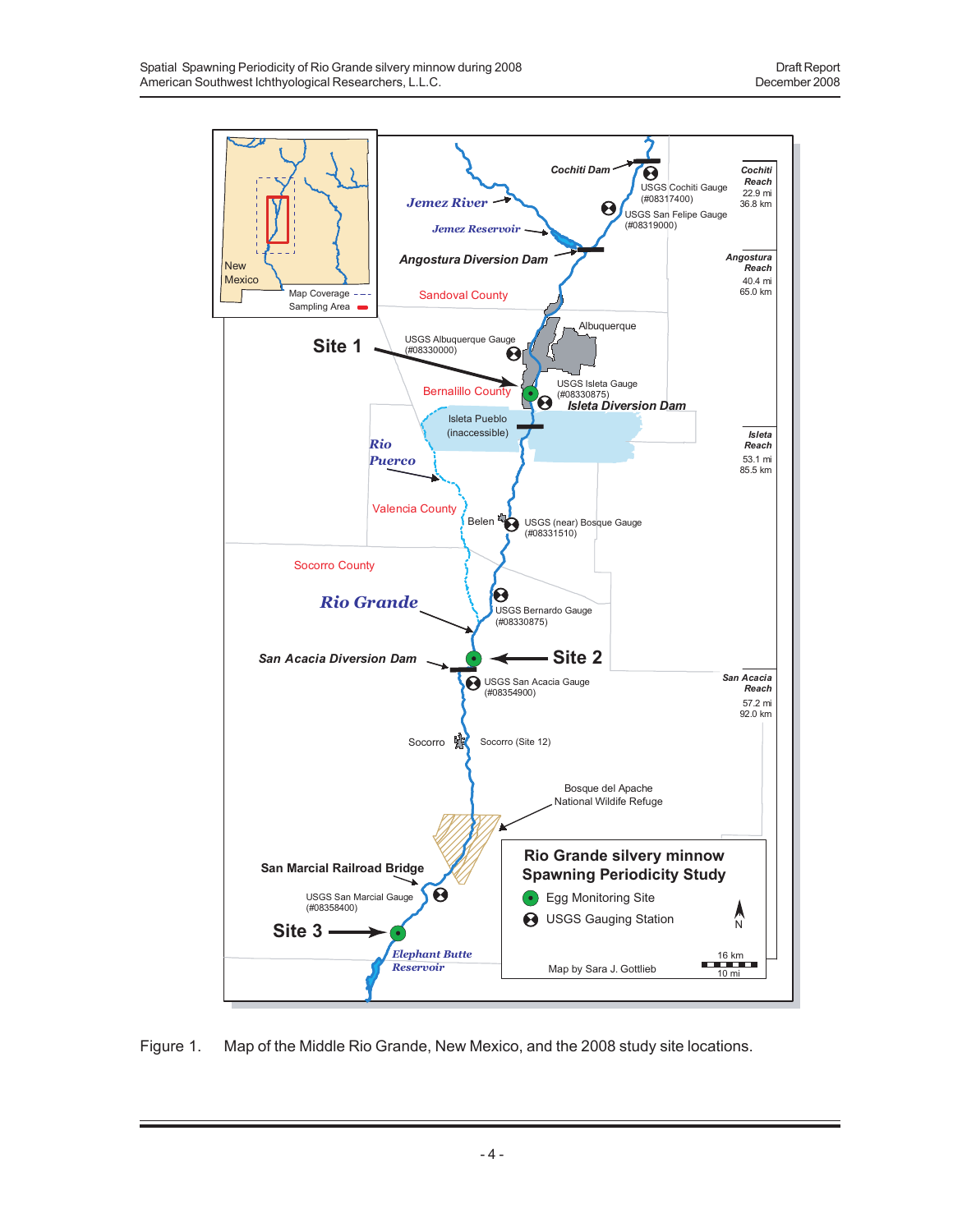current being carried through a single river channel, gently sloped banks, moderate gradient) the only means of vehicle access to this site was gated and could be secured.

The 2006-2008 studies were structured to monitor the spatial and temporal reproductive output of Rio Grande silvery minnow in the Middle Rio Grande and therefore, given the downstream drift of the eggs, was conducted near the downstream-most portion of each of the three accessible river reaches (Angostura, Isleta, and San Acacia). The Angostura Site selected for sampling from 2006-2008 was last systematically sampled during the 1999 spatial spawning periodicity study of this species (Platania and Dudley, 2002), is with about seven river miles of the end of that reach, and is in close proximity to a U. S. Geological Survey stream gauging station (# 08330875). The Rio Grande-Isleta Reach Site selected for sampling from 2006-2008 is on Seviletta National Wildlife Refuge and about 4.8 river miles upstream of the downstream end of the Isleta Reach (near confluence of the Rio Grande and Canada Ancha). The Seviletta Site was is within five river miles of a U. S. Geological Survey stream gauging station (# 08354900). The final site is in the San Acacia Reach and is in close proximity to the collecting locality used annually since 2001 (site moved about 0.5 miles upstream due to channel incision that occurred in 2005). The San Acacia Reach Site is located downstream of San Marcial and is within one-two river miles of the end of that reach (depending on the lake elevation of Elephant Butte Reservoir). The U. S. Geological Survey stream gauging station at the San Marcial Railroad Bridge Crossing (#08358400) provides the hydrologic information for the San Acacia Reach egg sampling site (Figure 2).

#### **MATERIALS AND METHODS**

The egg collecting device, developed specifically for the collection of large numbers of live and undamaged semibuoyant fish eggs (Moore Egg Collector; MEC), was the only sampling apparatus used in this project (Altenbach et al., 2000). Numerous modifications have been made to the collecting gear, since the original publication detailing the construction and operation of the MEC (Altenbach et al., 2000), that have resulted in increased effectiveness and efficiency of the MEC (i.e., greater catch rate per sampling period). Catch rate of Rio Grande silvery minnow eggs in the Middle Rio Grande was determined following the sampling protocol described in Altenbach et al. (2000). A mechanical flowmeter was attached to the MEC so that volume of water filtered could be calculated and catch rate per unit of water determined. The catch-per-unit-effort (CPUE) of drifting eggs was calculated as the total number of eggs collected  $\cdot$  volume of water sampled $^{\text{-}1}$   $\cdot$  100 (i.e., N [eggs]  $\cdot$  m $^{\text{3}}$  water $^{\text{-}1}$   $\cdot$  100).

Previous studies (Platania and Dudley 2002, 2003, 2004, 2005, 2006) demonstrated May and June as the primary period of silvery minnow reproductive activity. The normal sampling regime was comprised of three daily efforts (morning, noon, and evening), each of two-hour duration. Two MEC's were generally operated so as to increase the volume of water sampled per unit of time. Research personnel were present daily at each of the three sampling sites from 1 May through 15 June 2008.

Volumetric determination of the number of Rio Grande silvery minnow eggs collected, as employed in 2001, lacked the rigor necessary for effective evaluation of the relative level of spawning by this species. Minor changes initiated in the 2002 sampling protocol were instituted to increase the amount and utility of the information acquired from this research activity. The result was that the two principal 2002 project objectives, determining the reproductive output of Rio Grande silvery minnow and obtaining eggs for use in Rio Grande silvery minnow propagation activities, were accomplished through slightly different sampling protocols. The aforementioned differences in egg catch rate determination between 2001 and 2002-2003 preclude use of 2001 data for quantitative or statistical comparison with 2002-2004 data. There have not been changes in the method for quantitative determination of egg catch rate between 2002 and 2008.

Rio Grande silvery minnow egg CPUE values are (in part) dependent on flow conditions thereby precluding unadjusted between year comparison of catch rates (e.g., higher flow volume will result in lower CPUE assuming number of eggs in water column remains constant). To account for these differences, catch rate was standardized (CPUE\_S) to CPUE (N [eggs]/m<sup>3</sup>) based on mean daily discharge (MDD) using the formula: CPUE  $S = CPUE$  MDD.

Assumptions of normality in annual Rio Grande silvery minnow egg catch rates were evaluated using the Shapiro-Wilk test. This statistical procedure has been shown to be excellent when testing for departures from a normal distribution. Critical values of *W* were calculated and significant differences assessed using a goodness-of-fit procedure. The 2002-2004 and 2006-2008 egg catch rate time-series distributions were compared with a normal distribution using the Shapiro-Wilk test. To meet the assumptions of normality, all data were log-transformed (*X'*=ln(*X*+1). Normal quantile plots of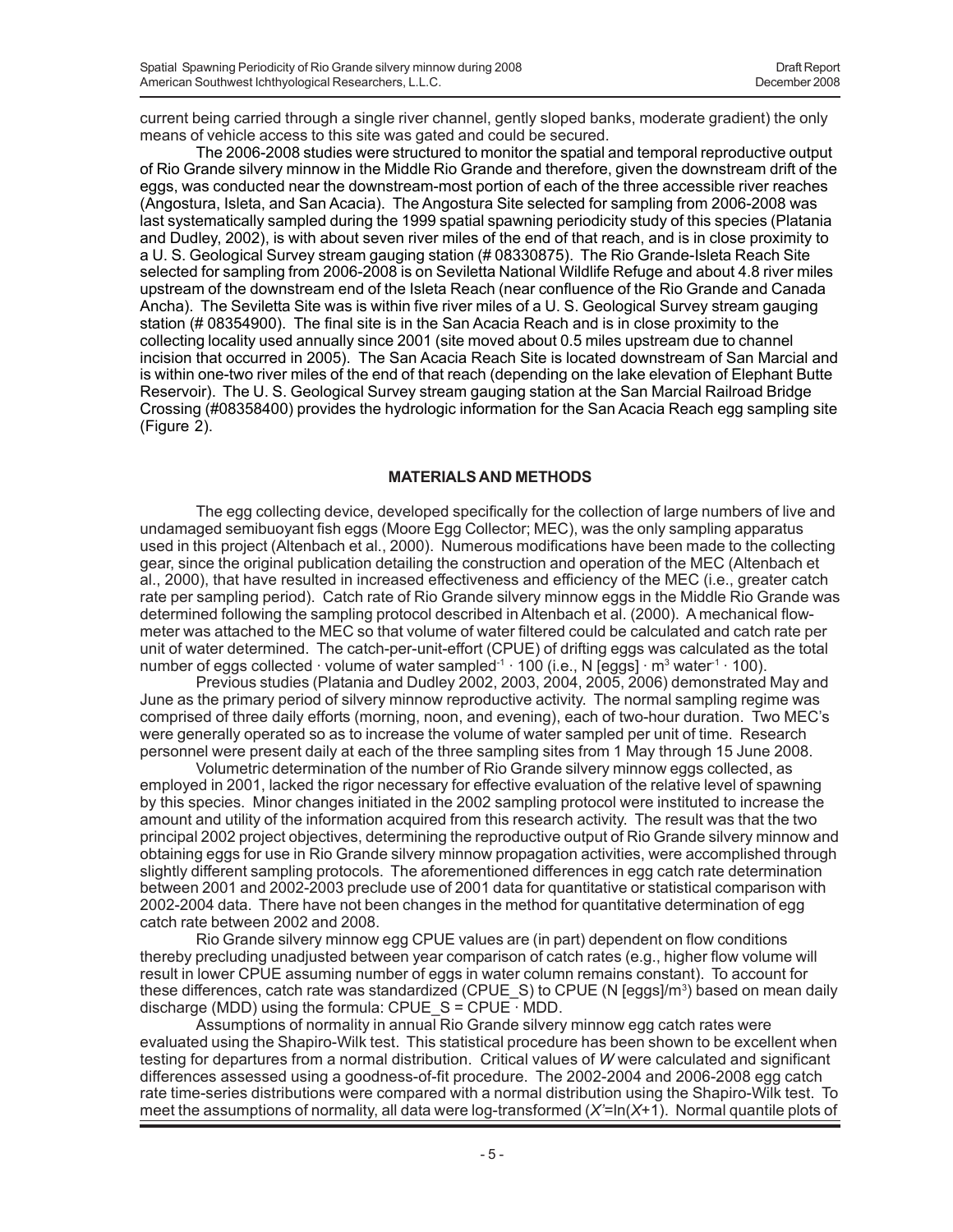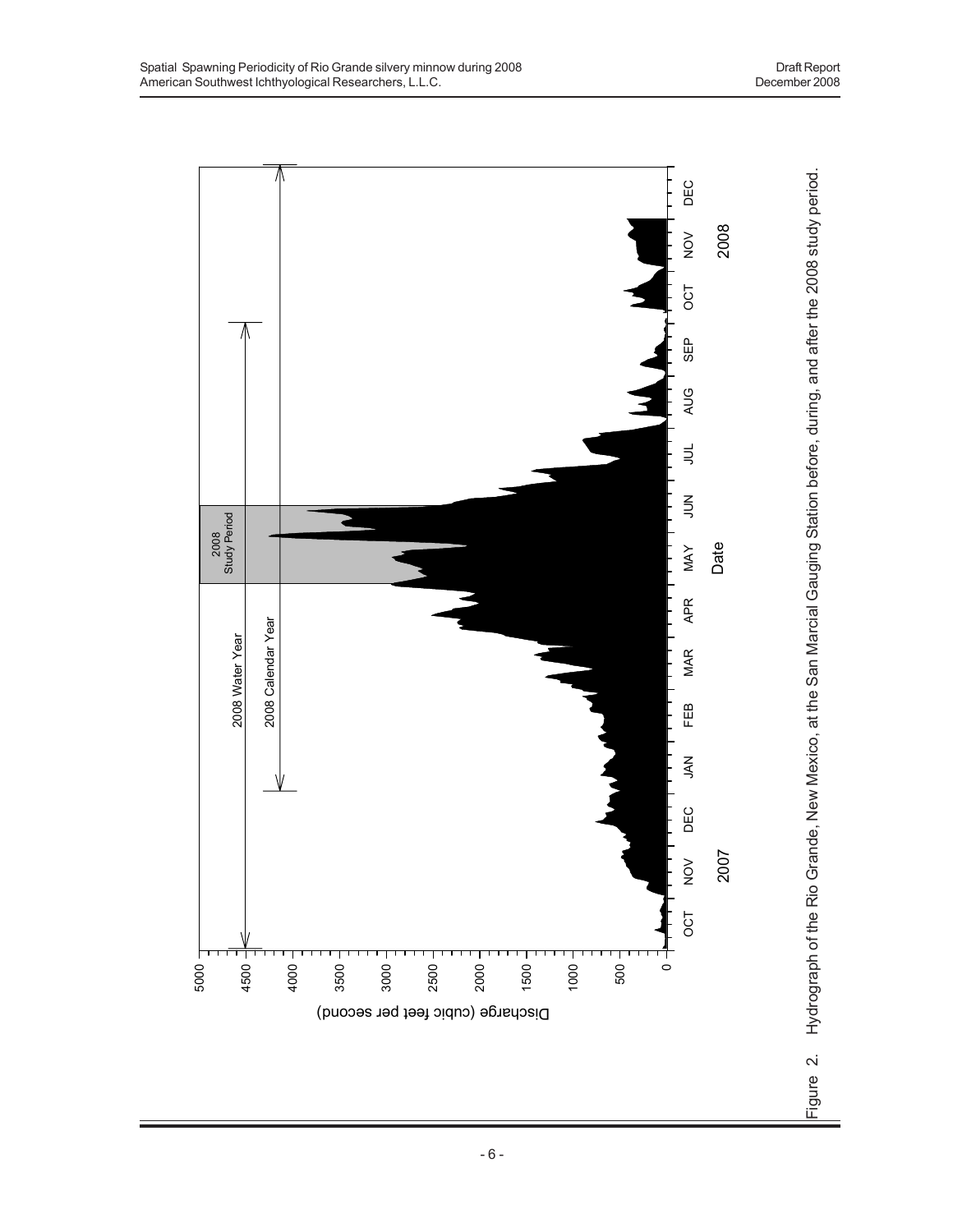empirical data were also examined in reference to Lilliefor's confidence bounds.

The CPUE S values were compared among years and sites to determine general differences in spawning magnitude. Differences among independent samples were tested using ANOVA. This statistical procedure was used to detect differences between years (at a single site) and among sites (during a single year). Differences between sample means were evaluated based on the critical value of F based on sample size. Multiple pair-wise comparisons were made using the Tukey-Kramer HSD procedure.

Water temperature was recorded by temperature logging devices deployed at the study site and programmed to record hourly water temperature. Hourly water temperature data from the primary temperature logger were synthesized and are presented in this report as mean, minimum, and maximum daily water temperatures.

#### **RESULTS**

#### *Hydrology during 2008*

There was a large difference in flow in the Middle Rio Grande in 2008 as compared to 2001- 2004 and 2006 (Figures 3-8). The severe drought that enveloped the study region since 2000 was somewhat interrupted in 2004 due to a moderate snowpack and wetter than normal April. These precipitation events helped but did not replenish the already diminished water reserves in upstream reservoirs. Despite the presence of more normal spring runoff in 2004, an artificial flow spike was released (as was done in 2002 and 2003) to stimulate spawning in Rio Grande silvery minnow. Snowpack runoff in 2005 was larger (greater magnitude and duration) in 2005 than any of the previous four study years (egg sampling was not conducted in 2005). Conversely flow in the Rio Grande during 2006 (prior 27 June) was extremely low due to a lack of spring snowmelt runoff. There were no "official" artificial flow spikes in 2006 as there had been during previous years nor were there any significant increases in flow due to natural rainstorm events prior to 27 June 2006. Spring flow conditions improved markedly during 2007, as compared with 2006, and there was an extended period of time during May and June when flows exceeded 2,000 cfs at the Albuquerque Gauge (USGS Gauge 08330000). Extended high spring flows were even more substantial in 2008 when flows at the Albuquerque Gauge exceeded 3,000 cfs for most of May and June.

Mean daily discharge in the Rio Grande at the Albuquerque Gauge (USGS Gauge 08330000) from 1 April through 30 June 2008 (Figure 9) ranged between 1,880 and 5,150 cfs (mean value= 3551.6 cfs, SD=719.8). From 1 April to 23 May 2008, discharge fluctuated betwen 2,760 and 4,070 cfs but exhibited no clear trend. Flows began to rise more substantially on 22 May and continued to rise to a peak of 5,150 on 25 May. An extended period of higher flow lasted until 10 June; flows declined from 5,080 cfs on 10 June to 4,220 cfs on 11 June and contined their steady decline through the remainder of the month.

Base flow in the Rio Grande at the San Acacia Gauge (USGS Gauge 08354900) during April, May, and early June 2008 was generally between 2,500 and 4,000 cfs. Mean daily discharge at the Isleta Reach study site (Seviletta) for the period 1 April-30 June 2008 was 3,150 cfs (SD=828.5) which was only slightly less than that recorded at the Albuquerque Site. From 22-27 May, there was a substantial spike in flow as mean daily discharge rose from 2,020 to over 5,000 cfs (26-27 May); flows then declined rapidly until 1 June (3,120 cfs) when a second smaller peak began. Similar to the Albuquerque Gauge, there was a final steady decline in flow for the month that went from 4,360 cfs (11 June) to 1,530 cfs (30 June).

Discharge in the Rio Grande at the San Marcial Railroad Bridge Crossing (USGS Gauge 08358400) during the 2008 water year closely mirrored that of the San Acacia Gauge (except at a reduced magnitude). From 1 April-30 June 2008 daily discharge in the Rio Grande at the San Marcial Gauge ranged from 1,170 to 4,260 cfs (mean value= 2,559.8 cfs, SD=667.8). Mean daily discharge at the San Marcial Site was over 500 cfs lower than flows recorded at either the Albuquerque or Isleta gauges. Flows peaked on 28 May and then declined to a lower plateau of about 3,000 cfs until mid-June; flows during the latter half of June declined to a low of 1,170 cfs (29 June).

#### *Water temperature*

There was little difference (ca. 1-2°C) in mean daily water temperatures at the three sites during the beginning of this study. The Albuquerque Site almost always had the lowest mean water temperatures with all dates in early May(1-14 May 2008) registering water temperatures <17°C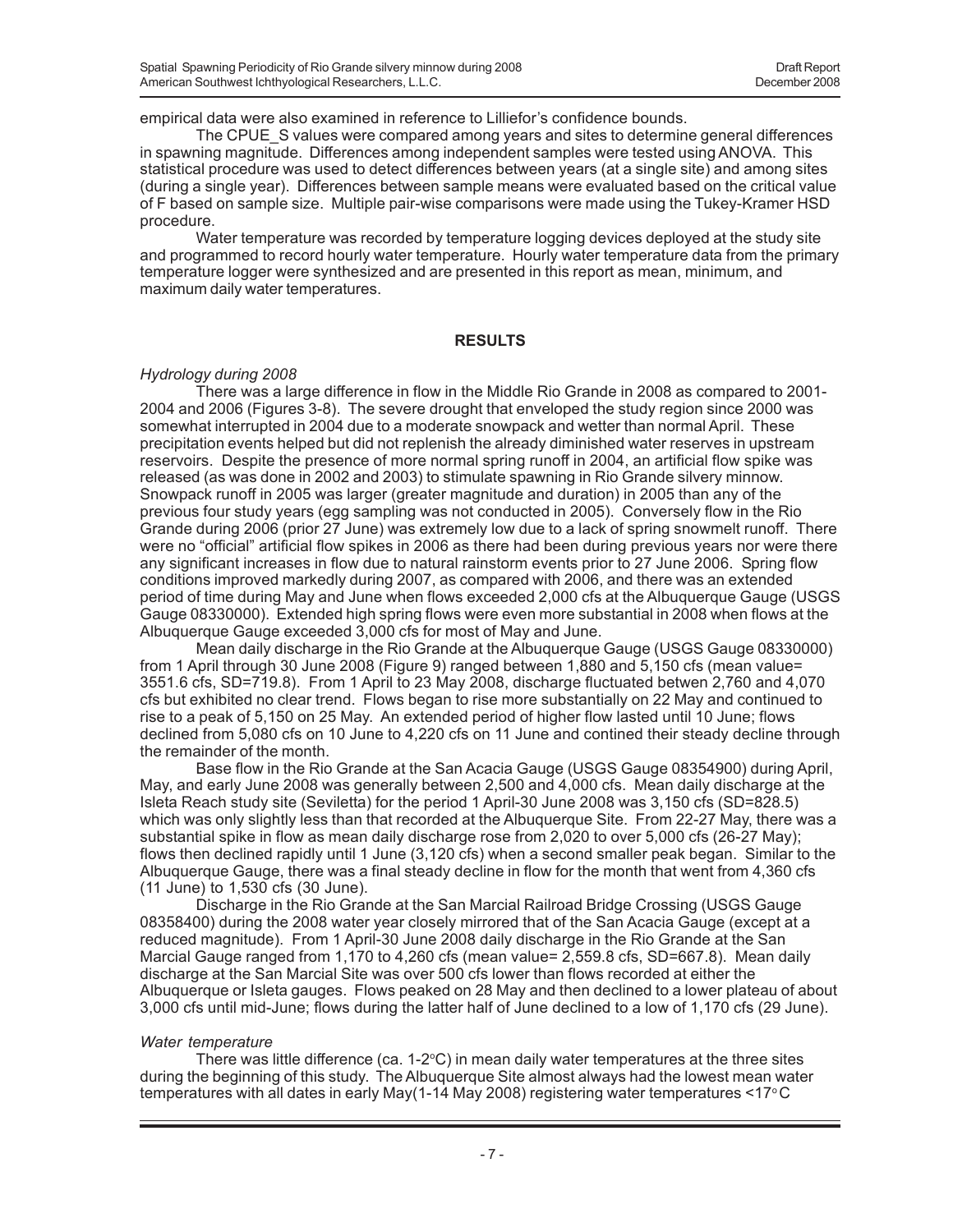

Figure 3. Annual hydrographs of the Rio Grande, New Mexico, at San Marcial before, during, and after the 2001-03 Rio Grande silvery minnow spawning periodicity study periods. Crosshatching indicates annual study periods.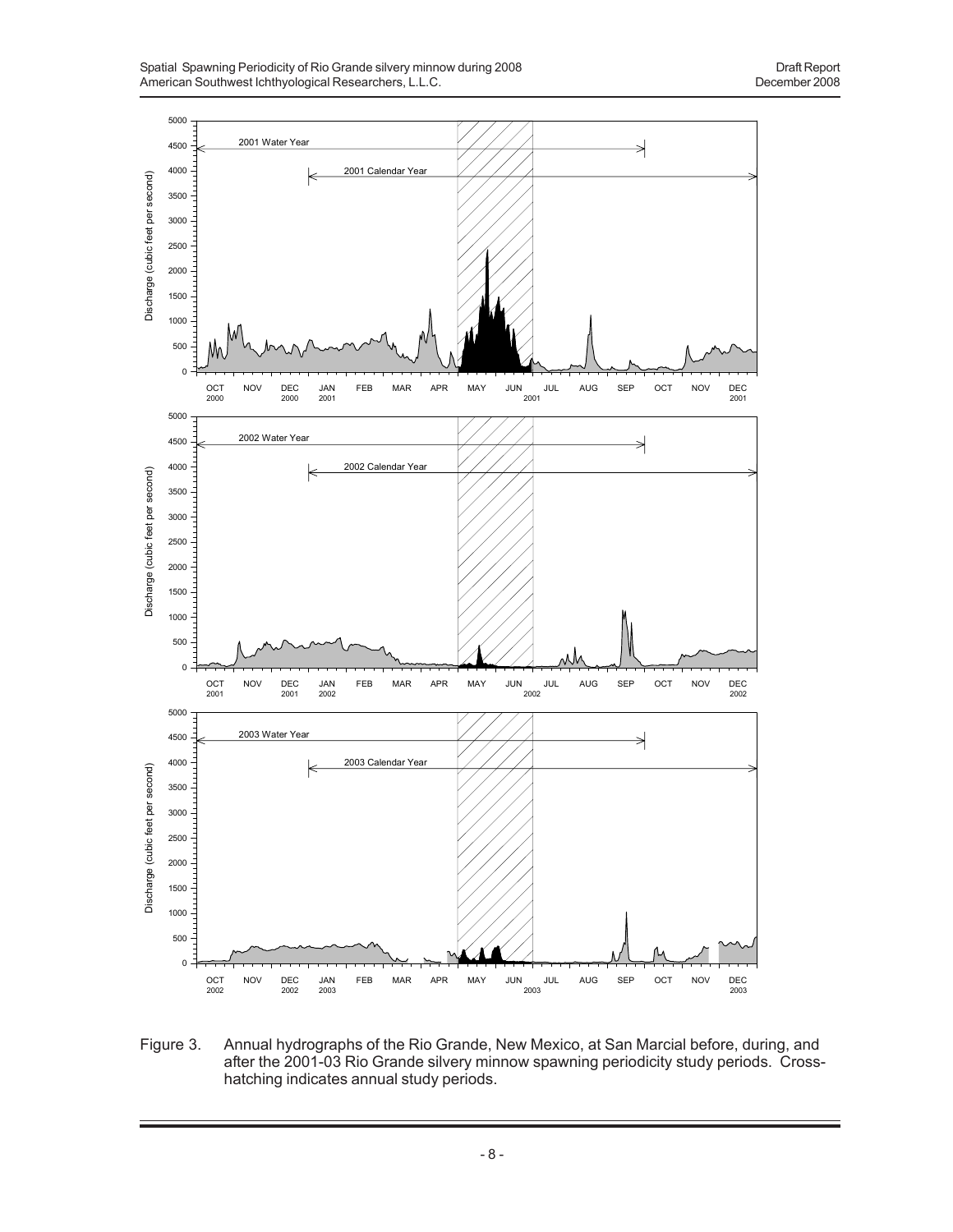

Figure 4. Annual hydrographs of the Rio Grande, New Mexico, at San Marcial before, during, and after the 2004 and 2006 Rio Grande silvery minnow reproductive monitoring study periods. Cross-hatching indicates annual study periods. Sampling was not conducted in 2005.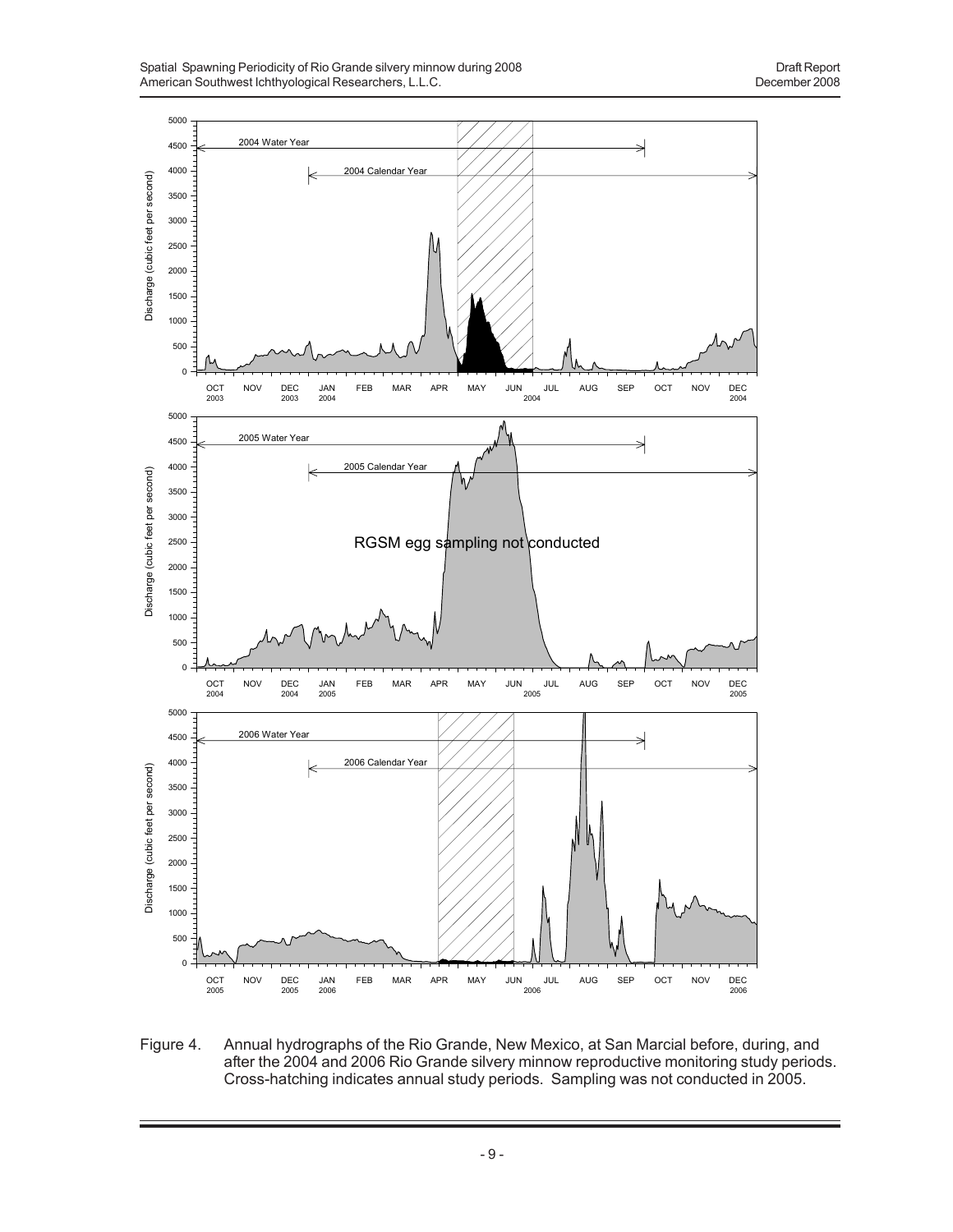

Figure 5. Annual hydrographs of the Rio Grande, New Mexico, at San Marcial before, during, and after the 2007 and 2008 Rio Grande silvery minnow reproductive monitoring study periods. Cross-hatching indicates annual study periods.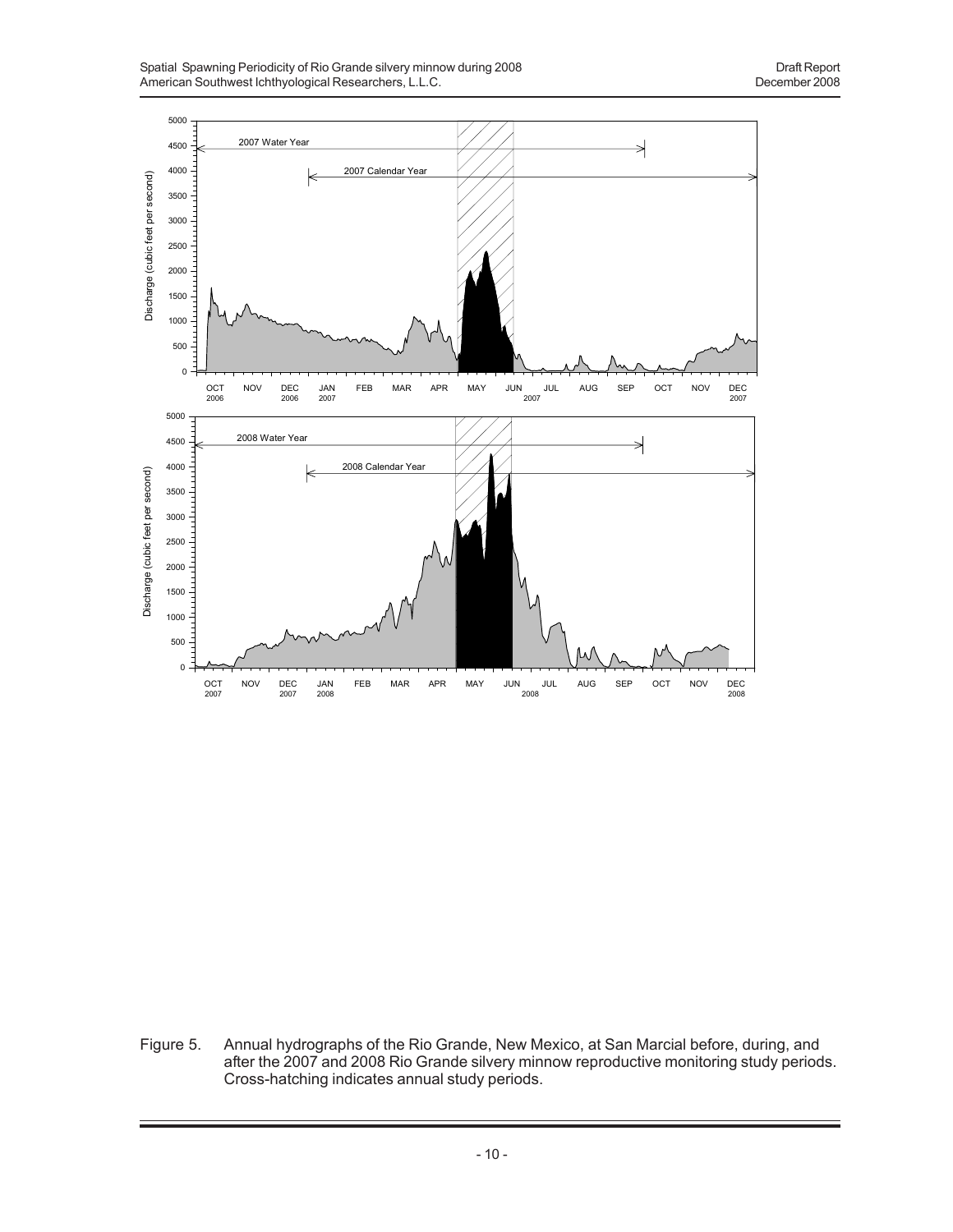

Figure 6. Rio Grande discharge from March through August 2003 and 2004 at seven U. S. Geological Survey Gauge Stations (see Figure 1). The Otowi Bridge gauge site is about 25.5 river miles upstream of Cochiti Dam, not covered with the area of Figure 1, and provided for reference. Discharge data are provisional and subject to change.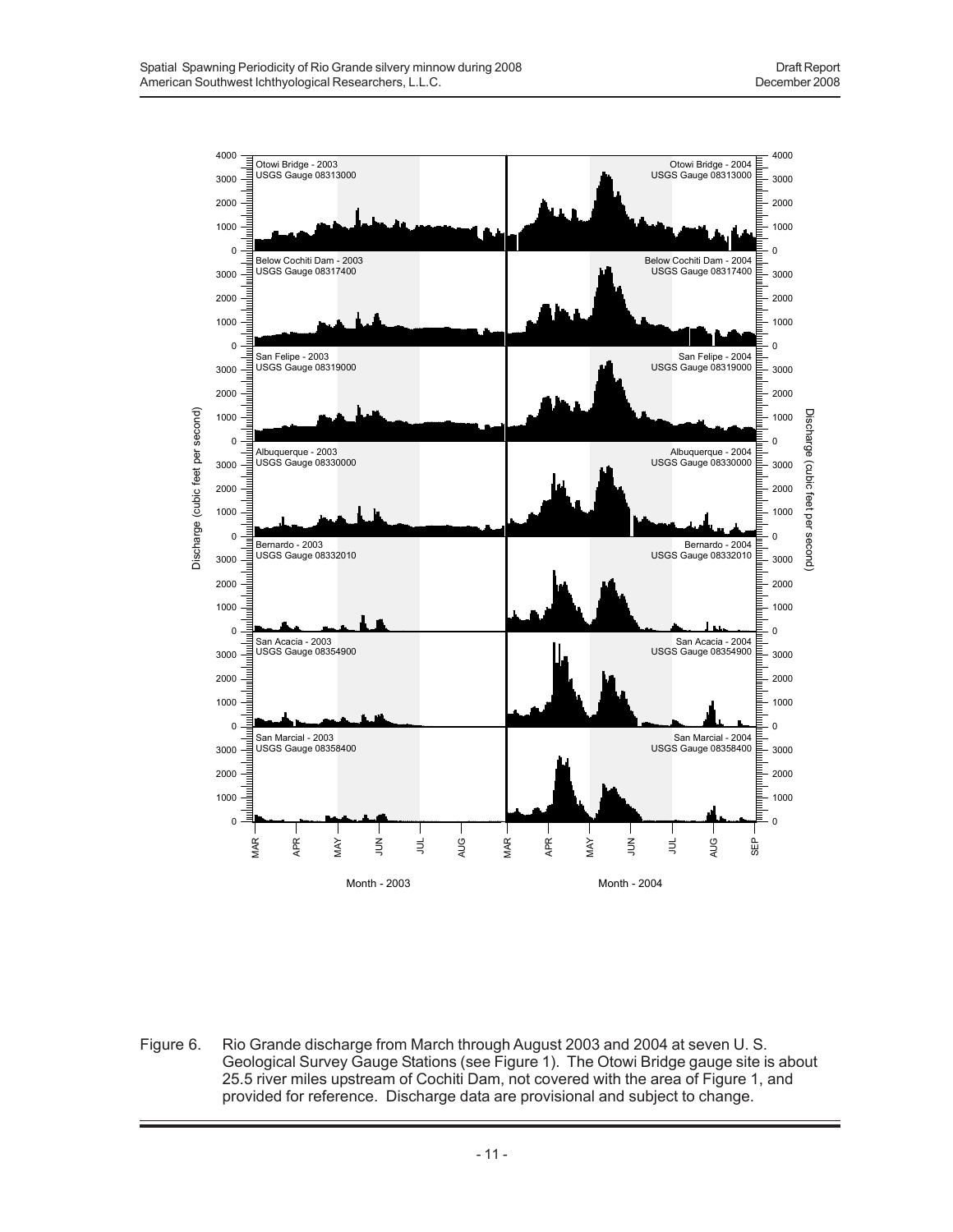

Figure 7. Rio Grande discharge from March through August 2005 and 2006 at seven U. S. Geological Survey Gauge Stations (see Figure 1). The Otowi Bridge gauge site is about 25.5 river miles upstream of Cochiti Dam, not covered with the area of Figure 1, and provided for reference. Discharge data are provisional and subject to change.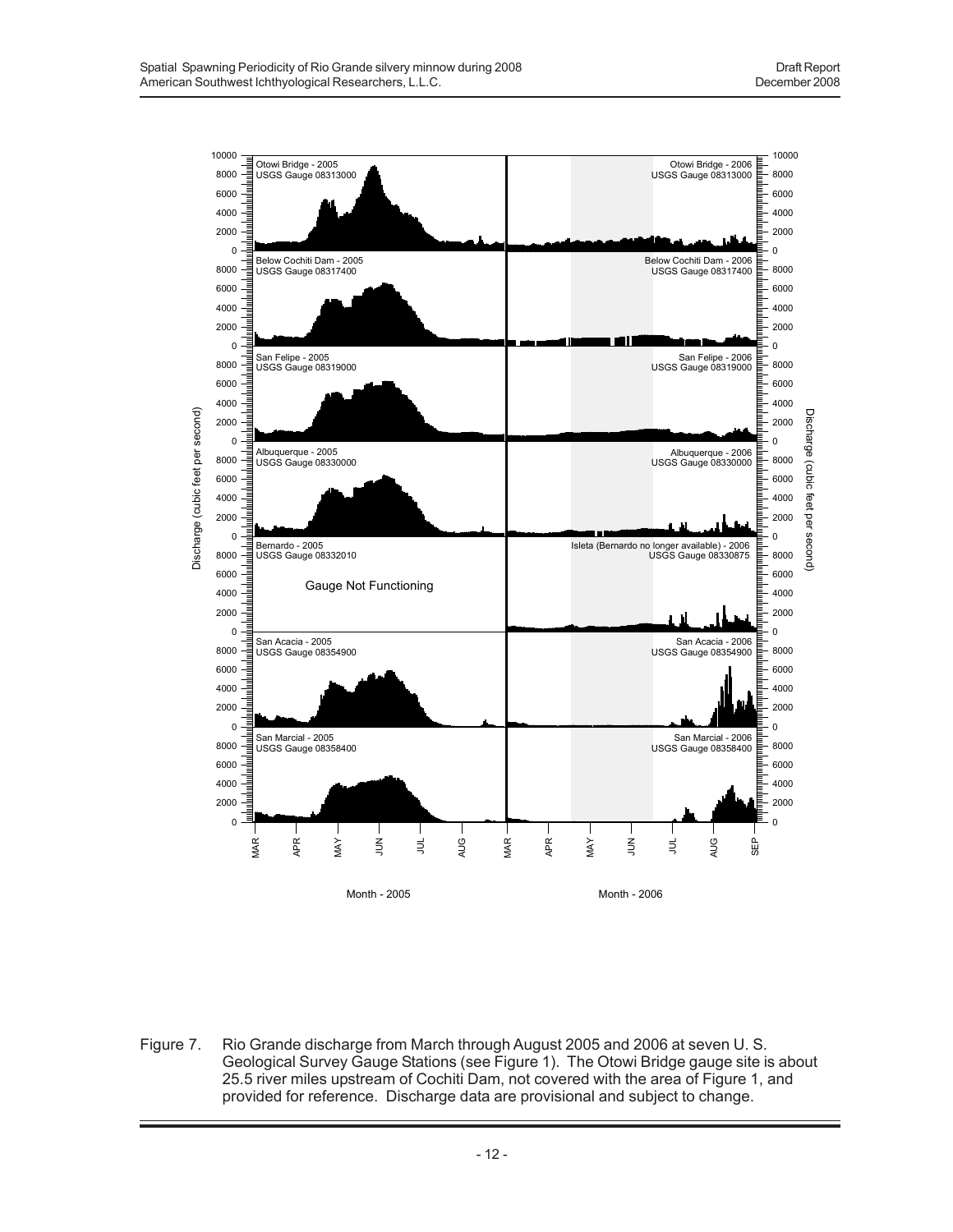

Figure 8. Rio Grande discharge from March through August 2007 and 2008 at seven U. S. Geological Survey Gauge Stations (see Figure 1). The Otowi Bridge gauge site is about 25.5 river miles upstream of Cochiti Dam, not covered with the area of Figure 1, and provided for reference. Discharge data are provisional and subject to change.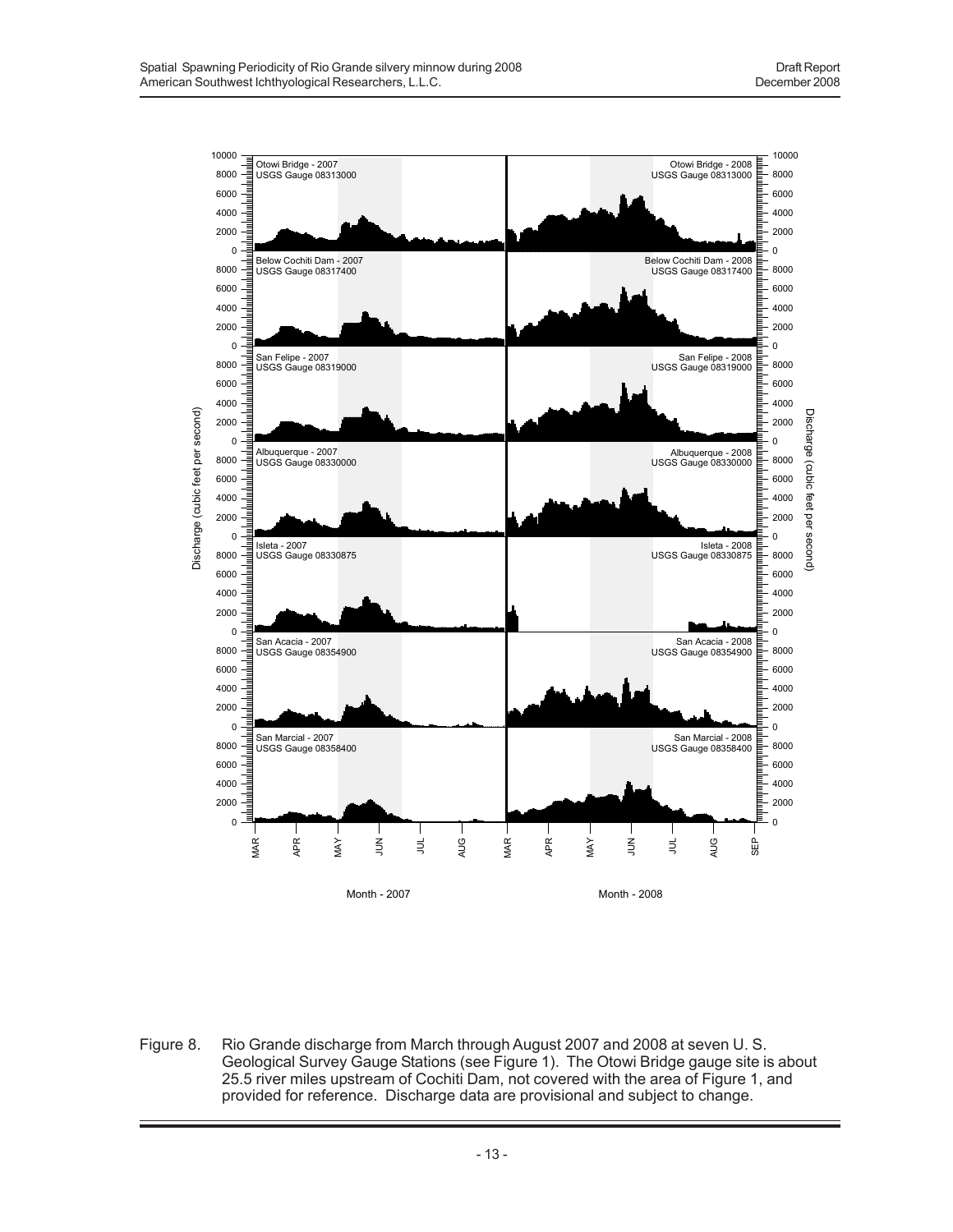

Figure 9. April-June 2008 hydrographs (dark gray) of the Rio Grande, New Mexico, from Albuquerque, San Acacia, and San Marcial gauges. The 2008 study period is highlighted in light gray.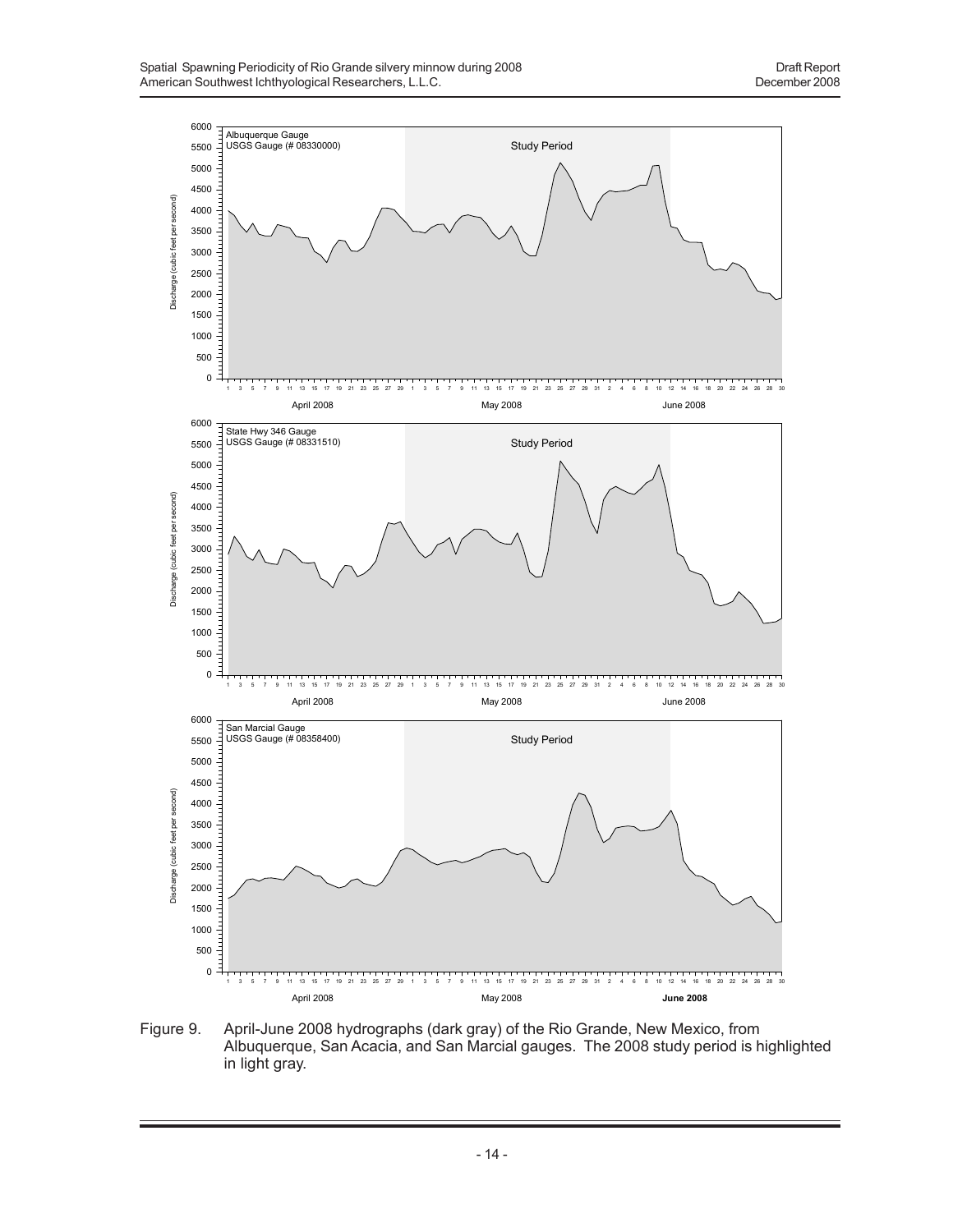(Figure 10). Mean daily water temperature at the study site rose rapidly during the third week in May but then declined again within a week. There was a steady increase in mean daily water temperature at all sites from about 16°C on 21 May to about 20°C late May. The San Marcial Site was the first to consistently generate mean daily water temperatures of  $20^{\circ}$ C or more (after 24 May). The Sevilleta Site reached a mean daily water temperature of 20°C on 25 May while the Albuquerque Site did not reach this temperature until 8 June 2008. By mid-June, mean daily water temperatures were about 21-22 $\degree$ C at the Albuquerque and Sevilleta sites and were about 23 $\degree$ C at the San Marcial Site.

More important and informative than the mean daily water temperatures were maximum daily water temperatures. Maximum water temperatures were 21.0°C at the Albuquerque study site, 22.0°C at the Seviletta Site, and 23.2°C at the San Marcial Site. Maximum daily water temperature exceeded 20°C on five occasions at the Albuquerque Site, on 17 occasions at the Sevilleta Site, and on 21 occasions at the San Marcial Site. Minimum water temperatures followed a similar pattern as the maximum water temperatures with the coldest temperatures recorded at the Albuquerque Site.

Mean water temperatures during May and early June varied considerably from 2006-2008 (Figure 11). Low discharge in 2006 contributed to the wide variation in temperatures (i.e., difference between minimum and maximum daily temperature) observed that year. However, mean temperatures followed approximately the same gradual trajectory for each of the most recent study years (2006- 2008). Most of the differences in mean temperature among years occurred during the early May and were likely caused by subtle annual differences in ambient conditions during that month.

#### *2008 Rio Grande silvery minnow spatial spawning periodicity studies*

Sampling at each of the three 2008 Rio Grande silvery minnow spawning periodicity study sites was conducted from 1 May through 15 June 2008 (n= 46 days). Sampling in the Rio Grande for silvery minnow eggs was conducted for at least 6 hours per day in three discrete 2-hour sampling efforts at each of the sites. This increased effort resulted in a great volume of water sampled (as compared with years prior to 2006).

The cumulative volume of water sampled at these three Rio Grande sites was 220,037  $m<sup>3</sup>$ (178.4 acre-feet). There was a marked decline, from upstream to downstream, in the total volume of water filtered per sampling site (Table 1). The cumulative volume of water sampled at the Albuquerque Site was 54,334 m<sup>3</sup> (44.0 acre-feet) was 24.7% of the study total, the amount sampled at the Sevilleta Site was 82,598  $\text{m}^3$  (67.0), and the total amount of water sampled at the San Marcial Site was 83,105  $m<sup>3</sup>$  (67.4 acre-feet).

A cumulative total of 2,132 Rio Grande silvery minnow eggs were collected at the three sites during 2008 (Table 2). The vast majority (n= 1,917; 89.9%) of the catch was taken at the Sevilleta Site while the number and cumulative percent of Rio Grande silvery minnow eggs collected at the Albuquerque (n= 60; 2.8%) and San Marcial sites (n= 155; 7.3%) were low. Rio Grande silvery minnow eggs were collected on 14 days at the Albuquerque Site, 17 days at the Seviletta Site, and three days at the San Marcial Site. On six days, Rio Grande silvery minnow eggs were taken concurrently at both the Albuquerque and Seviletta sites while eggs were collected concurrently at the Seviletta and San Marcial sites on only two dates. There were no dates that Rio Grande silvery minnow eggs were collected at all three sites.

Dates of egg collection ranged from 7-9 May (three days) at the San Marcial Site, 1 May through 29 May (29 days) at the Sevilleta Site, and 10 May through 7 June (29 days) at the Albuquerque Site. Spawning (as indicated by the collection of eggs) by Rio Grande silvery minnow in the Albuquerque Reach occurred three days after spawning near San Marcial and six days after the first spawning event recorded at the Seviletta Site. Daily egg catch rates (on dates that eggs were taken) at the Albuquerque Site ranged between 0.04 and 1.33 eggs per 100 m $^{\rm 3}$  of water sampled (n= 1 and n= 18, respectively). Cumulative egg catch rate at the Albuquerque Site during the 14 days that eggs were taken was 0.27 eggs per 100 m3 of water sampled versus 0.11 eggs per 100 m<sup>3</sup> during the tenure of the study. Mean daily eggs catch rates at the Seviletta and San Marcial sites during dates that eggs were taken were 5.24 and 1.81 eggs per 100 m<sup>3</sup> of water sampled, respectively (Figure 12).

The presence of Rio Grande silvery minnow eggs in the Albuquerque Reach during 2008 was first documented on 10 May. Eggs were collected at the Albuquerque Site on 13 of the remaining 36 days of the study. From 10-14 May, 34 eggs or 57% of the total Albuquerque Site catch was taken while from 1-7 June, 14 eggs or 23% of the total Albuquerque Site catch was taken. Silvery minnow eggs at the Seviletta Site were present in most daily samples from 8-29 May. Those 22 sampling dates yielded 1,738 eggs or 91% of the total Seviletta Site egg catch. Catch rate at that site during that period ranged from 0.04 to 76.87 eggs per 100  $\text{m}^3$  of water sampled.

Rio Grande silvery minnow egg sampling at the San Marcial Site resulted in one discrete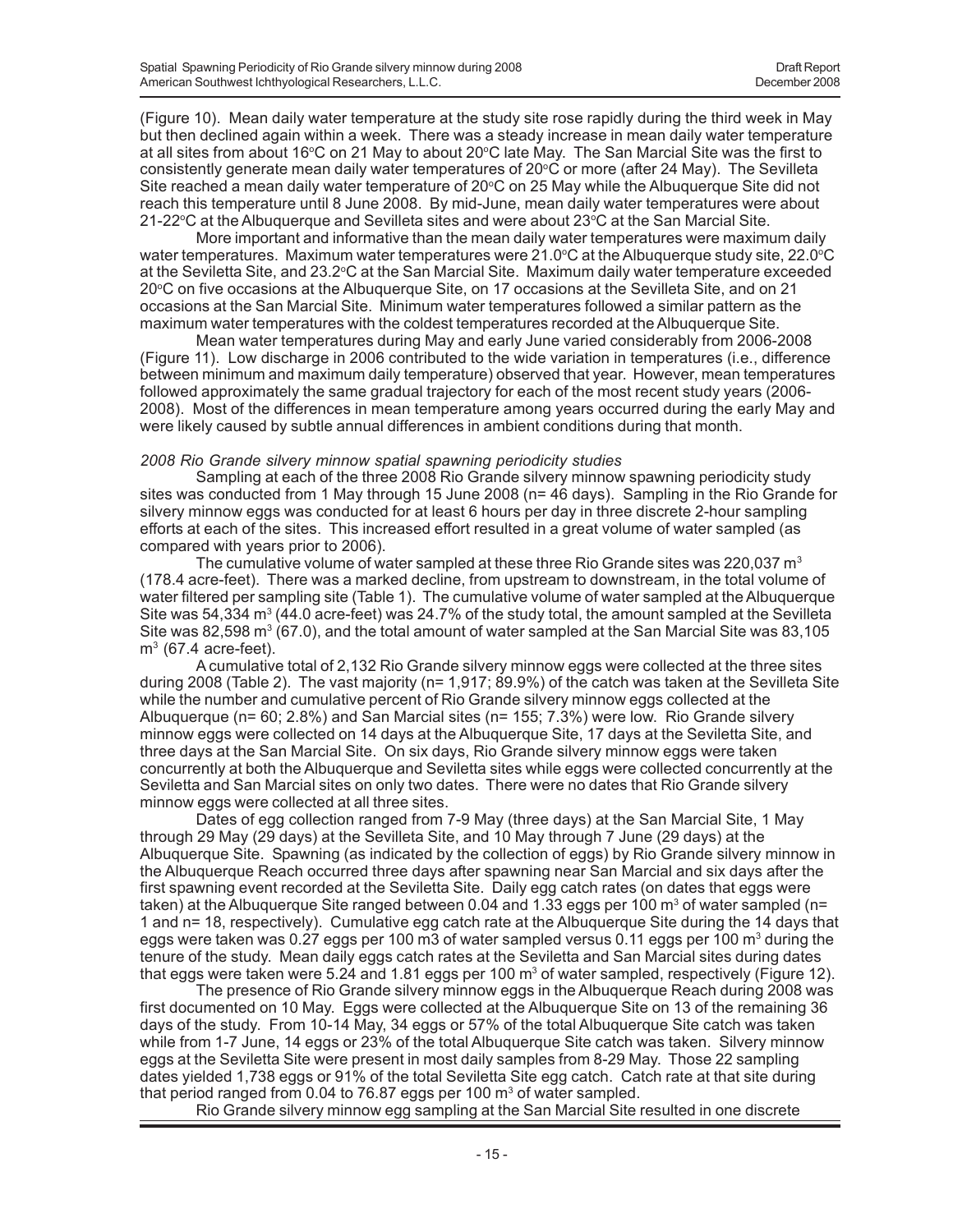

Figure 10. Daily water temperatures (mean, minimum, and maximum) at the 2008 Rio Grande silvery minnow spawning periodicity sampling sites (1 May - 15 June 2008). Approximate mean daily discharge in the Rio Grande at each sampling site is highlighted in light gray.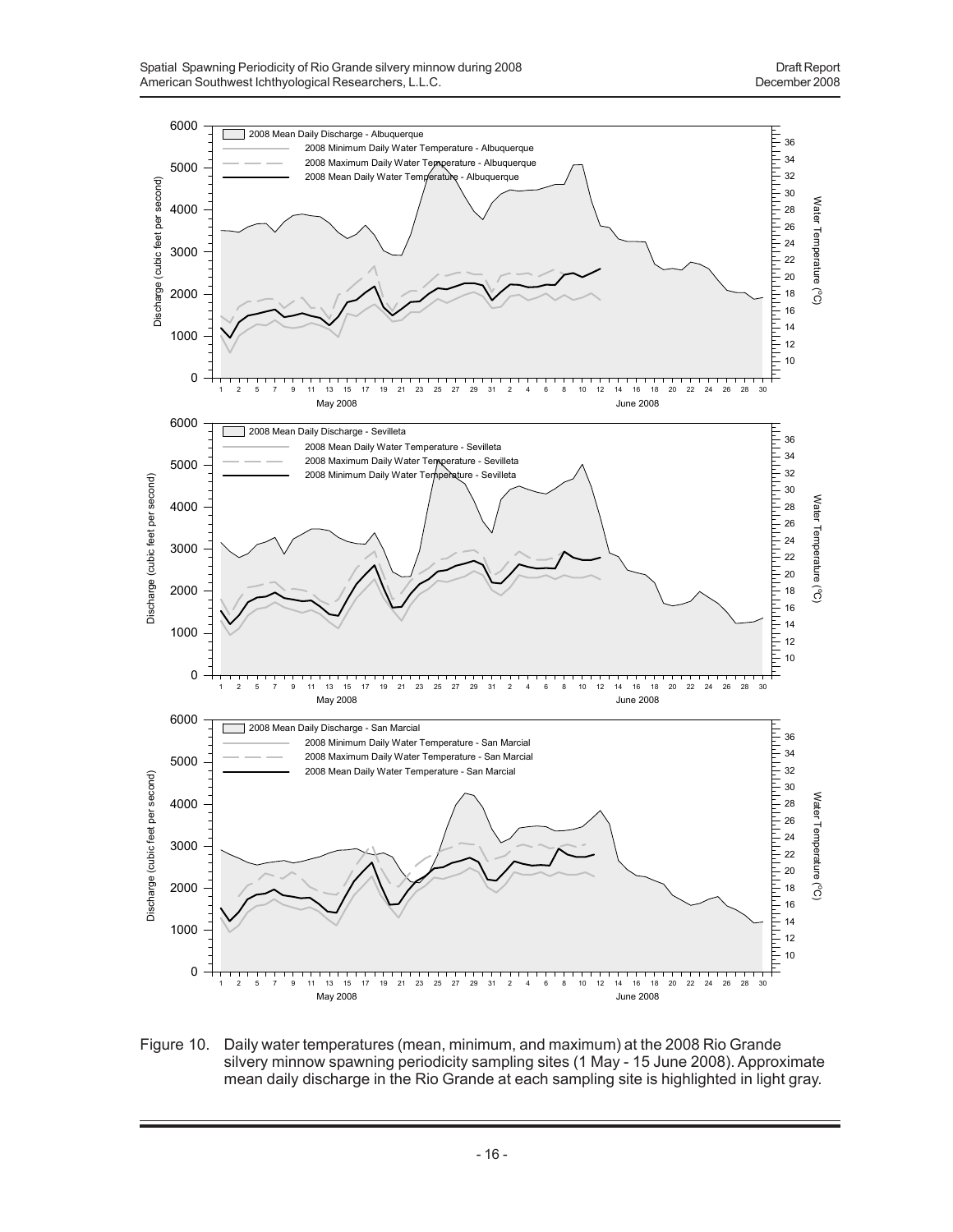

Figure 11. Comparison of the 2006-2008 daily water temperatures (mean, minimum, and maximum) at the San Marcial-Rio Grande silvery minnow spawning periodicity sampling site. Approximate mean daily discharge in the Rio Grande at San Marcial is highlighted in light gray. Note change in Y-axis scale (discharge) in the 2006 graph.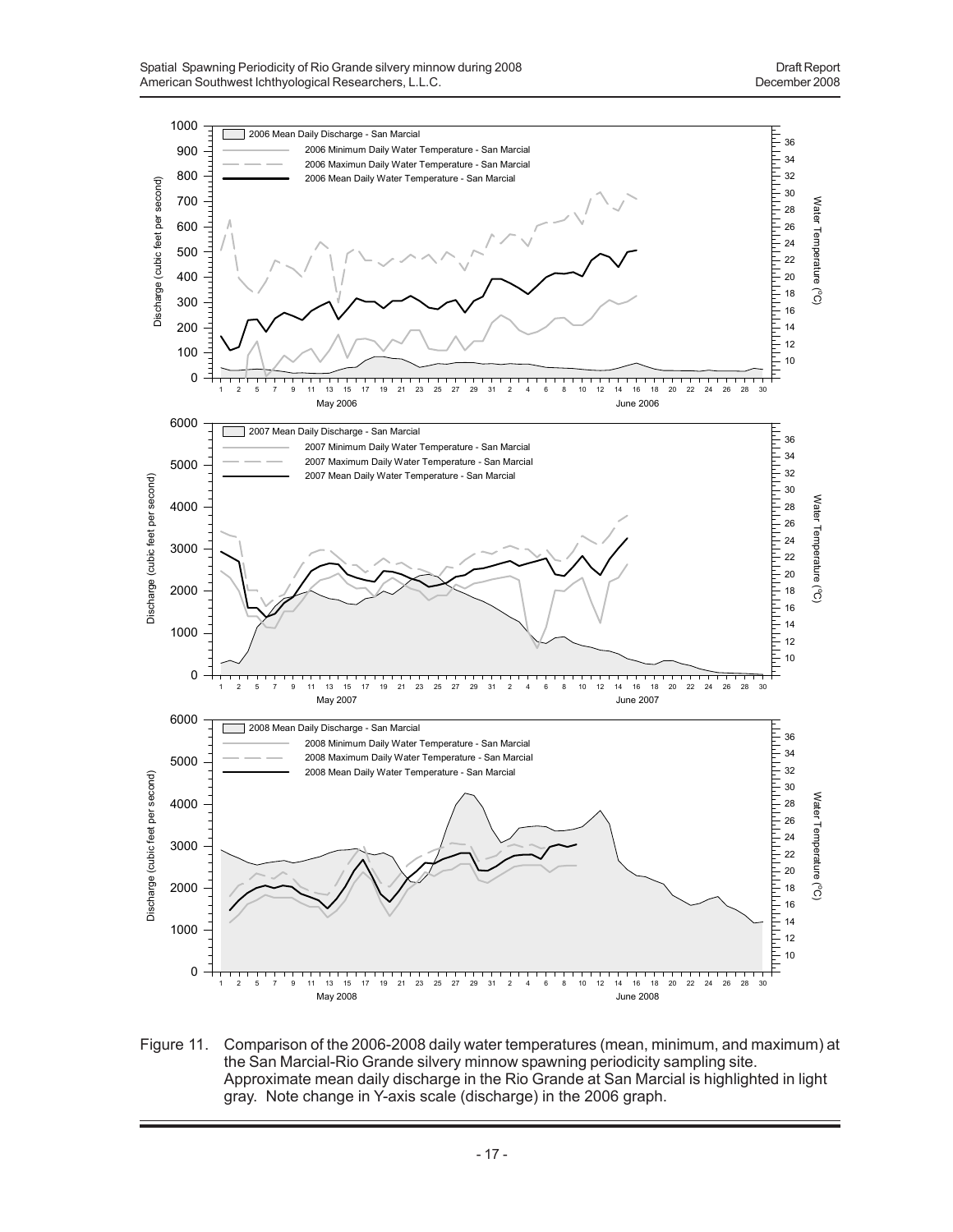## Table 1. Summary of 2008 mainstem Rio Grande sampling effort for Rio Grande silvery minnow eggs by site.

| <b>SAMPLING INFORMATION</b><br><b>SITE</b><br>SYSTEM: |                    | <b>NUMBER</b><br>OF<br>Eggs | Egg<br><b>CATCH</b><br>RATE <sup>1</sup> | <b>VOLUME</b><br><b>OF</b><br><b>WATER</b><br><b>SAMPLED</b><br>$(M^3)$ | <b>NUMBER</b><br>OF<br>DAYS<br><b>SAMPLED</b> | <b>DATES</b><br><b>SAMPLED</b><br><b>START</b> | <b>DATES</b><br><b>SAMPLED</b><br><b>STOP</b> |
|-------------------------------------------------------|--------------------|-----------------------------|------------------------------------------|-------------------------------------------------------------------------|-----------------------------------------------|------------------------------------------------|-----------------------------------------------|
|                                                       |                    |                             |                                          |                                                                         |                                               |                                                |                                               |
|                                                       |                    |                             |                                          |                                                                         |                                               |                                                |                                               |
| RIO GRANDE:                                           | ALBUQUERQUE        | 60                          | 0.11                                     | 54,334                                                                  | 46                                            | 1 MAY 08                                       | <b>15 JUNE 08</b>                             |
| RIO GRANDE:                                           | <b>SEVILLETA</b>   | 1,917                       | 2.32                                     | 82,598                                                                  | 46                                            | 1 MAY 08                                       | <b>15 JUNE 08</b>                             |
| RIO GRANDE:                                           | <b>SAN MARCIAL</b> | 155<br>0.19                 |                                          | 83,105                                                                  | 46                                            | 1 MAY 08                                       | <b>15 JUNE 08</b>                             |
|                                                       |                    |                             |                                          |                                                                         |                                               |                                                |                                               |

<sup>1</sup>  $=$  Value based on number of Rio Grande silvery minnow eggs collected per 100 m<sup>3</sup> of water sampled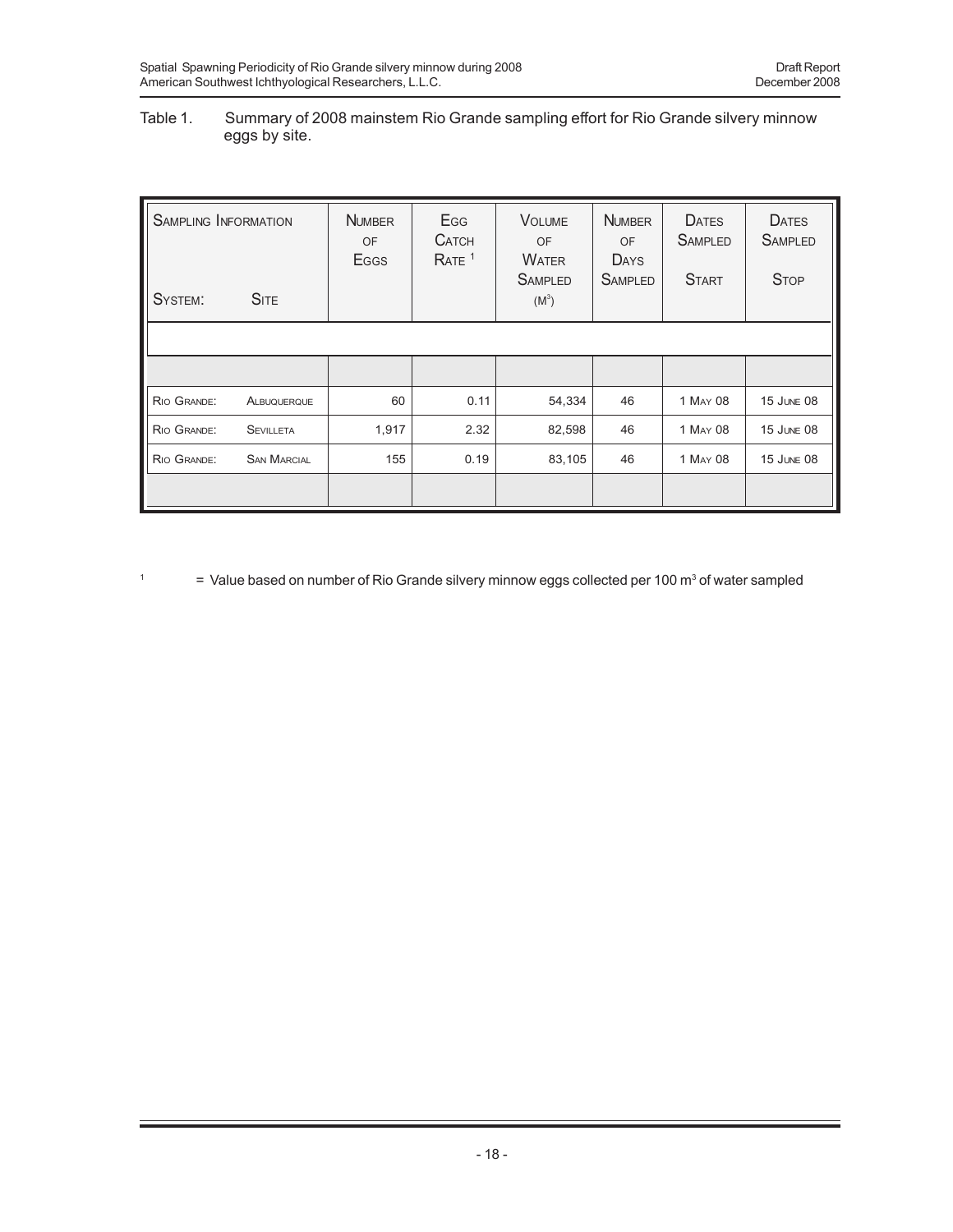#### Table 2. Number of Rio Grande silvery minnow eggs collected per day by site. Table does not include dates that eggs *were not* collected.

| LOCATION:<br>RIVER MILE: | <b>ALB SITE</b><br><b>RM 176.4</b> | <b>SEVILLETA</b><br>RM 121.0 | <b>CORRAL</b><br><b>RM 58.8</b> |
|--------------------------|------------------------------------|------------------------------|---------------------------------|
| 01-May-08                | 0                                  | 157                          | 0                               |
| 02-May-08                | 0                                  | 21                           | 0                               |
| 03-May-08                | 0                                  | $\mathbf{1}$                 | 0                               |
| 07-May-08                | 0                                  | 0                            | 1                               |
| 08-May-08                | 0                                  | 1398                         | $\overline{4}$                  |
| 09-May-08                | 0                                  | 100                          | 150                             |
| 10-May-08                | 1                                  | 0                            | 0                               |
| 11-May-08                | $\overline{2}$                     | 0                            | 0                               |
| 12-May-08                | 9                                  | 46                           | 0                               |
| 13-May-08                | 18                                 | 44                           | 0                               |
| 14-May-08                | $\overline{4}$                     | 16                           | 0                               |
| 17-May-08                | 0                                  | $\overline{2}$               | 0                               |
| 18-May-08                | 8                                  | 0                            | 0                               |
| 20-May-08                | 0                                  | 33                           | 0                               |
| 21-May-08                | 0                                  | 8                            | 0                               |
| 22-May-08                | 0                                  | $\overline{7}$               | 0                               |
| 25-May-08                | 0                                  | 19                           | 0                               |
| 26-May-08                | 1                                  | 47                           | 0                               |
| 27-May-08                | 1                                  | 15                           | 0                               |
| 28-May-08                | 2                                  | 1                            | 0                               |
| 29-May-08                | 0                                  | $\overline{2}$               | 0                               |
| 01-Jun-08                | 4                                  | 0                            | 0                               |
| 02-Jun-08                | 1                                  | 0                            | 0                               |
| 03-Jun-08                | 6                                  | 0                            | 0                               |
| 04-Jun-08                | 1                                  | 0                            | 0                               |
| 07-Jun-08                | 2                                  | 0                            | 0                               |
|                          |                                    |                              |                                 |
| <b>TOTALS</b>            | 60                                 | 1,917                        | 155                             |
| %                        | 2.81                               | 89.92                        | 7.27                            |
|                          |                                    |                              |                                 |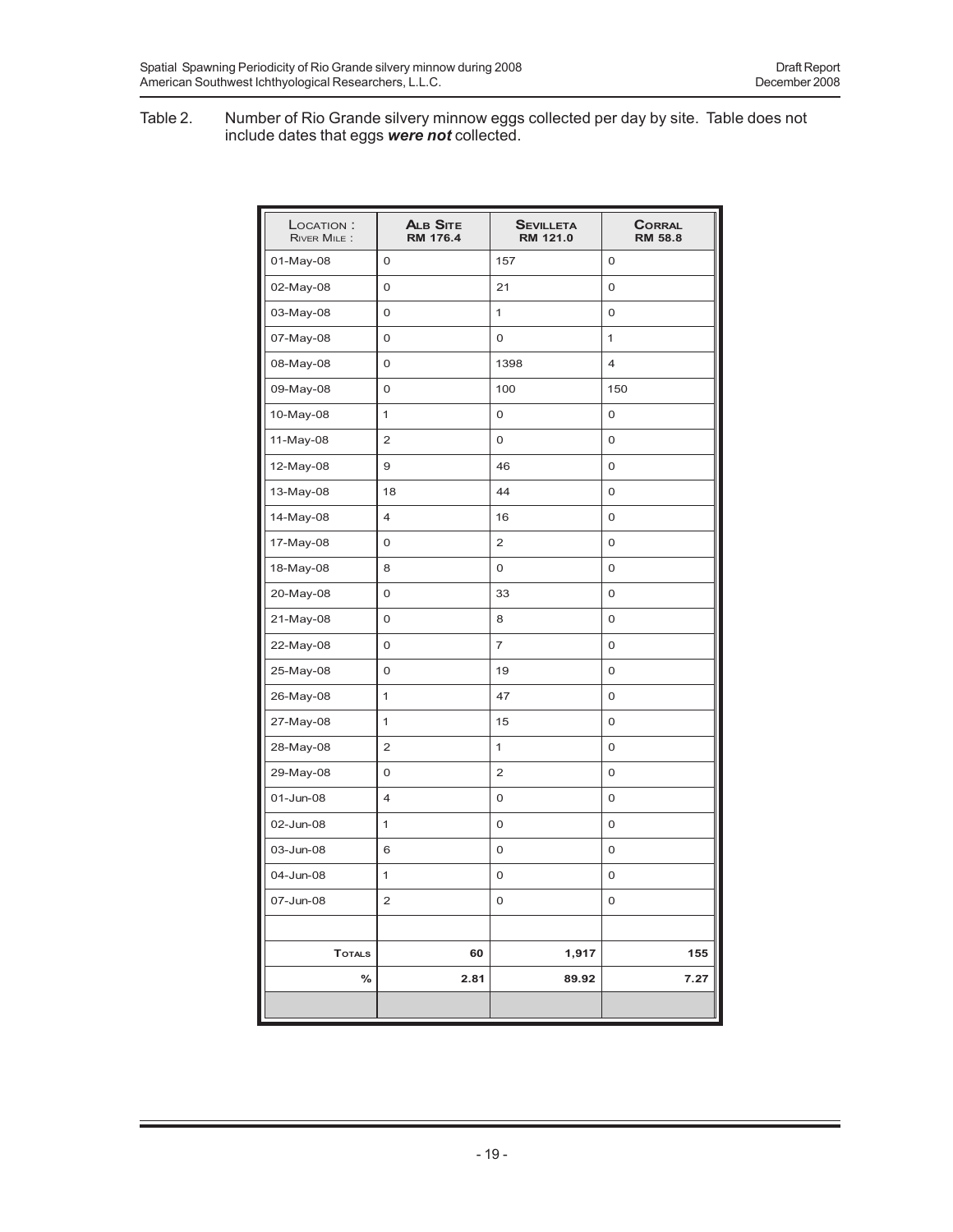

Figure 12. Mean daily discharge, mean daily egg catch rate, and mean daily water temperature during the 2008 Rio Grande silvery minnow spawning periodicity study period (sampling period is highlighted in gray along the abscissa axis).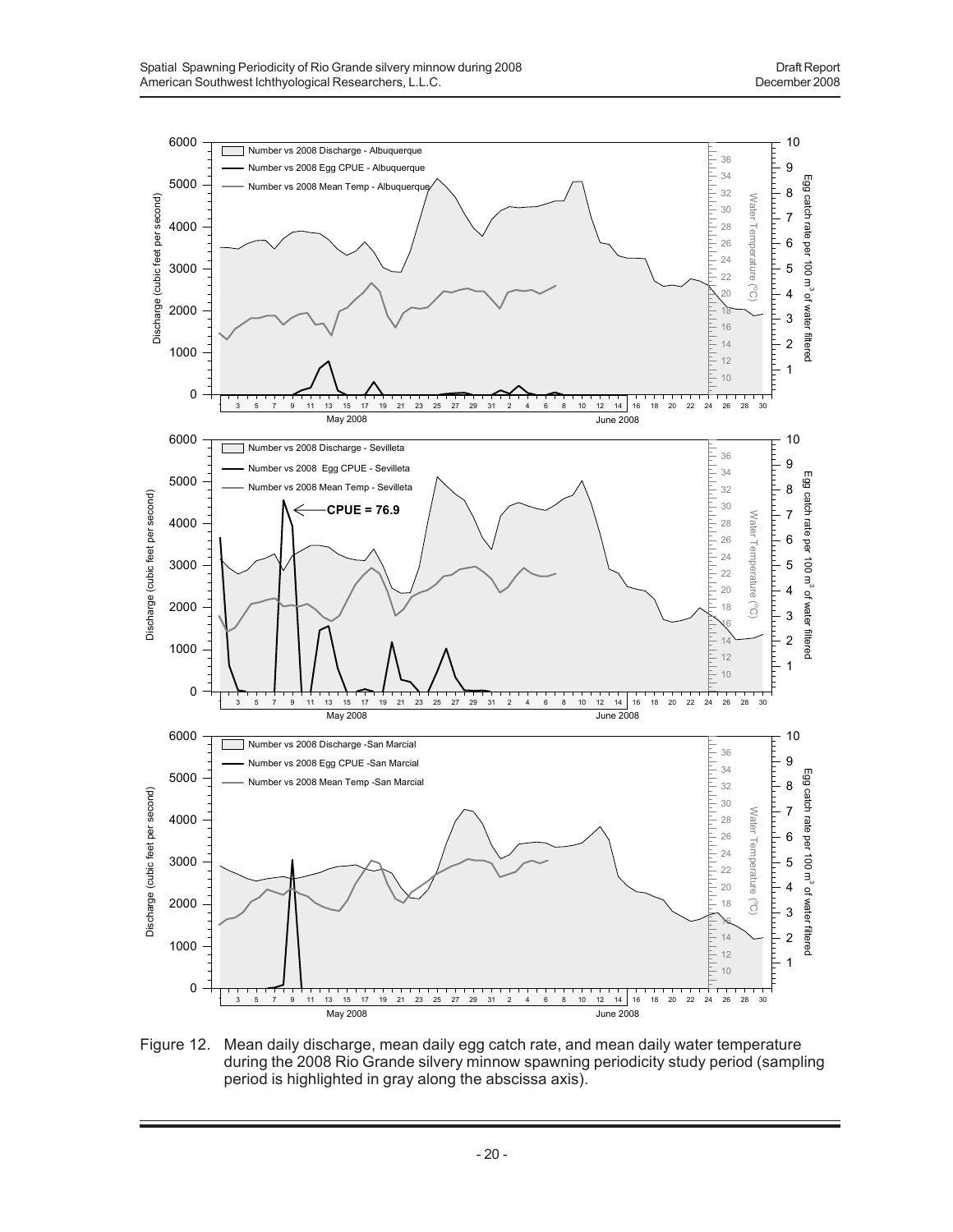periods of during which eggs were taken. This period was 7-9 May (three days). Eggs were collected during each of those dates with a total of 155 eggs (range= 1 to 150) taken accounting for 100% of the total San Marcial Site catch.

## **COMPARISON OF 2001-2004, 2006-2008 RESULTS**

There are several similarities apparent regarding Rio Grande silvery minnow reproduction during 2001-2004 and 2006-2008 (Tables 2 and 3). Based on the results of data taken from all years of the project, there was an apparently extended duration of spawning (April-July). However, over the period of record (2001-2004 and 2006-2008), spawning consistently occurred during the early to middle portion of May. In 2008, spawning at the San Marcial Site occurred in early May with the peak being on 9 May. The duration of the spawning season varied across years with 38 days recorded between the first and last 2001 spawning event and 29 days between the first and last collection of eggs in 2003. In 2002, there were only two weeks between the first and final Rio Grande silvery minnow spawning event which was likely due, in part, to the absence of elevated flows. Spawning in 2004 was even less protracted and only occured from 7-11 May. In 2006, Rio Grande silvery minnow eggs were collected at the Albuquerque Site starting on 23 May, at the Sevilleta Site starting on 2 May, and at the San Marcial Site starting on 26 April. Spawning started on 8 May 2007 at the Albuquerque Site but was documented on 4 May at the Sevilleta Site and 1 May at the San Marcial Site. A similar early spawning pattern was observed in 2008 when eggs were first collected on 10 May at the Albuquerque Site, 1 May at the Sevilleta Site, and 7 May at the San Marcial Site.

Mean daily water temperatures during the initial and peak spawning events were relatively similar across years (Figures 13-15). In 2001, maximum spawning of Rio Grande silvery minnow occurred when water temperatures ranged between 19-20°C while 2002 mean daily water temperatures during maximum spawning were 18-20°C. That water temperatures during the extended 2003 Rio Grande silvery minnow spawning period were higher (20-24°C) than recorded during previous years was likely the result of low flows and higher ambient temperatures. During the putative 2004 spawn (7-12 May), mean daily water temperatures were 20-22°C with maximum daily water temperatures of 21-27°C. In 2006, mean daily water temperatures during the late May-early June 2006 Albuquerque spawn were 22-24°C. At the Seviletta Site, during that same period, mean daily water temperatures were 20-26°C. Mean daily water temperatures during spawning at the San Marcial Site were 18°C in late April, 23°C in mid-May, and 24°C in early June 2006. Mean daily water temperatures during peak spawning (13-15 May) in 2007 ranged between 20.0 and 21.3°C at the San Marcial Site. The range of mean daily water temperatures over the full period of spawning (4 May to 10 June) was between 14.9 and 22.2°C. Mean daily water temperatures during spawning in 2008 ranged between 14.3 and 19.3°C at the Albuquerque Site, between 14.1 and 21.6°C at the Sevilleta Site, and between 18.0 and 18.3°C at the San Marcial Site.

Statistical analyses among all years were made using data from the San Marcial sampling locality since that site was the only common one for all years. Analysis of reproductive output revealed a significant difference (F=6.11; *p*<0.0001) among mean values of catch rate (#/100m<sup>3</sup>) for the six years of the study (2002-2004, 2006-2008). The following pair-wise comparisons were significant (*p*<0.05) over the period of record (2002 vs. 2004, 2002 vs. 2006, 2006 vs. 2007). The natural log-transformed mean egg catch rate (standarized for discharge) was highest in 2002 (5.86 ±0.93), followed by 2007 (4.77±0.37), 2008 (3.22±1.32), 2003 (2.89±0.54), 2006 (1.44±0.72), and 2004 (0.96±1.32). Additional statistical analyses for the Angostura and Isleta reaches were made over the period of time that data were available (2006-2008). Analysis of reproductive output revealed no significant difference (*F*=0.51; *p*>0.60) among mean values of catch rate (#/100m3) for the three years of the study (2006-2008) in the Angostura Reach. However, analysis of reproductive output revealed a significant difference (*F*=9.83; *p*<0.0002) among mean values of catch rate (#/100m3 ) for the three years of the study (2006-2008) in the Isleta Reach. The following pair-wise comparisons were significant (*p*<0.05) over the period of record (2006 vs. 2007, 2006 vs. 2008) in the Isleta Reach. The natural log-transformed mean egg catch rate (standarized for discharge) was highest in 2008 (4.28 ±0.45), followed by 2007 (4.19±0.41), and 2006 (1.97±-0.41) in the Isleta Reach.

Comparison of 2001-2008 water temperatures at the study site during May and June demonstrate relatively few differences in mean daily water temperatures across this period. The minimum and maximum daily water temperatures for 2006 were somewhat lower (minimum) and higher throughout the study period than during previous or subsequent years (Figures 16 and 17).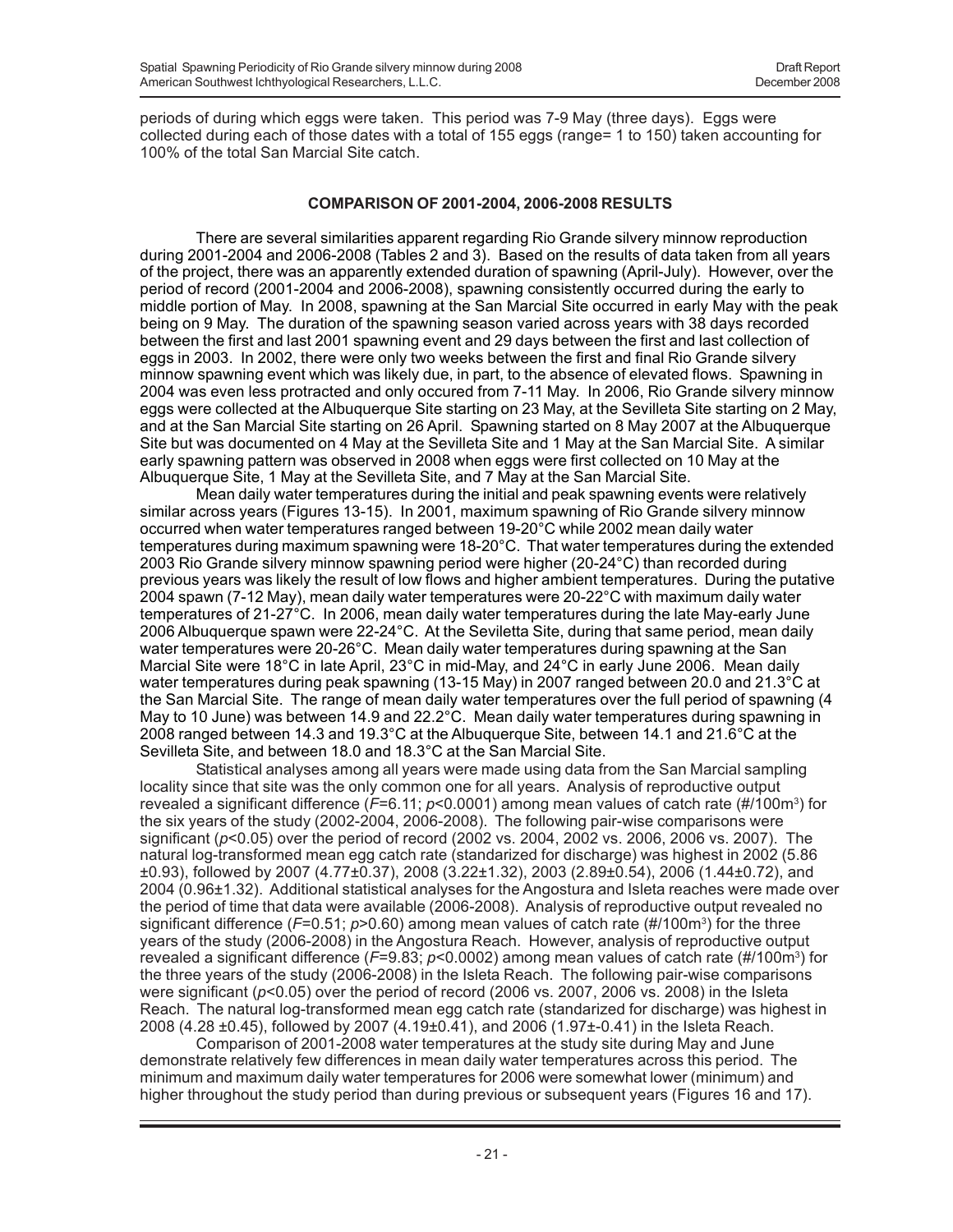#### Table 3. Catch rates of Rio Grande silvery minnow eggs by year, site, and category (mean annual, maximum daily, mean sample, and flow spike induced).

| <b>SAMPLING INFORMATION</b><br><b>SITE</b><br>YEAR: |             | <b>MEAN ANNUAL</b><br>CATCH RATE <sup>1</sup><br>$(\# / 100 \text{ M}^3)$ | <b>MAXIMUM DAILY</b><br><b>CATCH RATE</b><br>$(\# 7 100 M^3)$ | <b>MAXIMUM</b><br><b>SAMPLE</b><br><b>CATCH RATE</b><br>$(\# 7 100 M^3)$ | <b>PEAK SPAWNING</b><br><b>MEAN</b><br>CATCH RATE <sup>2</sup><br>$(\# 7 100 M^3)$ |             |
|-----------------------------------------------------|-------------|---------------------------------------------------------------------------|---------------------------------------------------------------|--------------------------------------------------------------------------|------------------------------------------------------------------------------------|-------------|
|                                                     |             |                                                                           |                                                               |                                                                          |                                                                                    |             |
|                                                     |             |                                                                           |                                                               |                                                                          |                                                                                    |             |
|                                                     |             |                                                                           |                                                               |                                                                          |                                                                                    |             |
| 2001                                                | RIO GRANDE: | <b>SAN MARCIAL</b>                                                        | 251.00                                                        | 510.00                                                                   | 2,878.00                                                                           | 536.00      |
| 2002                                                | RIO GRANDE: | <b>SAN MARCIAL</b>                                                        | 2,031.00                                                      | 14,222.00                                                                | 96,558.00                                                                          | 3,367.00    |
| 2003                                                | RIO GRANDE: | <b>SAN MARCIAL</b>                                                        | 59.00                                                         | 476.00                                                                   | 1,027.00                                                                           | 221.00      |
| 2004                                                | RIO GRANDE: | <b>SAN MARCIAL</b>                                                        | 0.17                                                          | 0.09                                                                     | 0.22                                                                               | <b>NA</b>   |
| 2005                                                |             |                                                                           | Not Sampled                                                   | Not Sampled                                                              | Not Sampled                                                                        | Not Sampled |
| 2006                                                | RIO GRANDE: | ALBUQUERQUE                                                               | 3.78                                                          | 19.15                                                                    | 22.64                                                                              | 19.15       |
| 2006                                                | RIO GRANDE: | <b>SEVILLETA</b>                                                          | 5.07                                                          | 44.88                                                                    | 53.82                                                                              | 44.88       |
| 2006                                                | RIO GRANDE: | <b>SAN MARCIAL</b>                                                        | 47.88                                                         | 289.33                                                                   | 621.97                                                                             | 289.33      |
| 2007                                                | RIO GRANDE: | ALBUQUERQUE                                                               | 0.11                                                          | 0.94                                                                     | 1.43                                                                               | 0.94        |
| 2007                                                | RIO GRANDE: | <b>SEVILLETA</b>                                                          | 3.77                                                          | 147.13                                                                   | 158.56                                                                             | 147.13      |
| 2007                                                | RIO GRANDE: | <b>SAN MARCIAL</b>                                                        | 12.99                                                         | 106.12                                                                   | 201.55                                                                             | 106.12      |
| 2008                                                | RIO GRANDE: | ALBUQUERQUE                                                               | 0.11                                                          | 1.33                                                                     | 2.65                                                                               | 1.33        |
| 2008                                                | RIO GRANDE: | <b>SEVILLETA</b>                                                          | 2.32                                                          | 76.87                                                                    | 136.31                                                                             | 76.87       |
| 2008                                                | RIO GRANDE: | <b>SAN MARCIAL</b>                                                        | 0.19                                                          | 5.10                                                                     | 7.67                                                                               | 5.10        |
|                                                     |             |                                                                           |                                                               |                                                                          |                                                                                    |             |

1 Catch rate determinations only incorporate samples that contained Rio Grande silvery minnow eggs.<br>2 Catch rate is determined from the period that produced the maiority of the total annual catch

<sup>2</sup> Catch rate is determined from the period that produced the majority of the total annual catch.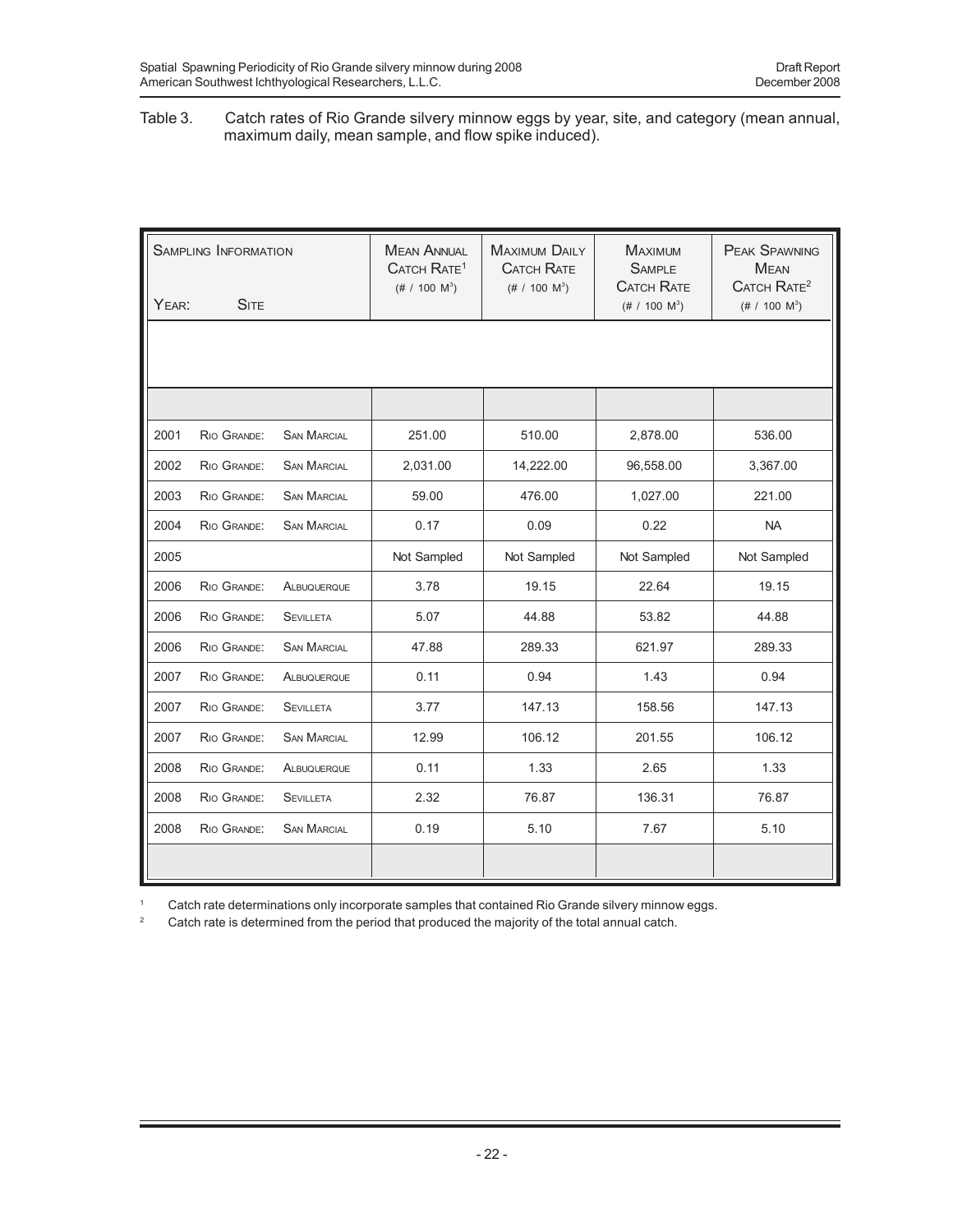

Figure 13. Mean daily discharge, mean daily egg catch rate, and mean daily water temperature during the 2001-03 Rio Grande silvery minnow spawning periodicity study periods at San Marcial. Note that the Y-axis for egg catch rate is a log-scale.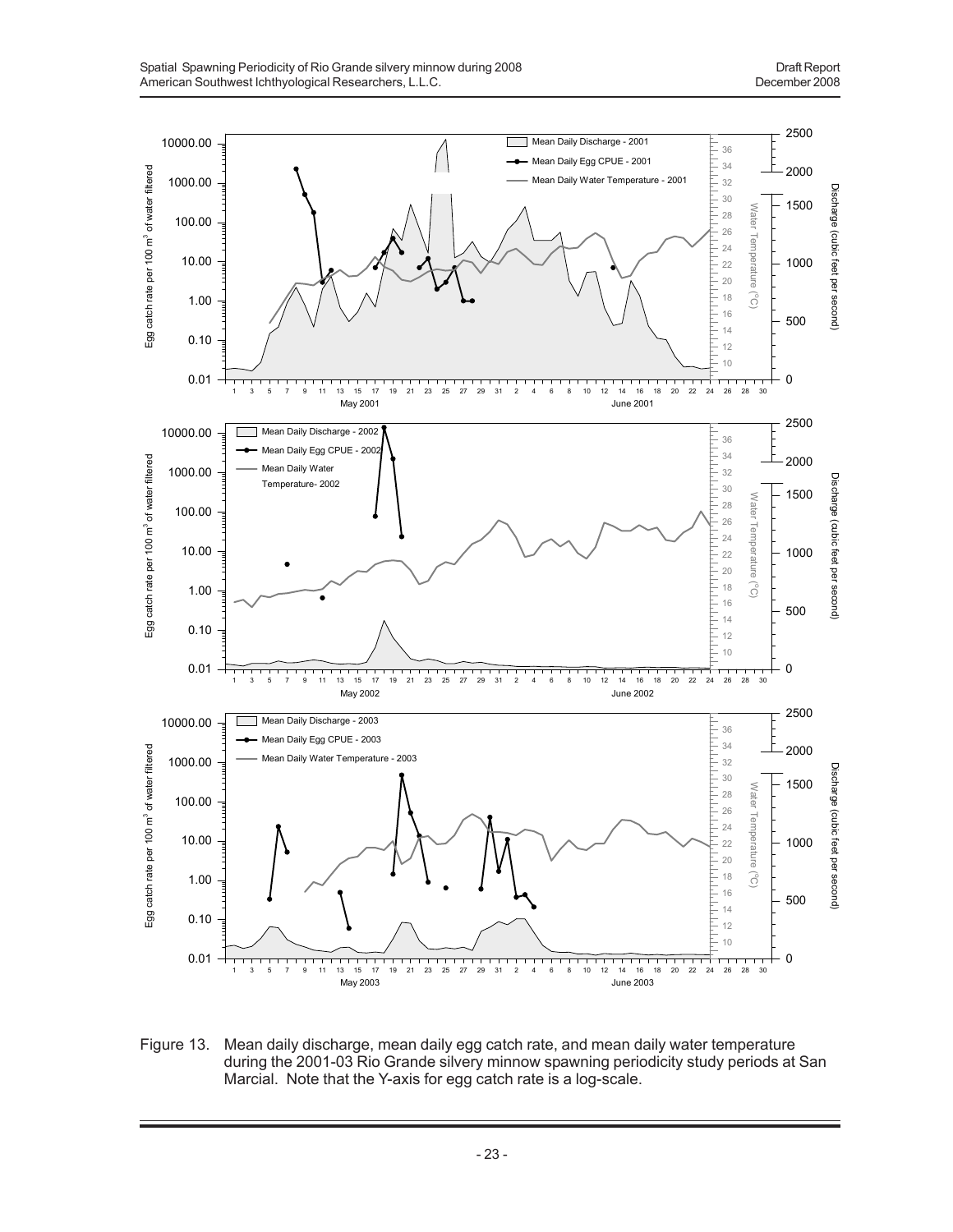

Figure 14. Mean daily discharge, mean daily egg catch rate, and mean daily water temperature during the 2004-06 Rio Grande silvery minnow spawning periodicity study periods at San Marcial. Note that the Y-axis for egg catch rate is a log-scale. The 2006 graph is repeated on the next page.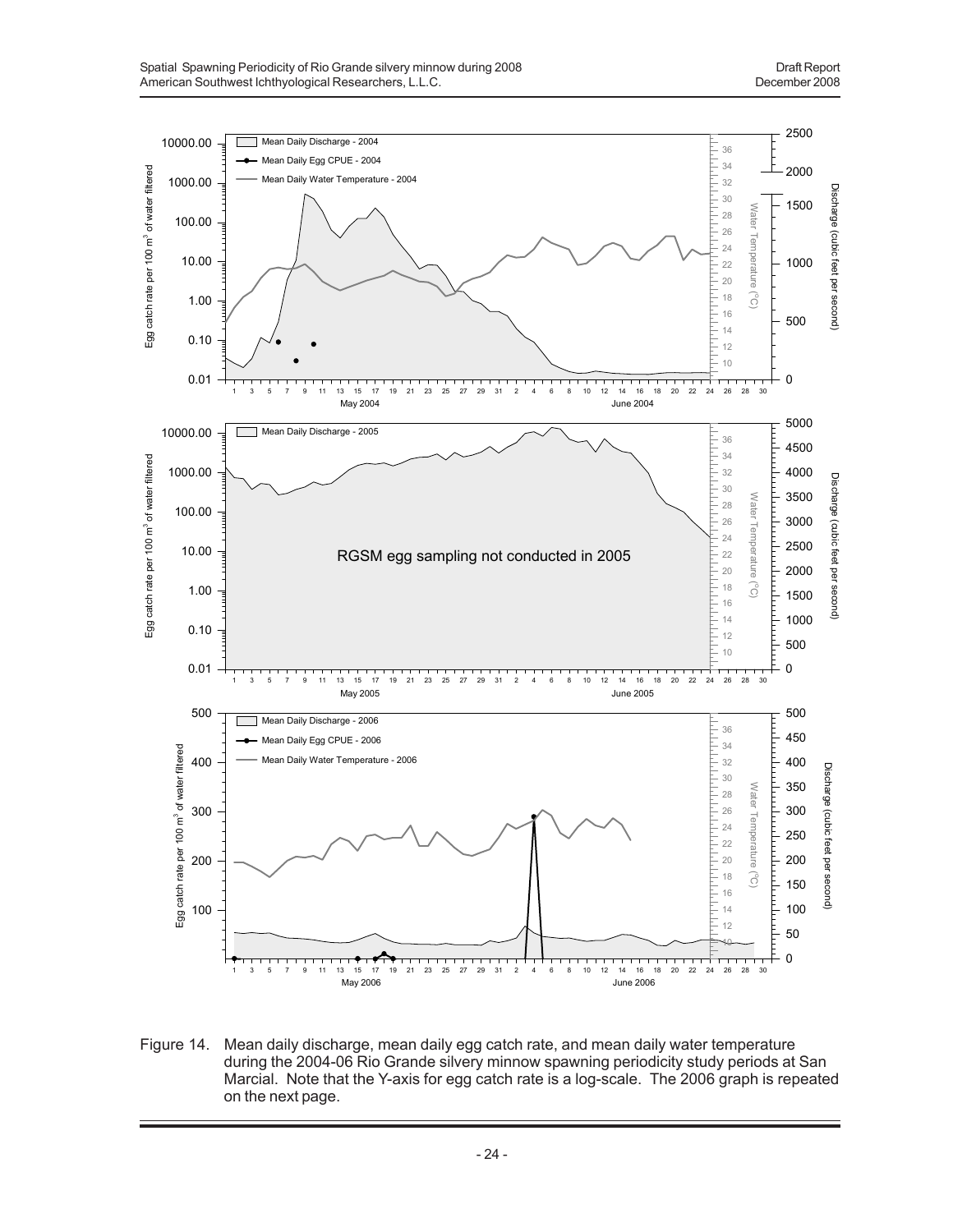

Figure 15. Mean daily discharge, mean daily egg catch rate, and mean daily water temperature during the 2006-08 Rio Grande silvery minnow spawning periodicity study periods at San Marcial. Note that the Y-axis for egg catch rate is a log-scale.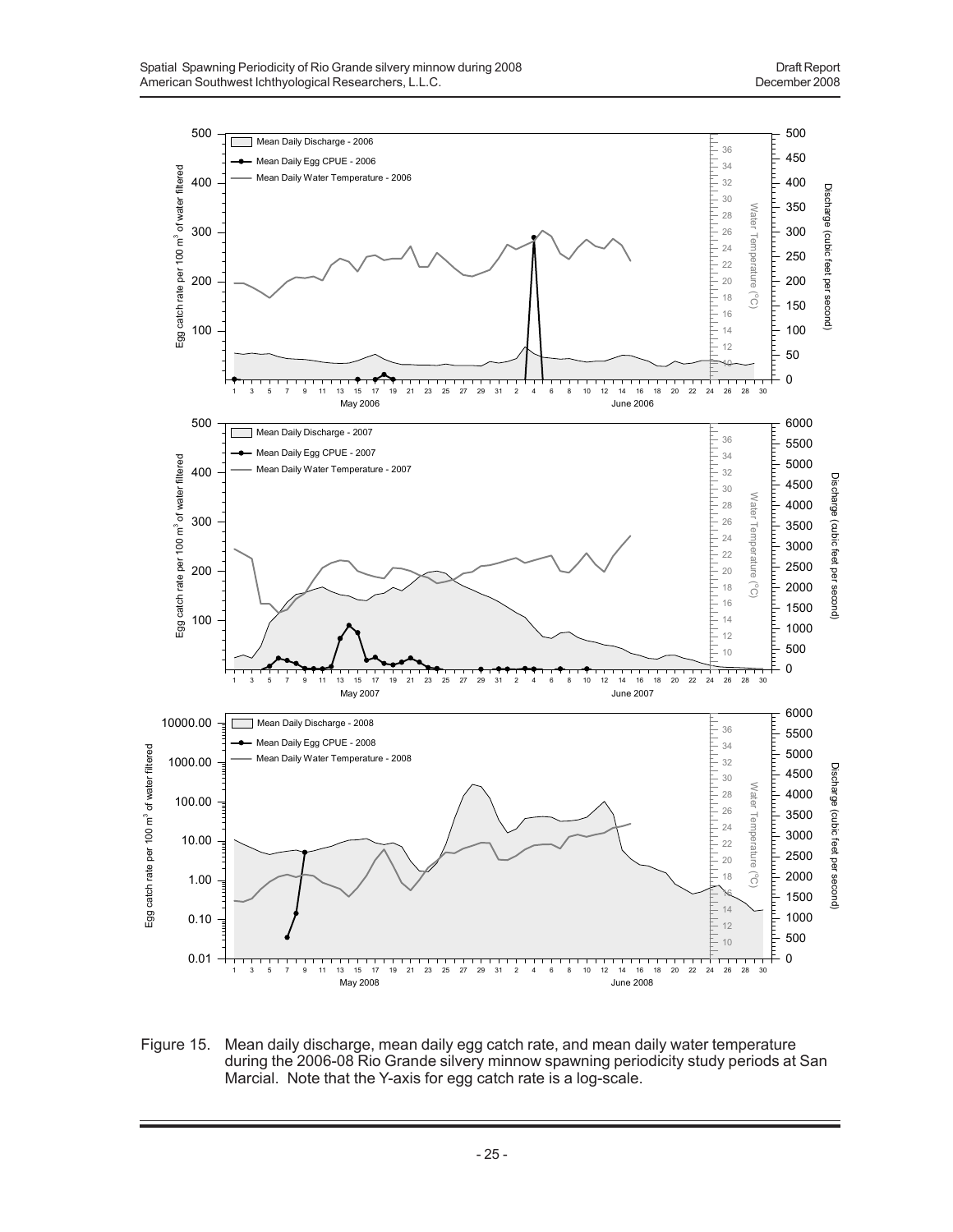The highest May maximum daily water temperatures during the 2001-2008 studies were recorded in 2006 with water temperatures ranging between 25 and 32°C. Previously, the highest maximum daily water temperatures were in 2002 with the lowest maximum daily water temperatures generally in 2001 or 2004. Subsequent to 2006, the 2007 and 2008 maximum daily water temperatures were quite low (i.e., <24°C from 5 May until 2 June 2008). The principal reason for these patterns, besides ambient temperature, was the volume of water in the river channel during the respective study periods. The relatively high flows present in 2001, 2004, 2007, and 2008 served to ameliorate water temperatures and minimize diel variation. Conversely, the very low flow conditions present in 2002, 2003, and 2006 typically resulted in large daily temperature fluctuations. The pattern of water temperatures in 2003 was similar to that of 2002 except that post-flow spike minimum and maximum water temperatures were within 10-11°C of each other.

### **DISCUSSION**

As rivers have become increasingly fragmented, an important factor limiting the recolonization of upstream reaches is the downstream transport of reproductive products below barriers or displacement into highly degraded downstream riverine habitats and reservoirs. The potential negative impacts of dam-related modifications of flow and habitat on Great Plains stream cyprinids that employ drifting eggs and larvae as an early life history strategy have been well documented (Stanford and Ward, 1979; Cross et al., 1983; Cross et al. 1985, Cross and Moss, 1987; Winston et al., 1991; Luttrell et al., 1999). In the Middle Rio Grande, many of the eggs and larvae of the federally endangered Rio Grande silvery minnow are rapidly displaced downstream of diversion dams and into Elephant Butte Reservoir. The loss of this reproductive effort from upstream sources is one factor that has led to the currently imperiled state of this species. Reducing the rate of downstream transport, allowing upstream passage, and salvaging eggs destined for Elephant Butte Reservoir are all options that will, to some degree, improve the current status of Rio Grande silvery minnow.

In addition to the problem created by river fragmentation, the loss of habitat heterogeneity also likely contributes to increased downstream displacement of the reproductive effort of Rio Grande silvery minnow. The closure of Cochiti Dam resulted in a greatly reduced passage of fine sediments through the Middle Rio Grande which, in turn, has contributed to channel degradation, armoring, and narrowing (Lagasse, 1985). The reduction in the number and size of low velocity mesohabitats has likely led to reduced egg retention in upper reaches of the Middle Rio Grande. Arroyos have been shown to be important in the retention of eggs because their off-channel location results in low or no water velocities depending on proximity to their confluence with the mainstem river (Porter and Massong, 2004). Additionally, it has been suggested that nursery habitat can be constructed for Rio Grande silvery minnow in areas that are currently degraded (Massong et al., 2004). Increasing the habitat heterogeneity of the Rio Grande will likely result in the increased retention of Rio Grande silvery minnow eggs upstream. However, it is important to note that this habitat must remain wetted for an extended time period (ca. six weeks) to allow for newly hatched larvae to begin exogenous feeding and grow to a larger size. Extended periods of inundation during spring runoff have resulted in increased autumnal abundance of Rio Grande silvery minnow (Dudley and Platania, 2008) and this is probably caused by the improved recruitment conditions afforded by shallow low velocity mesohabitats.

River fragmentation and habitat degradation are two factors that have contributed to the decline in the distribution and abundance of Rio Grande silvery minnow by reducing recruitment. Both processes result in the loss of eggs to downstream environments (e.g., reservoirs or irrigation networks) that harbor piscivorous nonnative fishes. River fragmentation also prevents upstream recolonization, increasing overall extinction risk. However, the relative scales at which these processes operate can be difficult to grasp. Habitat restoration must be conducted simultaneously with dam removal to ensure that the efforts of one complement the other. The likelihood of recovery success for the Rio Grande silvery minnow is greatly diminished if either activity (i.e., fish passage or habitat restoration) is not pursued fully. It is important to note that large-scale changes in current conditions (e.g., dam removal and restoration of the nature flow and sediment regime) will likely be necessary to result in large-scale improvement in the conservation status of Rio Grande silvery minnow.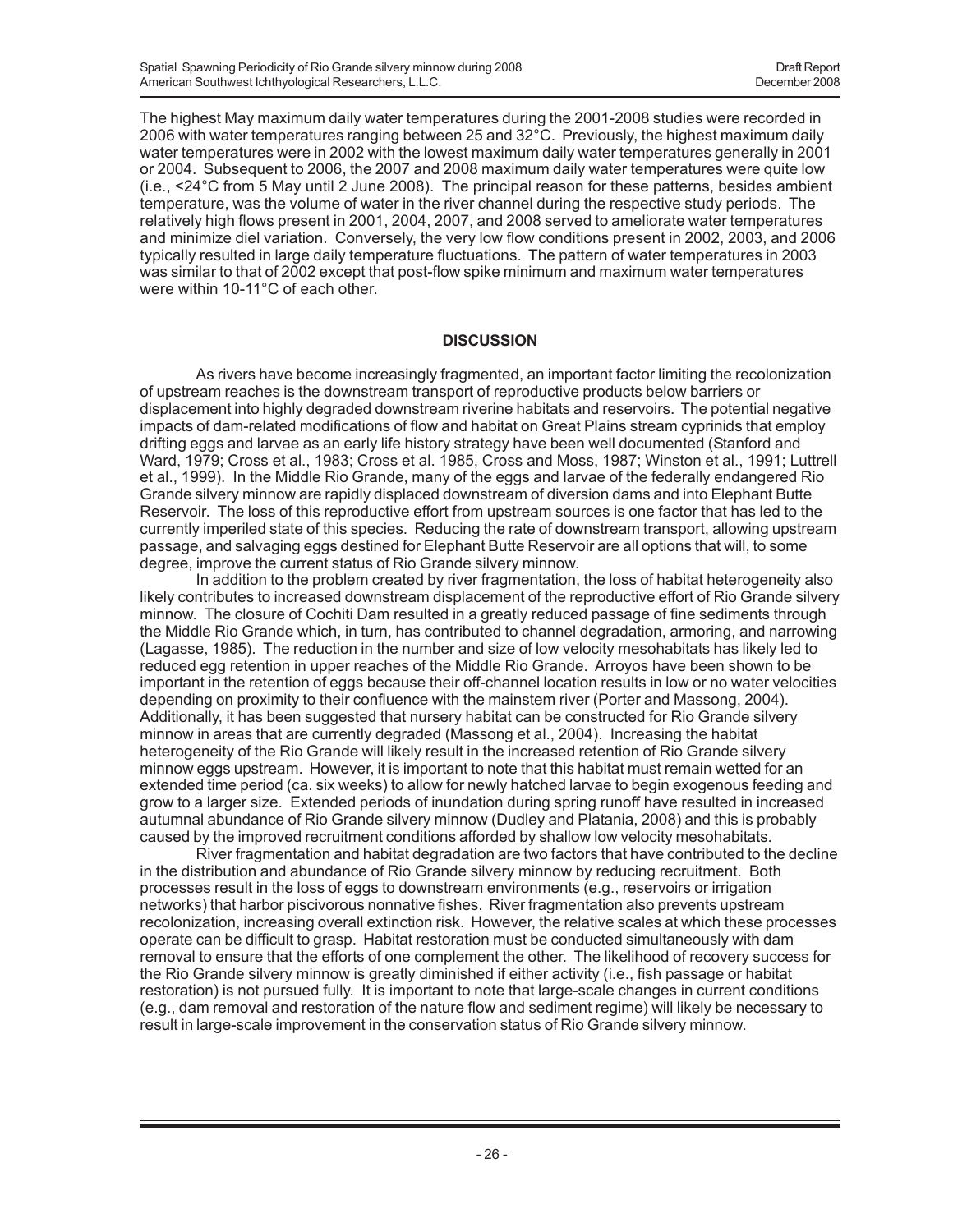

Figure 16. Comparisons of annual minimum, maximum, and mean daily water temperatures during the 2001-04 Rio Grande silvery minnow spawning periodicity study periods.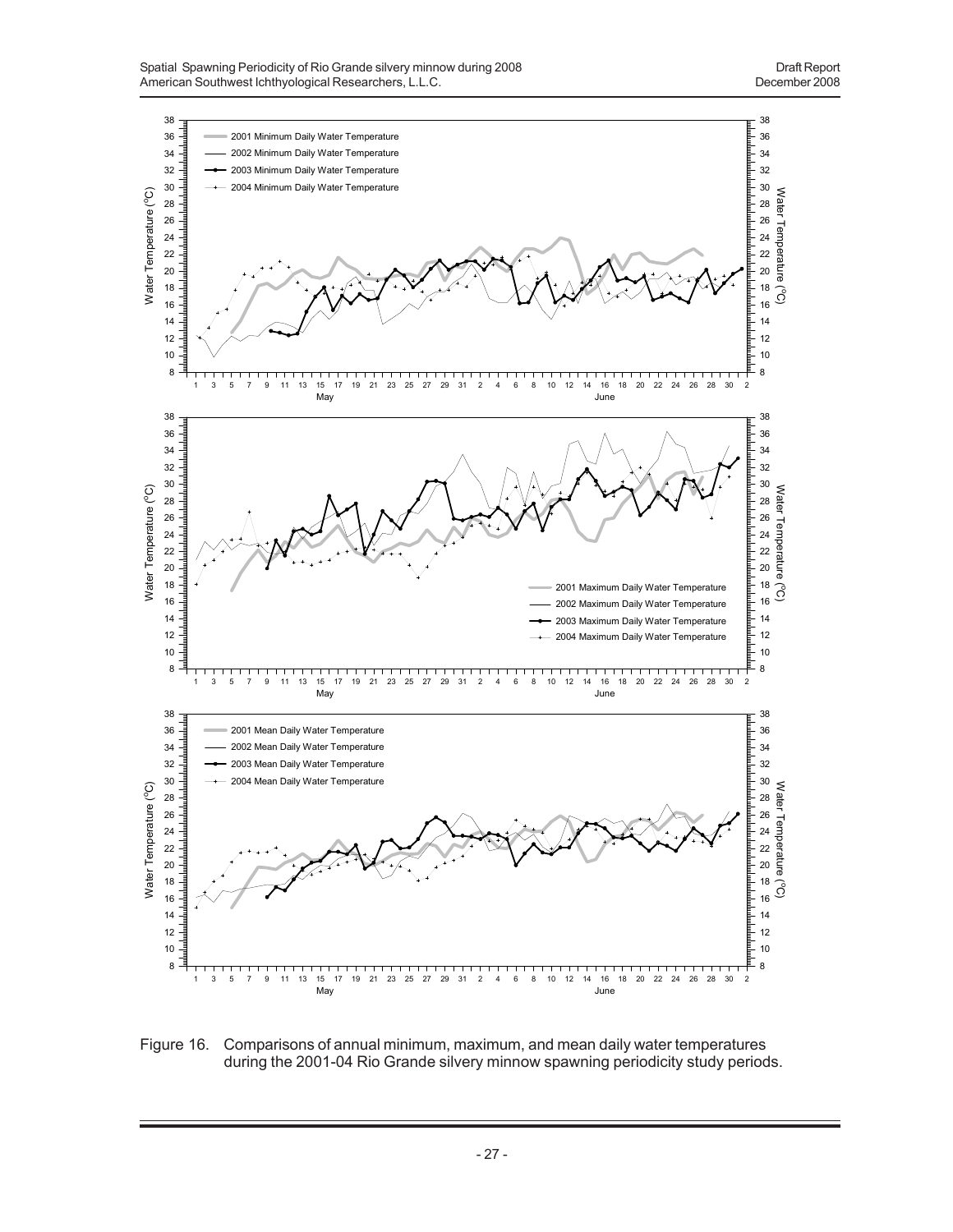

Figure 17. Comparisons of annual minimum, maximum, and mean daily water temperatures at the San Marcial site during the 2006-08 Rio Grande silvery minnow spawning periodicity study periods.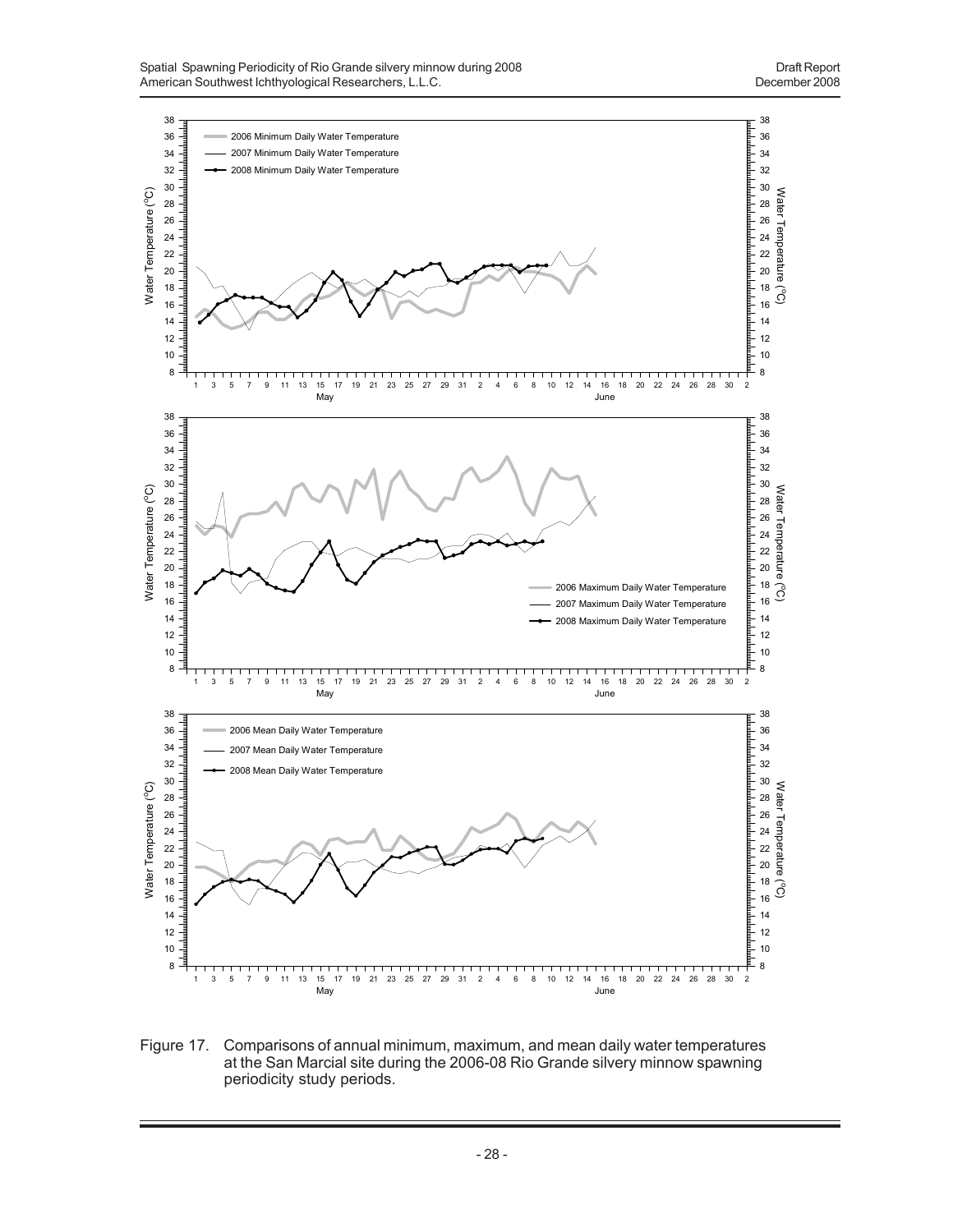Since Rio Grande silvery minnow is the only extant species of the previously discussed reproductive guild in the Middle Rio Grande, the species-specific identification of any semibuoyant egg collected during this study is unambiguous. The only other eggs that we have captured in the Middle Rio Grande during this and previous investigations that look (to the untrained individual) remotely similar to those of Rio Grande silvery minnow are the eggs of common carp, *Cyprinus carpio*. Fortunately, there are numerous differences between eggs of these species that aid in identification. As the eggs of common carp are adhesive, there are usually small pieces of particulate matter attached to the chorion. Additionally, common carp eggs are smaller and more opaque than silvery minnow eggs, and the eyes of carp embryo become pigmented very early in development. Conversely, the egg of Rio Grande silvery minnow is clear, nonadhesive, smooth, large, and the embryo lacks discernible pigment.

 Spawning of Rio Grande silvery minnow and other members in its reproductive guild (Platania and Altenbach, 1998) appear to be triggered by specific environmental cues. These fishes exhibited a strong positive correlation between flow and spawning. The peak spawning event by Rio Grande silvery minnow generally occurs soon after the initiation of runoff (often during the first two weeks of May). Egg catch rates in the Pecos River and Rio Grande appear most closely correlated with increased flow and not absolute water volume. This relationship has been observed throughout the Middle Pecos River from early-May until late-September. Spawning was closely correlated to sharp increases in flow from local rainstorms and egg catch rates would drop as soon as flows began to drop. This sequential pattern (increased flow, increased spawning, decreased flow, decreased spawning) occurred throughout the summer in the Pecos River, NM. By late-September, the association between spawning and flow was minimal, indicating the end of the reproductive season for the five members of the reproductive guild that occupy the Pecos River.

Downstream displacement of drifting fish eggs and larvae in aquatic ecosystems pose a unique problem for resource managers. While the most simple solution would appear to be collecting eggs from downstream localities and transporting them to rearing facilities, this method has only short term significance. Additionally, the capture of eggs using current techniques and levels of effort will result in the collection of only a minuscule fraction of the total reproductive effort that is destined for Elephant Butte Reservoir. The ability to efficiently sample 1% of the entire volume of water that carries these reproductive propagules requires a monumental effort. The low flow in May 2002 and 2003 and subsequent collecting efforts that resulted meant that a larger portion of the river was sampled during that Rio Grande silvery minnow egg collecting effort than had ever previously occurred.

 The 2004 Rio Grande silvery minnow population monitoring efforts continued to document the decline of this species in the Middle Rio Grande. The 2004 monthly sampling efforts produced almost 13,000 specimens during the first third of the year (January-April) of which only 103 (0.08%) were Rio Grande silvery minnow. At least 22 of the 103 silvery minnow collected during this period were hatchery fish that had stocked in the river. Rio Grande silvery minnow collected during this period were members of the cohort capable of spawning in 2004. Given the extremely low numbers of adult silvery minnow present in pre-spawning 2004 samples, it is not surprising that the catch rate of Rio Grande silvery minnow propagules was markedly lower in 2004 than during any of the previous egg collection activities

However, populations rebounded notably during 2005 and maintained relatively high levels (as compared to 2002-2003) from 2005-2008 (Dudley and Platania, 2008). The 2008 population monitoring effort during October yielded 868 Rio Grande silvery minnow that comprised 23% of the total fish catch (Tables 4 and 5). Those values were notably higher than those recorded from 2000- 2004. The high snowpack runoff and elevated discharge that stimulates spawning by Rio Grande silvery minnow resulted in a modest spawning effort during the 2008 study period. Summer monsoonal rainstorms that began in July and continued sporadically through September 2008 contributed considerable water to the Middle Rio Grande and helped maintain flow throughout the study area. The effect of these storms (and elevated discharges) on Rio Grande silvery minnow reproduction was not quantified because the study was terminated on 15 June 2008. However, the broad range in sizes of age-0 Rio Grande silvery minnow (21-55 mm SL) in October 2008 population monitoring samples indicates some spawning occurred (at least sporadically) in association with the rainstorms. Rio Grande silvery minnow appear to have had another good year for spawning and recruitment, which should translate into increased numbers of reproductively capable females available to spawn in the spring of 2009. While the population of Rio Grande silvery minnow appears to have stabilized since 2007, the lack of an adequately high spring runoff (high magnitude over an extended duration) could result in a rapid decline to pre-2005 population levels. The future conservation status of Rio Grande silvery minnow appears dependent on ensuring adequate flow conditions during the spawning and early recruitment phases of this species.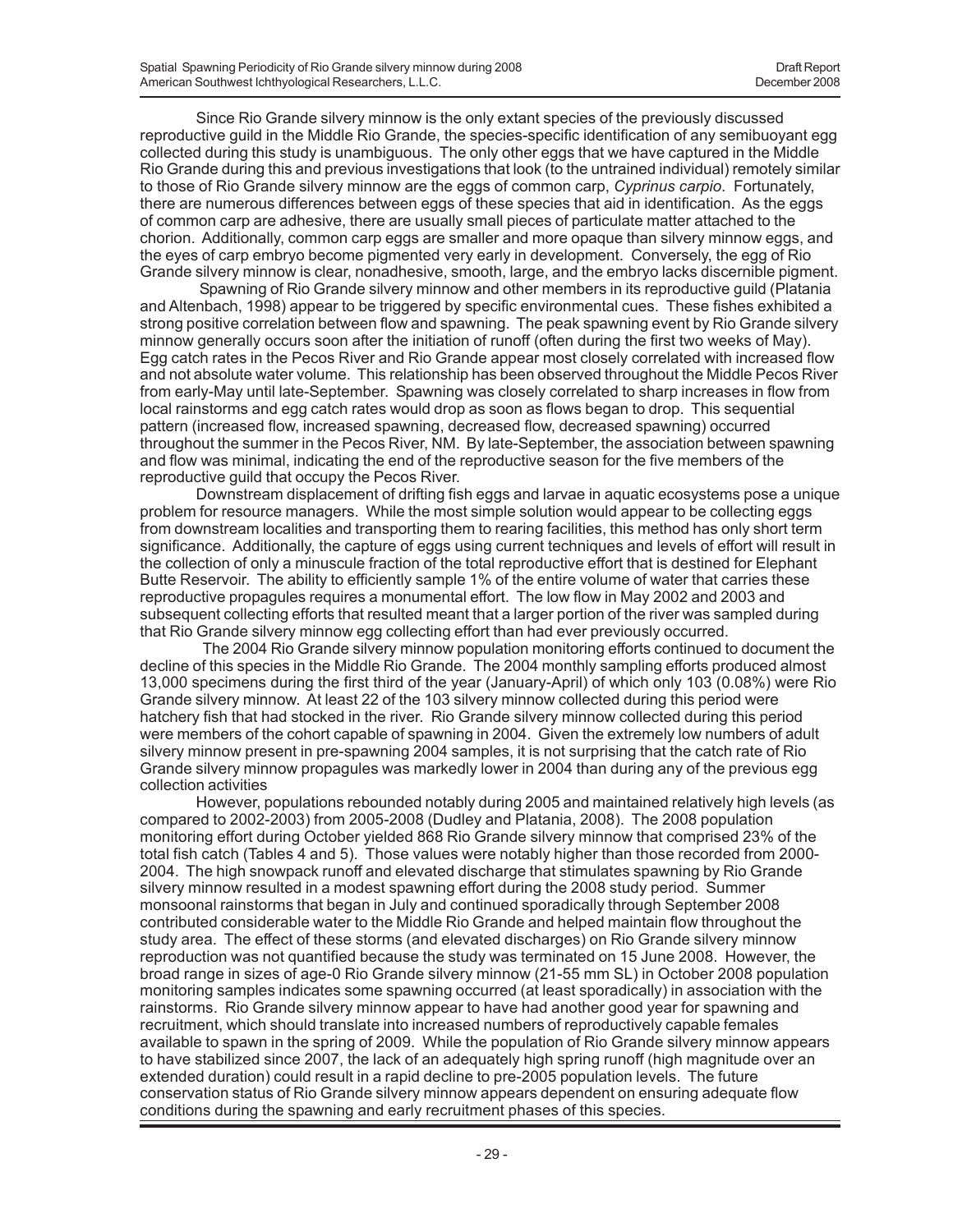#### Table 4. Summary of the 2007-2008 Rio Grande silvery minnow population monitoring program fish collections.

| <b>SPECIES</b>            | D<br>E<br>C              | J<br>Α<br>N | F<br>E<br>B              | M<br>A<br>R | Α<br>P<br>R              | M<br>Α<br>Υ              | J<br>U<br>N              | J<br>U<br>L                         | Α<br>U<br>G              | S<br>E<br>P              | O<br>C<br>T              | N<br>O<br>$\vee$ | T<br>$\circ$<br>Τ        |
|---------------------------|--------------------------|-------------|--------------------------|-------------|--------------------------|--------------------------|--------------------------|-------------------------------------|--------------------------|--------------------------|--------------------------|------------------|--------------------------|
|                           |                          |             |                          |             |                          |                          |                          |                                     |                          |                          |                          |                  | Α<br>L                   |
| <b>HERRINGS</b>           |                          |             |                          |             |                          |                          |                          |                                     |                          |                          |                          |                  |                          |
| gizzard shad              | $\overline{a}$           |             |                          |             | $\overline{a}$           | 7                        | $\overline{2}$           | $\mathbf{1}$                        | $\overline{a}$           | 13                       | 2                        |                  | 25                       |
| threadfin shad            | $-$                      |             |                          |             |                          |                          |                          |                                     |                          | $-$                      | $\overline{a}$           |                  | $\overline{a}$           |
| <b>CARPS AND MINNOWS</b>  |                          |             |                          |             |                          |                          |                          |                                     |                          |                          |                          |                  |                          |
| red shiner                | 4,428                    |             | 1,714                    |             |                          | 1,296 2,232              | 1,477                    | 1,668                               | 1,261                    | 2,058                    | 1,636                    |                  | 17,770                   |
| common carp               | 1                        |             | $\overline{\phantom{a}}$ |             | $-$                      | 9                        | 51                       | 364                                 | 37                       | 27                       | 41                       |                  | 530                      |
| Rio Grande chub           | --                       |             | $\overline{\phantom{a}}$ |             | $-$                      | ٠.                       | н,                       | $\overline{a}$                      | $\overline{\phantom{a}}$ | $\overline{\phantom{a}}$ | 1                        |                  | $\mathbf{1}$             |
| Rio Grande silvery minnow | 1,145                    |             | 460                      |             | 161                      | 294                      | 526                      | 2,978                               | 1,901                    | 1,216                    | 868                      |                  | 9,549                    |
| fathead minnow            | 30                       |             | 15                       |             | $\overline{4}$           | 10                       | 114                      | 503                                 | 247                      | 260                      | 114                      |                  | 1,297                    |
| bullhead minnow           | $\overline{\phantom{a}}$ |             | $\overline{\phantom{a}}$ |             | $\overline{\phantom{a}}$ | $\overline{\phantom{a}}$ | $\qquad \qquad -$        | $\overline{\phantom{a}}$            | $\overline{\phantom{a}}$ | $\ddotsc$                | $\overline{\phantom{a}}$ |                  |                          |
| flathead chub             | 276                      |             | 54                       |             | 117                      | 132                      | 124                      | 113                                 | 139                      | 185                      | 239                      |                  | 1,379                    |
| longnose dace             | 1                        |             | $\overline{\phantom{a}}$ |             | 22                       | 48                       | 59                       | 40                                  | 26                       | 61                       | 29                       |                  | 286                      |
| <b>SUCKERS</b>            |                          |             |                          |             |                          |                          |                          |                                     |                          |                          |                          |                  |                          |
| river carpsucker          | 161                      |             | 27                       |             | 8                        | 388                      | 41                       | 117                                 | 10                       | 15                       | 18                       |                  | 785                      |
| white sucker              | $\overline{\phantom{a}}$ |             | --                       |             | 2                        | 73                       | 480                      | 482                                 | 31                       | 9                        | 12                       |                  | 1,089                    |
| smallmouth buffalo        | --                       |             | $\overline{\phantom{a}}$ |             | $\qquad \qquad -$        | 5                        | 6                        | $\overline{2}$                      | $\overline{\phantom{a}}$ | $\qquad \qquad -$        | $\overline{\phantom{m}}$ |                  | 13                       |
| <b>BULLHEAD CATFISHES</b> |                          |             |                          |             |                          |                          |                          |                                     |                          |                          |                          |                  |                          |
| black bullhead            | $\overline{a}$           |             | --                       |             | --                       | --                       | --                       | --                                  | $\overline{a}$           | $\overline{\phantom{a}}$ | 3                        |                  | 3                        |
| yellow bullhead           | 1                        |             | $-$                      |             | $-$                      | $\overline{a}$           | $\overline{\phantom{a}}$ | 5                                   | 17                       | 13                       | 5                        |                  | 41                       |
| blue catfish              | $\overline{a}$           |             | $\overline{a}$           |             | $\overline{\phantom{a}}$ | $\overline{\phantom{a}}$ | $\overline{2}$           | 3                                   | $\overline{\phantom{a}}$ | $\overline{\phantom{a}}$ | $\overline{\phantom{a}}$ |                  |                          |
| channel catfish           | 209                      |             | 20                       |             | 49                       | 33                       | 19                       | 79                                  | 331                      | 569                      | 82                       |                  | 1,391                    |
| flathead catfish          | $\overline{a}$           |             | $\overline{\phantom{a}}$ |             | $\overline{a}$           | $\overline{a}$           | $\overline{a}$           | $\overline{\phantom{a}}$            | 1                        | $\overline{2}$           | 1                        |                  | 4                        |
| <b>TROUTS</b>             |                          |             |                          |             |                          |                          |                          |                                     |                          |                          |                          |                  |                          |
| rainbow trout             | --                       |             |                          |             |                          |                          |                          |                                     |                          |                          |                          |                  |                          |
| brown trout               | $-$                      |             |                          |             |                          |                          |                          |                                     |                          |                          |                          |                  |                          |
| <b>LIVEBEARERS</b>        |                          |             |                          |             |                          |                          |                          |                                     |                          |                          |                          |                  |                          |
| western mosquitofish      | 253                      |             | $\overline{\phantom{a}}$ |             | 14                       | 5                        | 13                       | 613                                 | 451                      | 819                      | 745                      |                  | 2,913                    |
| <b>TEMPERATE BASSES</b>   |                          |             |                          |             |                          |                          |                          |                                     |                          |                          |                          |                  |                          |
| white bass                | 1                        |             | $\mathbf{1}$             |             |                          |                          |                          | $\overline{2}$                      |                          | 1                        |                          |                  | 5                        |
| <b>SUNFISHES</b>          |                          |             |                          |             |                          |                          |                          |                                     |                          |                          |                          |                  |                          |
| green sunfish             | --                       |             |                          |             |                          |                          |                          |                                     |                          |                          | 1                        |                  | 1                        |
| bluegill                  | 1                        |             |                          |             |                          |                          |                          |                                     | $\overline{a}$           | $\overline{2}$           | Ξ.                       |                  | 3                        |
| largemouth bass           | --                       |             | $\overline{\phantom{a}}$ |             |                          |                          |                          | 14                                  | 5                        | 3                        | 3                        |                  | 25                       |
| white crappie             | $\mathbf{1}$             |             | $\overline{\phantom{a}}$ |             |                          |                          | 3                        | --                                  | 1                        | $\mathbf{1}$             | $\mathbf{1}$             |                  | $\overline{7}$           |
| black crappie             | $\overline{\phantom{a}}$ |             | $\overline{\phantom{a}}$ |             | --                       | --                       | $\overline{\phantom{a}}$ | $\overline{\phantom{a}}$            | $\overline{\phantom{a}}$ | $\overline{a}$           | $\overline{\phantom{a}}$ |                  | $\overline{\phantom{a}}$ |
| <b>PERCHES</b>            |                          |             |                          |             |                          |                          |                          |                                     |                          |                          |                          |                  |                          |
| yellow perch              | --                       |             |                          |             |                          |                          |                          |                                     |                          |                          |                          |                  |                          |
| bigscale logperch         | --                       |             |                          |             | $-$                      | $-$                      |                          |                                     |                          |                          |                          |                  |                          |
| walleye                   |                          |             |                          |             | $\overline{a}$           | 1                        |                          |                                     |                          | 1                        | --                       |                  | $\overline{\mathbf{c}}$  |
|                           |                          |             |                          |             |                          |                          |                          |                                     |                          |                          |                          |                  |                          |
| <b>TOTAL</b>              | 6,508                    |             | 2,291                    |             |                          |                          |                          | 1,673 3,237 2,917 6,984 4,458 5,255 |                          |                          | 3,801                    |                  | 37,124                   |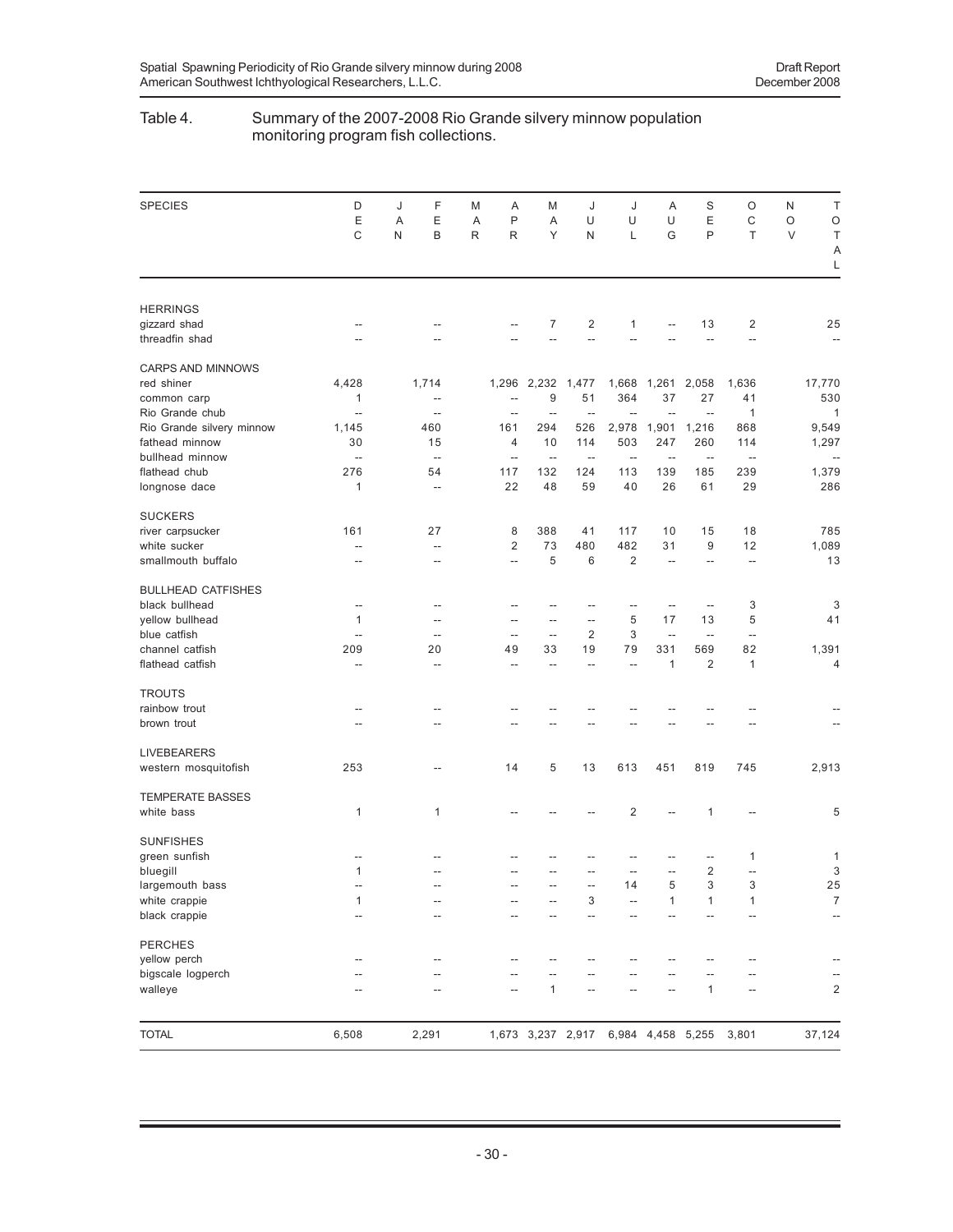#### Table 5. Summary of the monthly catch of Rio Grande silvery minnow, by site and reach, during the 2007-2008 Rio Grande silvery minnow population monitoring program. Numerals in parenthesis, a subset of the total catch, are the number of individual silvery minnow in that sample that were marked with VIE tags (=hatchery reared [stocked] fish).

| <b>REACH</b><br>Site Number<br>Site Name                                                                                                                                                                                 | D<br>E<br>C                                                                        | J<br>A<br>N | F<br>E<br>B                                                                                      | M<br>A<br>R            | Α<br>P<br>R                                                                                                                                | M<br>A<br>Υ                                                                                                        | J<br>U<br>N                                                                             | J<br>U<br>L                                              | A<br>U<br>G                                           | S<br>E<br>P                                            | O<br>C<br>T                                         |                  | Τ<br>O<br>T                                                 |
|--------------------------------------------------------------------------------------------------------------------------------------------------------------------------------------------------------------------------|------------------------------------------------------------------------------------|-------------|--------------------------------------------------------------------------------------------------|------------------------|--------------------------------------------------------------------------------------------------------------------------------------------|--------------------------------------------------------------------------------------------------------------------|-----------------------------------------------------------------------------------------|----------------------------------------------------------|-------------------------------------------------------|--------------------------------------------------------|-----------------------------------------------------|------------------|-------------------------------------------------------------|
|                                                                                                                                                                                                                          | 2007                                                                               |             |                                                                                                  |                        |                                                                                                                                            |                                                                                                                    | 2008                                                                                    |                                                          |                                                       |                                                        |                                                     |                  | A<br>Г                                                      |
| ANGOSTURA REACH                                                                                                                                                                                                          |                                                                                    |             |                                                                                                  |                        |                                                                                                                                            |                                                                                                                    |                                                                                         |                                                          |                                                       |                                                        |                                                     |                  |                                                             |
| 0 Angostura Dam<br>Bernalillo<br>$\mathbf{1}$<br>2 Rio Rancho<br>3 Central Ave (Abq)<br>4 Rio Bravo (Abq)<br>Angostura Reach Total                                                                                       | $\sim$<br>235<br>44<br>115(1)<br>130<br>524                                        |             | --<br>$\overline{a}$<br>$\overline{4}$<br>20<br>31<br>49                                         |                        | $\overline{a}$<br>$\mathbf{1}$<br>$\mathbf{1}$<br>37<br>$\overline{7}$<br>46                                                               | $\overline{a}$<br>$\mathbf{1}$<br>5<br>3<br>$\mathbf{1}$<br>10                                                     | $\mathbf 0$<br>9<br>50<br>30<br>11<br>100                                               | 0<br>34<br>29<br>152<br>10<br>225                        | 5<br>63<br>49<br>141<br>13<br>271                     | $\overline{4}$<br>35<br>42<br>31<br>$\sim$<br>112      | $\overline{2}$<br>45<br>73<br>88<br>11<br>219       |                  | 11<br>423<br>297<br>617<br>214<br>1,562                     |
| <b>ISLETA REACH</b>                                                                                                                                                                                                      |                                                                                    |             |                                                                                                  |                        |                                                                                                                                            |                                                                                                                    |                                                                                         |                                                          |                                                       |                                                        |                                                     |                  |                                                             |
| 5 Los Lunas<br>6<br>Belen<br>7 Jarales<br>8 US Hwy 60 Bernardo<br>South of Bernardo<br>9<br>10 North of San Acacia<br>Isleta Reach Total                                                                                 | 95<br>119(1)<br>103<br>6(1)<br>28(1)<br>23<br>56                                   |             | 8<br>49<br>37<br>112 (12)<br>15<br>6<br>42                                                       |                        | 28<br>9<br>3<br>$\overline{2}$<br>$\overline{a}$<br>$\overline{a}$<br>42                                                                   | 18<br>9<br>$\mathbf{1}$<br>$\mathbf{1}$<br>$\mathbf{1}$<br>$\overline{a}$<br>30                                    | 9<br>8<br>28<br>$\overline{2}$<br>9<br>6<br>62                                          | 126<br>232<br>65<br>122<br>603<br>244<br>1,392           | 155<br>38<br>86<br>41<br>102<br>37<br>459             | 85<br>56<br>17<br>34<br>32<br>13<br>237                | 32<br>19<br>27<br>11<br>$\mathbf{1}$<br>21<br>111   |                  | 556<br>539<br>367<br>331<br>791<br>350<br>2,934             |
| <b>SAN ACACIA REACH</b>                                                                                                                                                                                                  |                                                                                    |             |                                                                                                  |                        |                                                                                                                                            |                                                                                                                    |                                                                                         |                                                          |                                                       |                                                        |                                                     |                  |                                                             |
| San Acacia Dam<br>10<br>S of San Acacia<br>11<br>Socorro<br>12<br>North of US Hwy 380<br>13<br>14 US Hwy 380<br>Bosque del Apache<br>15<br>San Marcial<br>16<br>South of San Marcial<br>17<br>South of San Marcial<br>18 | $\overline{a}$<br>56(45)<br>142(2)<br>4(2)<br>5<br>$\overline{2}$<br>16<br>16<br>6 |             | $\overline{7}$<br>30(9)<br>69(3)<br>4(1)<br>20(8)<br>$\overline{a}$<br>$\overline{a}$<br>42<br>6 |                        | 55<br>9<br>4<br>$\overline{\phantom{m}}$<br>$\overline{\phantom{a}}$<br>$\bar{\phantom{a}}$<br>5<br>$\ddot{\phantom{a}}$<br>$\overline{a}$ | 1<br>5(2)<br>$\overline{a}$<br>$\overline{a}$<br>$\overline{\phantom{a}}$<br>238<br>$\sim$<br>10<br>$\overline{a}$ | 28<br>$\overline{2}$<br>3<br>$\Omega$<br>$\mathbf{1}$<br>291<br>19<br>20<br>$\mathbf 0$ | 46(1)<br>397<br>96<br>395<br>58<br>69<br>204<br>72<br>24 | 57<br>77<br>72<br>97<br>128<br>24<br>376<br>325<br>15 | 68<br>123<br>148<br>47<br>242<br>124<br>67<br>24<br>24 | 140<br>12<br>56<br>58<br>60<br>69<br>83<br>30<br>30 |                  | 402<br>711<br>590<br>605<br>514<br>817<br>770<br>539<br>105 |
| San Acacia Reach Total                                                                                                                                                                                                   | 247                                                                                |             | 178                                                                                              |                        | 73                                                                                                                                         | 254                                                                                                                | 364                                                                                     |                                                          | 1,361 1,171                                           | 867                                                    | 538                                                 |                  | 5,053                                                       |
| <b>MONTHLY TOTALS</b>                                                                                                                                                                                                    | 1,145                                                                              |             | 460                                                                                              |                        | 161                                                                                                                                        | 294                                                                                                                | 526                                                                                     |                                                          | 2,978 1,901 1,216                                     |                                                        | 868                                                 |                  | 9,549                                                       |
|                                                                                                                                                                                                                          | D<br>E<br>C                                                                        | J<br>A<br>N | F<br>E<br>B                                                                                      | M<br>A<br>$\mathsf{R}$ | A<br>P<br>R                                                                                                                                | M<br>A<br>Y                                                                                                        | J<br>U<br>N                                                                             | J<br>U<br>L                                              | A<br>U<br>G                                           | S<br>E<br>P                                            | O<br>C<br>T                                         | N<br>O<br>$\vee$ | T<br>O<br>T<br>A<br>L                                       |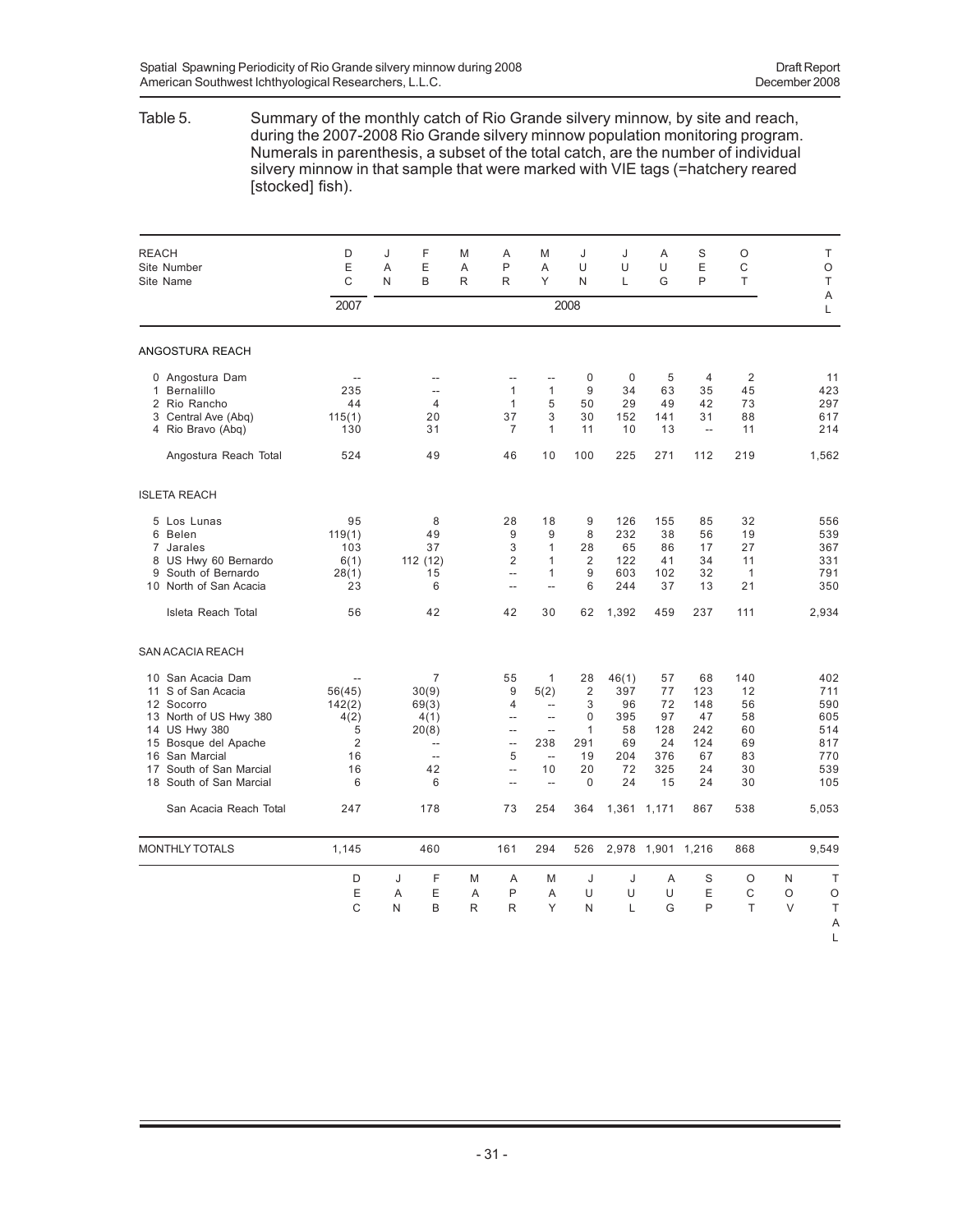### **ACKNOWLEDGMENTS**

Numerous people from a variety of state and federal agencies collaborated to make this project possible. We thank Bruce L. Christman (ASIR), Adam L. Barkalow (ASIR), Austin L. Fitzgerald (ASIR), Trevor J. Krabenhoff (UNM), John P. Larson (ASIR), Conner C. McBride (ASIR), and Nathan B. Zerbe (ASIR) for undertaking the field work (egg collecting phase) portion. Alexandra M. Snyder (Museum of Southwestern Biology, UNM) assisted in transferring eggs for genetic analysis. This study was funded by the Middle Rio Grande Endangered Species Collaborative Program through a contract administered by the U. S. Bureau of Reclamation, Projects Office, Albuquerque, New Mexico. Gary L. Dean (USBR) assisted with this project on several levels, including assuming contract administration for the USBR.

## **LITERATURE CITED**

- Altenbach, C. S., Dudley, R. K., and S. P. Platania. 2000. A new device for collection drifting semibuoyant fish eggs. Transactions of the American Fisheries Society 129:296-300.
- Bestgen, K. R., and S. P. Platania. 1990. Extirpation and notes on the life history of Notropis simus simus and Notropis orca (Cypriniformes: Cyprinidae) from the Rio Grande, New Mexico. Occasional Papers of the Museum of Southwestern Biology 6:1-8.
- Bestgen, K. R., and S. P. Platania. 1991. Status and conservation of the Rio Grande silvery minnow, Hybognathus amarus. Southwestern Naturalist 36:225-232.
- Cross, F. B., and R. E. Moss. 1987. Historic changes in fish communities and aquatic habitats in plains streams of Kansas, p. 155-165. In: Community and evolutionary ecology of North American stream fishes. W. J. Matthews and D. C. Heins (eds.). University of Oklahoma Press, Norman, Oklahoma.
- Cross, F. B., O. T. Gorman, and S. G. Haslouer. 1983. The Red River shiner, Notropis bairdi, in Kansas with notes on depletion of its Arkansas River cognate, Notropis girardi. Transactions of the Kansas Academy of Science 86:93-98.
- Cross, F. B., R. E. Moss, and J. T. Collins. 1985. Assessment of dewatering impacts on stream fisheries in the Arkansas and Cimarron rivers. University of Kansas Natural History Museum, Lawrence, Kansas.
- Dudley, R. K., and S. P. Platania. 1999. 1997 population monitoring of Rio Grande silvery minnow. Submitted to the U.S. Bureau of Reclamation, Albuquerque, New Mexico.
- Dudley, R. K., and S. P. Platania. 2000. 1999 population monitoring of Rio Grande silvery minnow. Submitted to the U.S. Bureau of Reclamation, Albuquerque, New Mexico.
- Dudley, R. K., and S. P. Platania. 2001. 2000 population monitoring of Rio Grande silvery minnow. Submitted to the U.S. Bureau of Reclamation, Albuquerque, New Mexico.
- Dudley, R. K., and S. P. Platania. 2002. 2001 population monitoring of Rio Grande silvery minnow. Submitted to the U.S. Bureau of Reclamation, Albuquerque, New Mexico.
- Dudley, R. K., S. J. Gottlieb, and S. P. Platania. 2003. 2002 population monitoring of Rio Grande silvery minnow. Submitted to the U.S. Bureau of Reclamation, Albuquerque, New Mexico.
- Dudley, R. K., S. P. Platania, and S. J. Gottlieb. 2004. Rio Grande silvery minnow population monitoring program results from 2003. Submitted to the U.S. Bureau of Reclamation, Albuquerque, New Mexico.
- Dudley, R. K., S. P. Platania, and S. J. Gottlieb. 2005. Rio Grande silvery minnow population monitoring program results from 2004. Submitted to the U.S. Bureau of Reclamation, Albuquerque, New Mexico.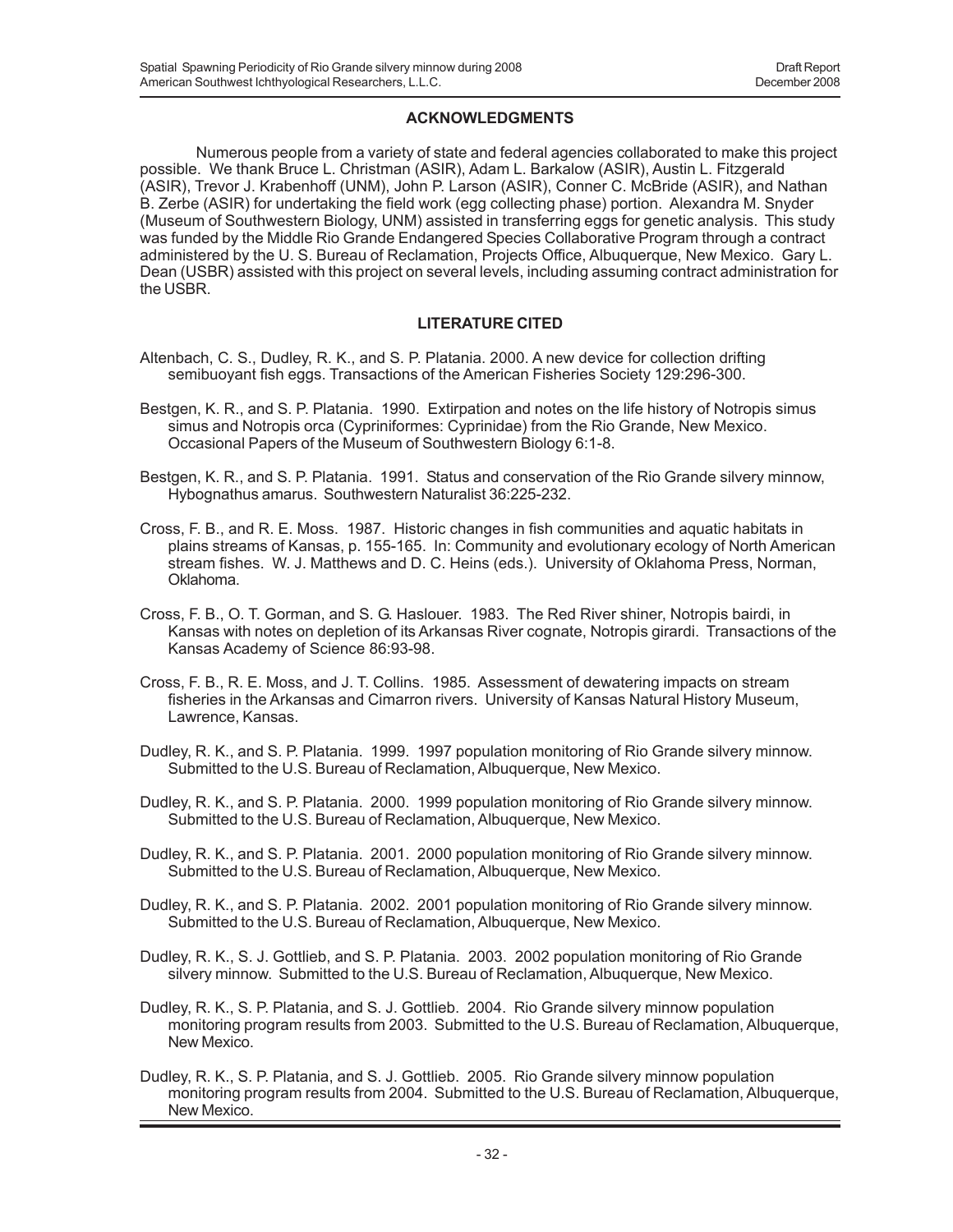- Dudley, R. K. and S. P. Platania. 2007. Rio Grande silvery minnow population monitoring program results from October 2005 to October 2006. Submitted to the U.S. Bureau of Reclamation, Albuquerque, New Mexico.
- Dudley, R. K. and S. P. Platania. 2008. Rio Grande silvery minnow population monitoring program results from December 2006 to October 2007. Submitted to the U.S. Bureau of Reclamation, Albuquerque, New Mexico.
- Gold, R. L., and L. P. Denis. 1985. National water summary: New Mexico surface-water resources. U.S. Geological Survey Water-Supply Paper 2300:341-346.
- Lagasse, P. F. 1985. An assessment of the response of the Rio Grande to dam construction--Cochiti to Isleta reach. A technical report for the U.S. Army Engineer District, Albuquerque, Corps of Engineers, Albuquerque, New Mexico.

Luttrell, G. A., A. A. Echelle, W. L. Fisher, and D. J. Eisenhour. 1999. Declining status of two species of the Macrhybopsis aestivalis complex (Teleostei: Cyprinidae) in the Arkansas River Basin and related effects of reservoirs as barriers to dispersal. Copeia 1999:981-989.

- Massong, T. M., M. D. Porter, and T. Bauer. 2004. Design improvements for constructed Rio Grande silvery minnow nursery habitat. Submitted to the U.S. Bureau of Reclamation, Albuquerque, New Mexico.
- Platania, S. P. 1991. Fishes of the Rio Chama and Upper Rio Grande, New Mexico, with preliminary comments on their longitudinal distribution. Southwestern Naturalist 36:186-193.
- Platania, S. P., and C. S. Altenbach. 1998. Reproductive strategies and egg types of seven Rio Grande Basin cyprinids. Copeia 1998:559-569.
- Platania, S. P., and R. K. Dudley. 2002. Spawning periodicity of Rio Grande silvery minnow, *Hybognathus amarus*, during 2001. Submitted to the U.S. Bureau of Reclamation, Albuquerque, New Mexico.
- Platania, S. P., and R. K. Dudley. 2003. Spawning periodicity of Rio Grande silvery minnow, *Hybognathus amarus*, during 2002. Submitted to the U.S. Bureau of Reclamation, Albuquerque, New Mexico.
- Platania, S. P., and R. K. Dudley. 2004. Spawning periodicity of Rio Grande silvery minnow, *Hybognathus amarus*, during 2003. Submitted to the U.S. Bureau of Reclamation, Albuquerque, New Mexico.
- Platania, S. P., and R. K. Dudley. 2005. Spawning periodicity of Rio Grande silvery minnow, *Hybognathus amarus*, during 2004. Submitted to the U.S. Bureau of Reclamation, Albuquerque, New Mexico.
- Platania, S. P., and R. K. Dudley. 2006. Spawning periodicity of Rio Grande silvery minnow, *Hybognathus amarus*, during 2006. Submitted to the U.S. Bureau of Reclamation, Albuquerque, New Mexico.
- Platania, S. P. and Hoagstrom, C. W. 1996. Response of Rio Grande fish community to an artificial flow spike. Museum of Southwestern Biology, University of New Mexico, Albuquerque, New Mexico.
- Porter, M. D., and T. M. Massong. 2004. Contributions to delisting Rio Grande silvery minnow: egg habitat indentification. Submitted to the U.S. Bureau of Reclamation, Albuquerque, New Mexico.